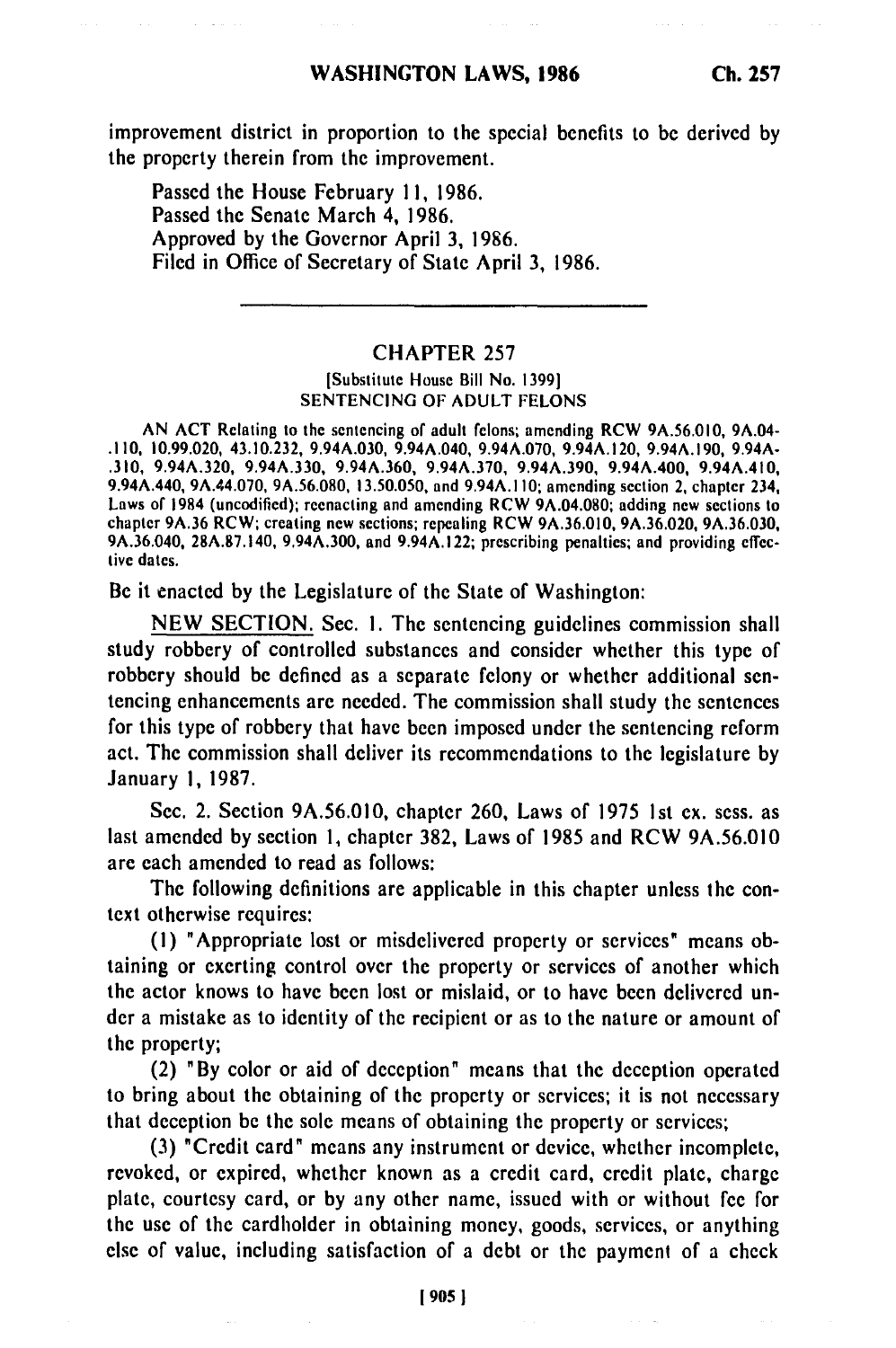**Ch. 257**

drawn by a cardholder, either on credit or in consideration of an undertaking or guarantee by the issuer;

(4) "Deception" occurs when an actor knowingly:

(a) Creates or confirms another's false impression which the actor knows to be false; or

(b) Fails to correct another's impression which the actor previously has created or confirmed; or

(c) Prevents another from acquiring information material to the disposition of the property involved; or

(d) Transfers or encumbers property without disclosing a lien, adverse claim, or other legal impediment to the enjoyment of the property, whether that impediment is or is not valid, or is or is not a matter of official record; or

(e) Promises performance which the actor does not intend to perform or knows will not be performed.

(5) "Deprive" in addition to its common meaning means to make unauthorized use or an unauthorized copy of records, information, data, trade secrets, or computer programs;

(6) "Obtain control over" in addition to its common meaning, means:

(a) In relation to property, to bring about a transfer or purported transfer to the obtainer or another of a legally recognized interest in the property; or

(b) In relation to labor or service, to secure performance thereof for the benefits of the obtainer or another;

(7) "Wrongfully obtains" or "exerts unauthorized control" means:

(a) To take the property or services of another;  $((\sigma r))$ 

(b) Having any property or services in one's possession, custody or control as bailee, factor, pledgee, servant, attorney, agent, employee, trustee, executor, administrator, guardian, or officer of any person, estate, association, or corporation, or as a public officer, or person authorized by agreement or competent authority to take or hold such possession, custody, or control, to secrete, withhold, or appropriate the same to his or her own use or to the use of any person other than the true owner or person entitled thereto; or

(c) Having any property or services in one's possession, custody, or control as partner, to secrete, withhold, or appropriate the same to his or her use or to the use of any person other than the true owner or person entitled thereto, where such use is unauthorized by the partnership agreement;

(8) "Owner" means a person, other than the actor, who has possession of or any other interest in the property or services involved, and without whose consent the actor has no authority to exert control over the property or services;

(9) "Receive" includes, but is not limited to, acquiring title, possession, control, or a security interest, or any other interest in the property;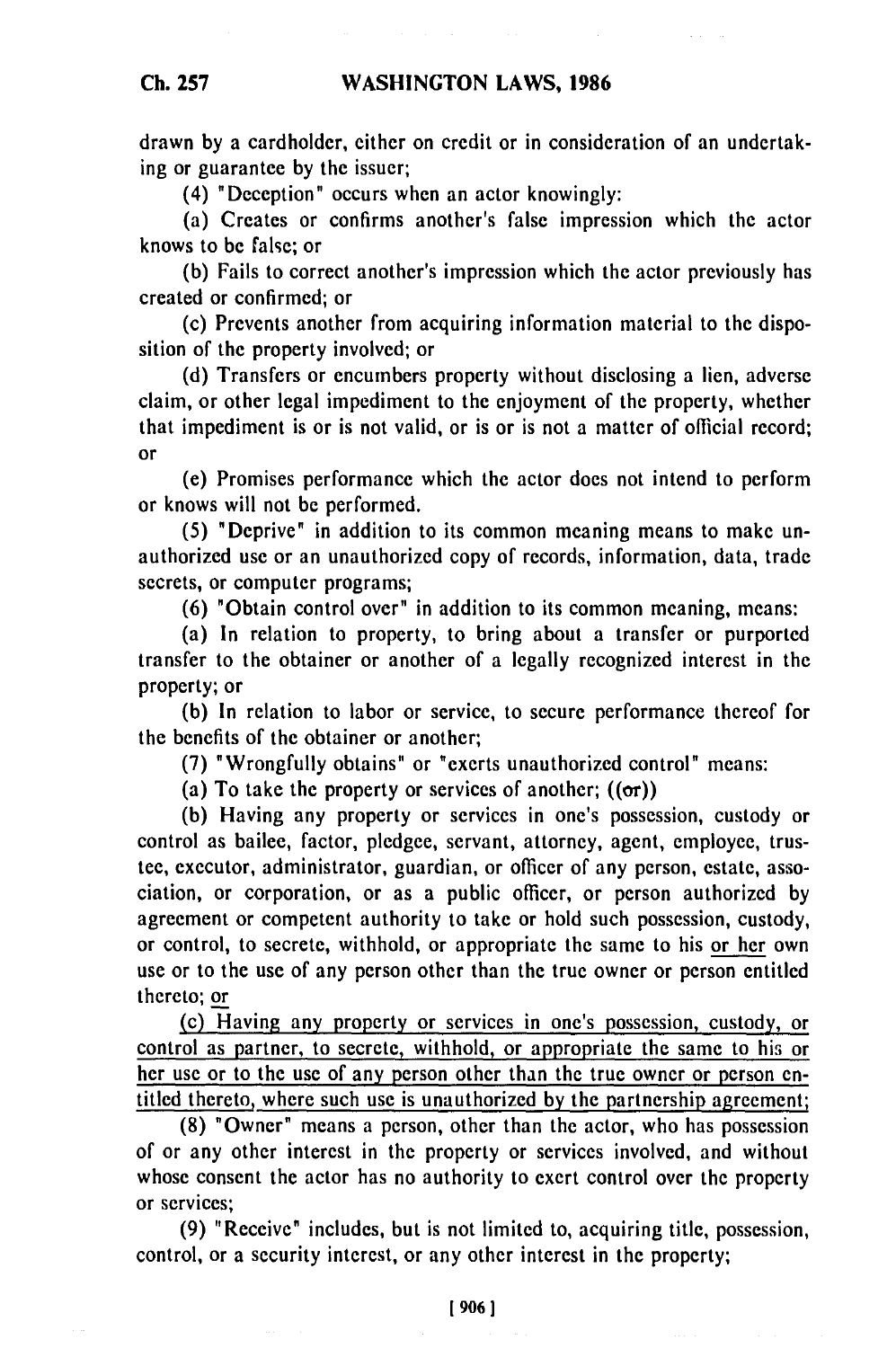(10) "Services" includes, but is not limited to, labor, professional services, transportation services, electronic computer services, the supplying of hotel accommodations, restaurant services, entertainment, the supplying of equipment for use, and the supplying of commodities of a public utility nature such as gas, electricity, steam, and water;

(I1) "Stolen" means obtained by theft, robbery, or extortion;

(12) Value. (a) "Value" means the market value of the property or services at the time and in the approximate area of the criminal act.

(b) Whether or not they have been issued or delivered, written instruments, except those having a readily ascertained market value, shall be evaluated as follows:

(i) The value of an instrument constituting an evidence of debt, such as a check, draft, or promissory note, shall be deemed the amount due or collectible thereon or thereby, that figure ordinarily being the face amount of the indebtedness less any portion thereof which has been satisfied;

(ii) The value of a ticket or equivalent instrument which evidences a right to receive transportation, entertainment, or other service shall be deemed the price stated thereon, if any; and if no price is stated thereon, the value shall be deemed the price of such ticket or equivalent instrument which the issuer charged the general public;

(iii) The value of any other instrument that creates, releases, discharges, or otherwise affects any valuable legal right, privilege, or obligation shall be deemed the greatest amount of economic loss which the owner of the instrument might reasonably suffer by virtue of the loss of the instrument.

(c) Whenever any series of transactions which constitute theft, would, when considered separately, constitute theft in the third degree because of value, and said series of transactions are a part of a common scheme or plan, then the transactions may be aggregated in one count and the sum of the value of all said transactions shall be the value considered in determining the degree of theft involved.

(d) Whenever any person is charged with possessing stolen property and such person has unlawfully in his possession at the same time the stolen property of more than one person, then the stolen property possessed may be aggregated in one count and the sum of the value of all said stolen property shall be the value considered in determining the degree of theft involved.

(e) Property or services having value that cannot be ascertained pursuant to the standards set forth above shall be deemed to be of a value not exceeding two hundred and fifty dollars;

(13) "Shopping cart" means a basket mounted on wheels or similar container generally used in a retail establishment by a customer for the purpose of transporting goods of any kind;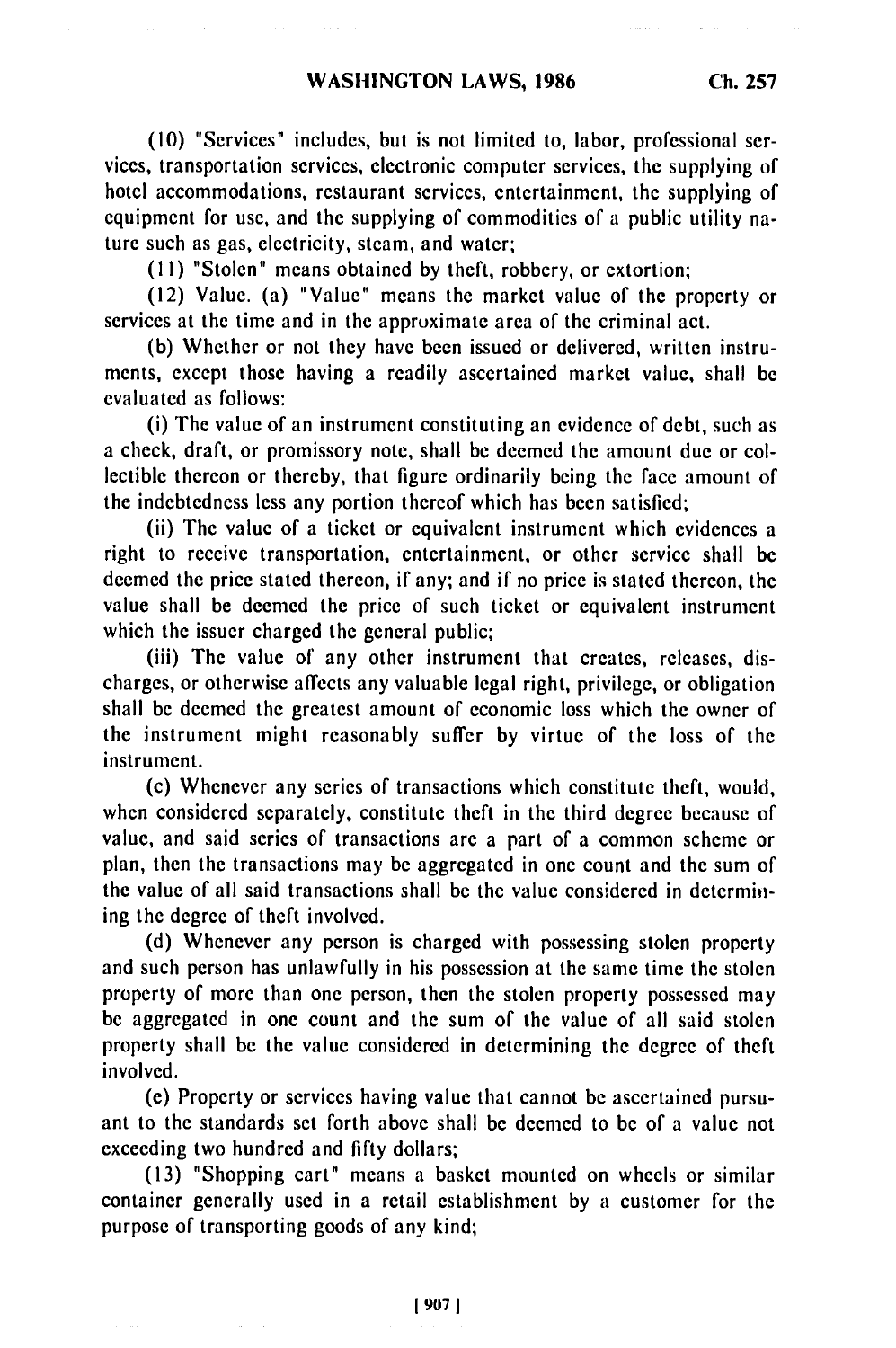(14) "Parking area" means a parking lot or other property provided by retailers for use by a customer for parking an automobile or other vehicle.

Sec. 3. Section 9A.04.1 10, chapter 260, Laws of 1975 1st ex. sess. and RCW 9A.04.1 10 are each amended to read as follows:

In this title unless a different meaning plainly is required:

**(1)** "Acted" includes, where relevant, omitted to act;

(2) "Actor" includes, where relevant, a person failing to act;

(3) "Benefit" is any gain or advantage to the beneficiary, including any gain or advantage to a third person pursuant to the desire or consent of the beneficiary;

(4) (a) "Bodily injury,"  $((\sigma r))$  "physical injury," or "bodily harm" means physical pain or injury, illness, or an impairment of physical condition;

**(b)** "Substantial bodily harm" means bodily injury which involves a temporary but substantial disfigurement, or which causes a temporary but substantial loss or impairment of the function of any bodily part or organ, or which causes a fracture of any bodily part;

(c) "Great bodily harm" means bodily injury which creates a probability of death, or which causes significant serious permanent disfigurement, or which causes a significant permanent loss or impairment of the function of any bodily part or organ;

(5) "Building", in addition to its ordinary meaning, includes any dwelling, fenced area, vehicle, railway car, cargo container, or any other structure used for lodging of persons or for carrying on business therein, or for the use, sale or deposit of goods; each unit of a building consisting of two or more units separately secured or occupied is a separate building;

(6) "Deadly weapon" means any explosive or loaded or unloaded firearm, and shall include any other weapon, device, instrument, article, or substance, including a "vehicle" as defined in this section, which, under the circumstances in which it is used, attempted to be used, or threatened to be used, is readily capable of causing death or ((serious bodily injury)) substantial bodily harm;

(7) "Dwelling" means any building or structure, though movable or temporary, or a portion thereof, which is used or ordinarily used by a person for lodging;

(8) "Government" includes any branch, subdivision, or agency of the government of this state and any county, city, district, or other local governmental unit;

(9) "Governmental function" includes any activity which a public servant is legally authorized or permitted to undertake on behalf of a government;

(10) "Indicted" and "indictment" include "informed against" and "information", and "informed against" and "information" include "indicted" and "indictment";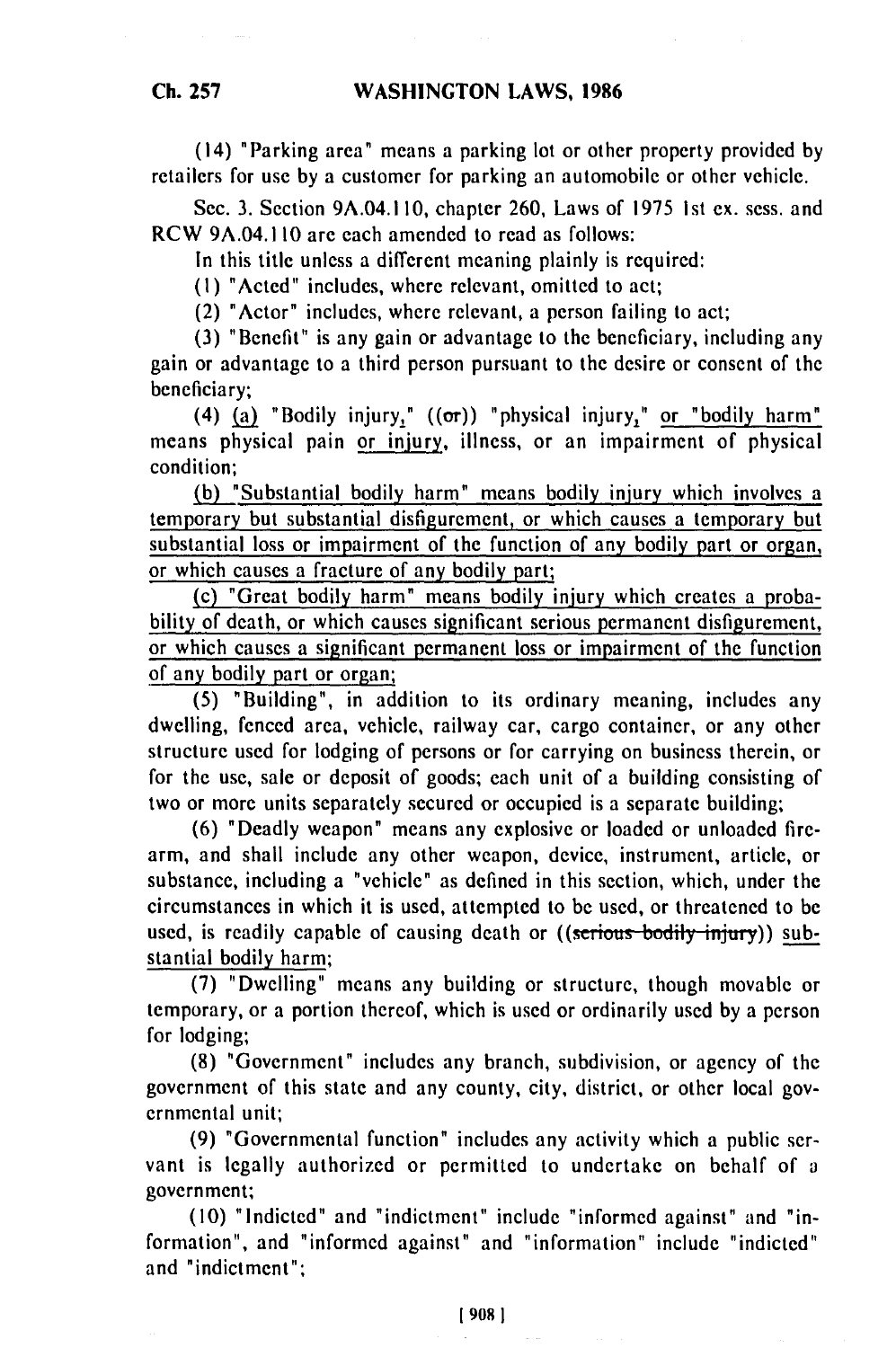**(11)** "Judge" includes every judicial officer authorized alone or with others, to hold or preside over a court;

(12) "Malice" and "maliciously" shall import an evil intent, wish, or design to vex, annoy, or injure another person. Malice may be inferred from an act done in wilful disregard of the rights of another, or an act wrongfully done without just cause or excuse, or an act or omission of duty betraying a wilful disregard of social duty;

(13) "Officer" and "public officer" means a person holding office under a city, county, or state government, or the federal government who performs a public function and in so doing is vested with the exercise of some sovereign power of government, and includes all assistants, deputies, clerks, and employees of any public officer and all persons lawfully exercising or assuming to exercise any of the powers or functions of a public officer;

(14) "Omission" means a failure to act;

(15) "Peace officer" means a duly appointed city, county, or state law enforcement officer;

(16) "Pecuniary benefit" means any gain or advantage in the form of money, property, commercial interest, or anything else the primary significance of which is economic gain;

(17) "Person", "he", and "actor" include any natural person and, where relevant, a corporation, joint stock association, or an unincorporated association;

(18) "Place of work" includes but is not limited to all the lands and other real property of a farm or ranch in the case of an actor who owns, operates, or is employed to work on such a farm or ranch;

(19) "Prison" means any place designated by law for the keeping of persons held in custody under process of law, or under lawful arrest, including but not limited to any state correctional institution or any county or city jail;

(20) "Prisoner" includes any person held in custody under process of law, or under lawful arrest;

(21) "Property" means anything of value, whether tangible or intangible, real or personal;

(22) "Public servant" means any person other than a witness who presently occupies the position of or has been elected, appointed, or designated to become any officer or employee of government, including a legislator, judge, judicial officer, juror, and any person participating as an advisor, consultant, or otherwise in performing a governmental function;

(23) "Signature" includes any memorandum, mark, or sign made with intent to authenticate any instrument or writing, or the subscription of any person thereto;

(24) "Statute" means the Constitution or an act of the legislature or initiative or referendum of this state;

(25) "Threat" means to communicate, directly or indirectly the intent: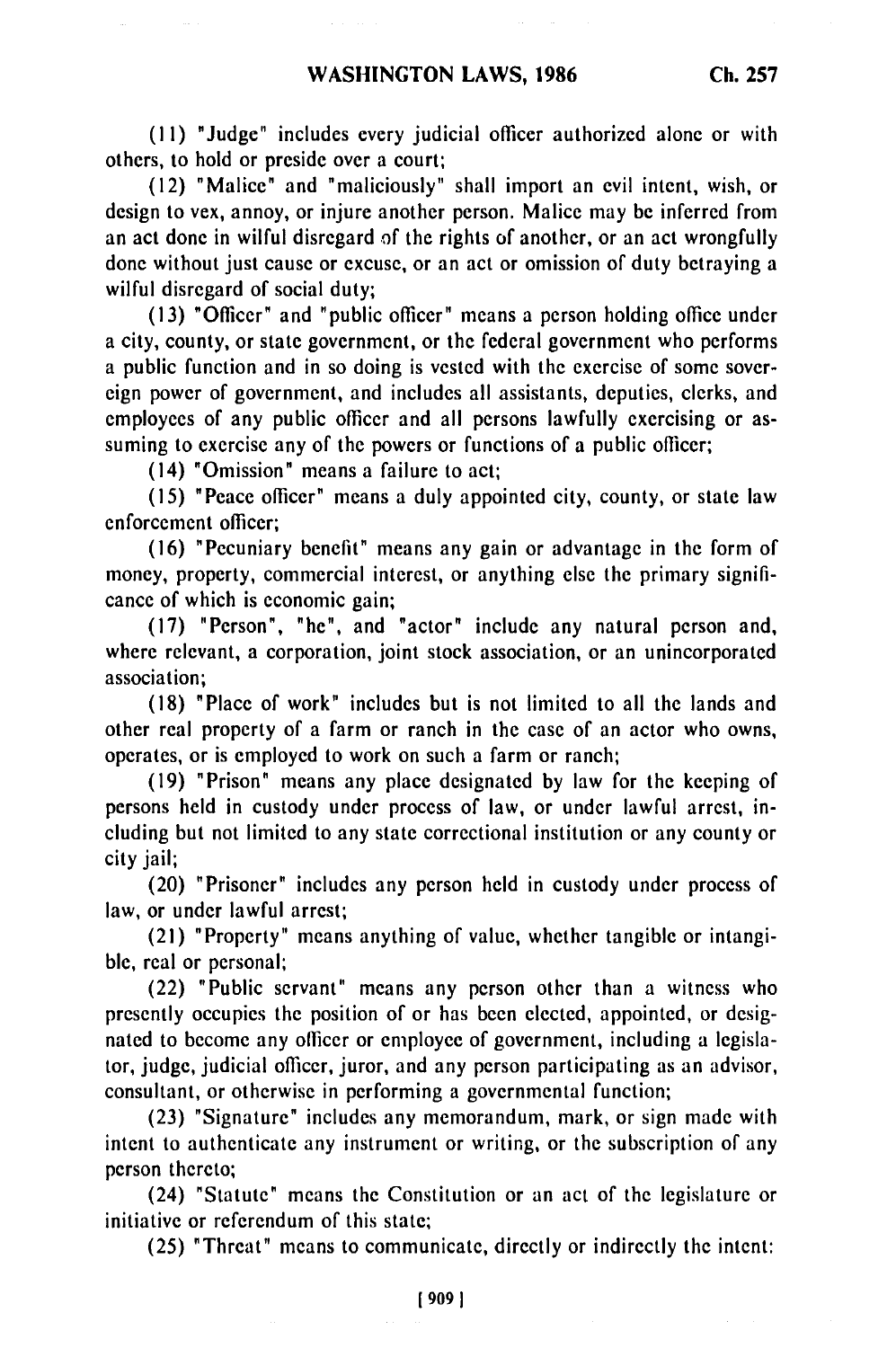(a) To cause bodily injury in the future to the person threatened or to any other person; or

(b) To cause physical damage to the property of a person other than the actor; or

(c) To subject the person threatened or any other person to physical confinement or restraint; or

(d) To accuse any person of a crime or cause criminal charges to be instituted against any person; or

(e) To expose a secret or publicize an asserted fact, whether true or false, tending to subject any person to hatred, contempt, or ridicule; or

(f) To reveal any information sought to be concealed by the person threatened; or

(g) To testify or provide information or withhold testimony or information with respect to another's legal claim or defense; or

(h) To take wrongful action as an official against anyone or anything, or wrongfully withhold official action, or cause such action or withholding; or

(i) To bring about or continue a strike, boycott, or other similar collective action to obtain property which is not demanded or received for the benefit of the group which the actor purports to represent; or

(j) To do any other act which is intended to harm substantially the person threatened or another with respect to his health, safety, business, financial condition, or personal relationships $((:)$ ;

(26) "Vehicle" means a "motor vehicle" as defined in the vehicle and traffic laws, any aircraft, or any vessel equipped for propulsion by mechanical means or by sail;

(27) Words in the present tense shall include the future tense; and in the masculine shall include the feminine and neuter genders; and in the singular shall include the plural; and in the plural shall include the singular.

NEW SECTION. Sec. 4. (1) A person is guilty of assault in the first degree if he or she, with intent to inflict great bodily harm:

(a) Assaults another with a firearm or any deadly weapon or by any force or means likely to produce great bodily harm or death; or

(b) Administers to or causes to be taken by another, poison or any other destructive or noxious substance; or

(c) Assaults another and inflicts great bodily harm.

(2) Assault in the first degree is a class A felony.

NEW SECTION. Sec. 5. **(1)** A person is guilty of assault in the second degree if he or she, under circumstances not amounting to assault in the first degree:

(a) Intentionally assaults another and thereby inflicts substantial bodily harm; or

(b) Assaults another with a deadly weapon; or

#### **19101**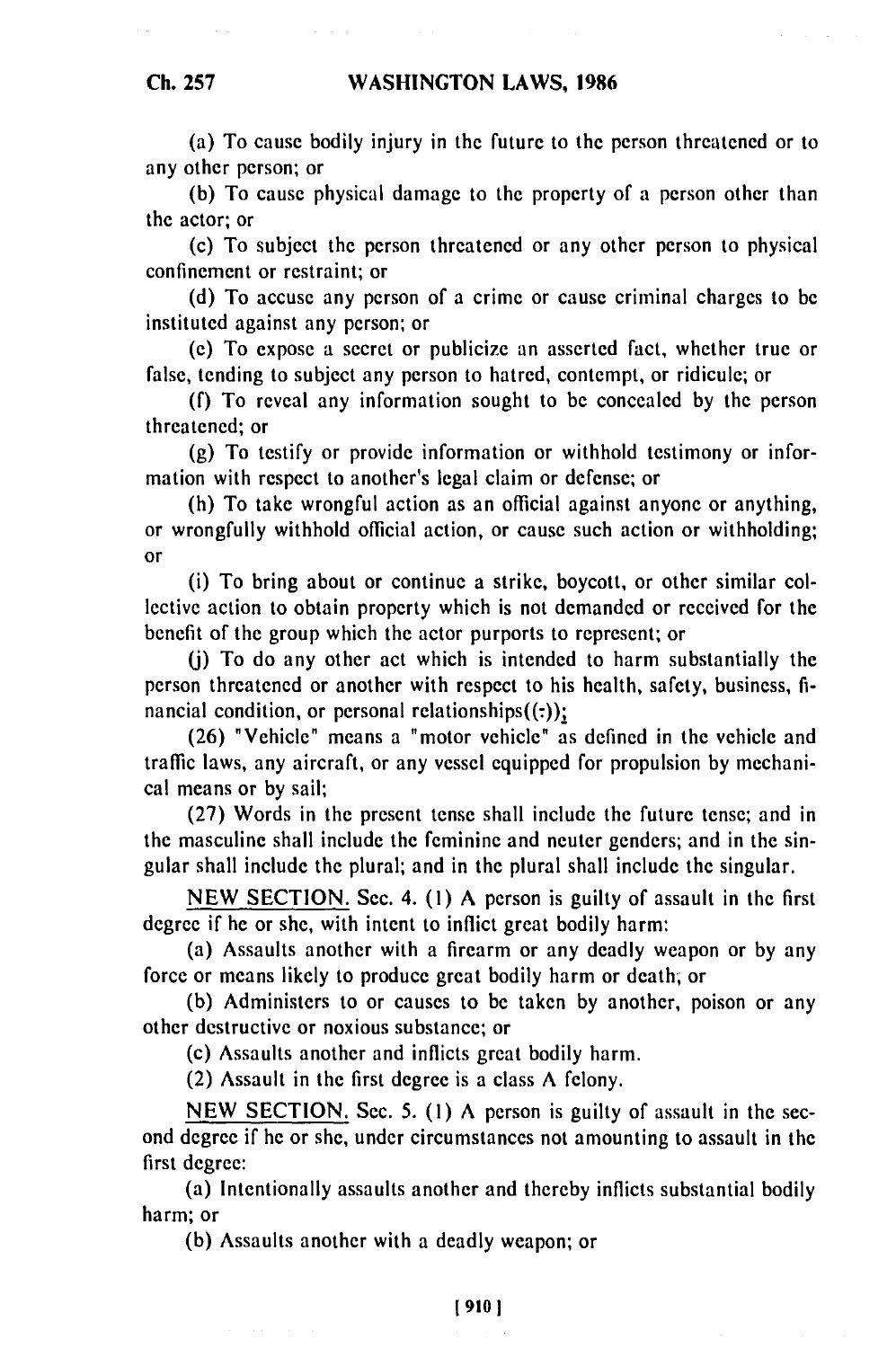(c) With intent to inflict bodily harm, administers to or causes to be taken by another, poison or any other destructive or noxious substance; or

(d) With intent to commit a felony, assaults another.

(2) Assault in the second degree is a class B felony.

NEW SECTION. Sec. 6. **(1)** A person is guilty of assault in the third degree if he or she, under circumstances not amounting to assault in the first or second degree:

(a) With intent to prevent or resist the execution of any lawful process or mandate of any court officer or the lawful apprehension or detention of himself or another person, assaults another; or

(b) Assaults a person employed as a transit operator or driver by a public or private transit company while that person is operating or is in control of a vehicle owned or operated by the transit company; or

(c) With criminal negligence, causes bodily harm to another person by means of a weapon or other instrument or thing likely to produce bodily harm; or

(d) Assaults a fire fighter or other employee of a fire department or fire protection district who was performing his or her oflicial duties at the time of the assault.

(2) Assault in the third degree is a class C felony.

NEW SECTION. Sec. 7. **(1)** A person is guilty of assault in the fourth degree if, under circumstances not amounting to assault in the first, second, or third degree, he or she assaults another.

(2) Assault in the fourth degree is a gross misdemeanor.

Sec. 8. Section 2, chapter 105, Laws of 1979 ex. sess. as amended by section 20, chapter 263, Laws of 1984 and RCW 10.99.020 are each amended to read as follows:

Unless the context clearly requires otherwise, the definitions in this section apply throughout this chapter.

**(1)** "Family or household members" means spouses, former spouses, adult persons related by blood or marriage, persons who are presently residing together or who have resided together in the past, and persons who have a child in common regardless of whether they have been married or have lived together at any time.

(2) "Domestic violence" includes but is not limited to any of the following crimes when committed by one family or household member against another:

(a) Assault in the first degree  $((R<sup>2</sup>W<sup>9</sup>A.36.010))$  (section 4 of this 1986 act);

(b) Assault in the second degree  $(((RCW-9A.36.020)))$  (section 5 of this 1986 act);

(c) ((Siwrpfe)) Assault (((ReW **9A.36.4Q)))** in the third degree (section 6 of this 1986 act);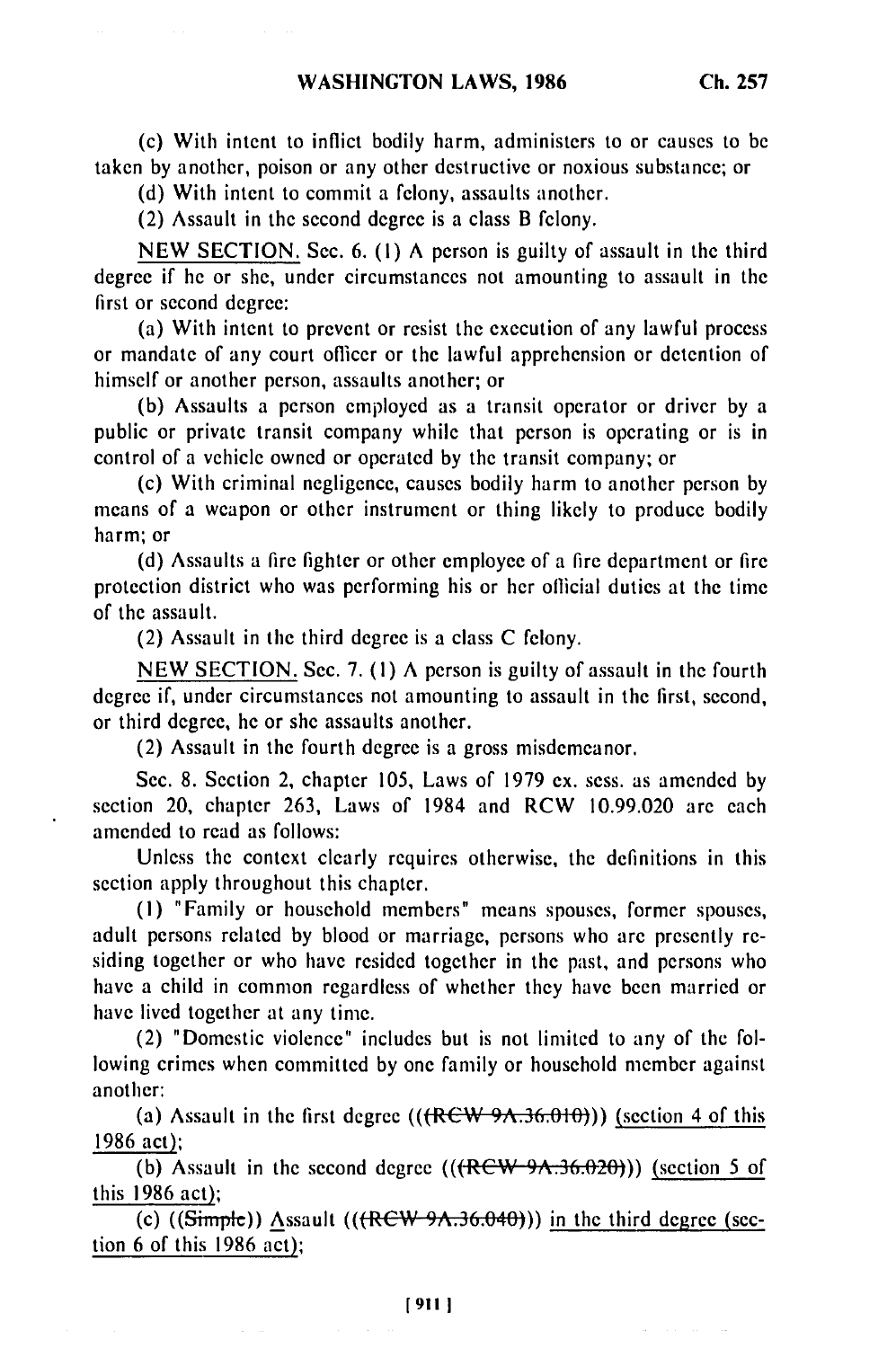**(d)** Assault in the fourth degree (section 7 of this **1986** act);

**(e)** Reckless endangerment (RCW **9A.36.050);**

**(((e))) (f)** Coercion (RCW **9A.36.070);**

 $((\text{f}^{\text{f}}))$  (g) Burglary in the first degree (RCW  $9A.52.020$ );

 $((f_{\overline{g}}))$  (h) Burglary in the second degree (RCW  $9A.52.030$ );

**((th))) (i)** Criminal trespass in the first degree (RCW **9A.52.070);**

**((())) (j)** Criminal trespass in the second degree (RCW **9A.52.080);**

 $((\text{ii}))$  (k) Malicious mischief in the first degree (RCW  $9A.48.070$ );

**((-k-)) ()** Malicious mischief in the second degree (RCW **9A.48.080);**

**(({+))) (m)** Malicious mischief in the third degree (RCW **9A.48.090);**

(((m))) (n) Kidnapping in the first degree (RCW 9A.40.020);

 $((\text{m}))$  (o) Kidnapping in the second degree (RCW 9A.40.030);

 $((\omega))$  (p) Unlawful imprisonment (RCW 9A.40.040);

 $((\lbrace p \rbrace))$  (q) Violation of the provisions of a restraining order restraining the person or excluding the person from a residence (RCW **26.09.300);**

 $((\langle q \rangle))$  (r) Violation of the provisions of a protection order restraining the person or excluding the person from a residence (RCW **26.50.060, 26- .50.070,** or **26.50.130);**

 $((\text{tr}))$  (s) Rape in the first degree (RCW  $((9.79.170))$  9A.44.040); and

 $(($ ( $(\ast)$ )) (t) Rape in the second degree (RCW  $((9.79.180))$  9A.44.050).

**(3)** "Victim" means a family or household member who has been subjected to domestic violence.

**NEW SECTION.** Sec. **9.** The following acts or parts of acts are each repealed:

**(1)** Section **9A.36.010,** chapter **260,** Laws of **1975 Ist** ex. sess. and RCW **9A.36.010;**

(2) Section **9A.36.020,** chapter **260,** Laws of **1975 Ist** ex. sess., section **5,** chapter **38,** Laws of **1975-'76** 2nd **ex.** sess., section **9,** chapter 244, Laws of **1979 ex.** sess. and RCW **9A.36.020;**

**(3)** Section **9A.36.030,** chapter **260,** Laws of **1975** Ist ex. sess., section **10,** chapter 244, Laws of **1979 ex.** sess., section **1,** chapter 140, Laws of **1982** and RCW **9A.36.030;**

(4) Section **9A.36.040,** chapter **260,** Laws of **1975 Ist ex.** sess., section **18,** chapter **263,** Laws of 1984, section **8,** chapter **303,** Laws of **1985** and RCW **9A.36.040;** and

**(5)** Section **28A.87.140,** chapter 223, Laws of **1969 ex.** sess., section **61,** chapter **199,** Laws of **1969** ex. sess., section **318,** chapter **258,** Laws of 1984 and RCW **28A.87.140.**

**NEW SECTION.** Sec. **10.** The enactment of section **9** of this act does not have the effect of terminating or in any way modifying any criminal liability in existence prior to the effective date of this act, nor affecting any proceeding instituted under the sections repealed.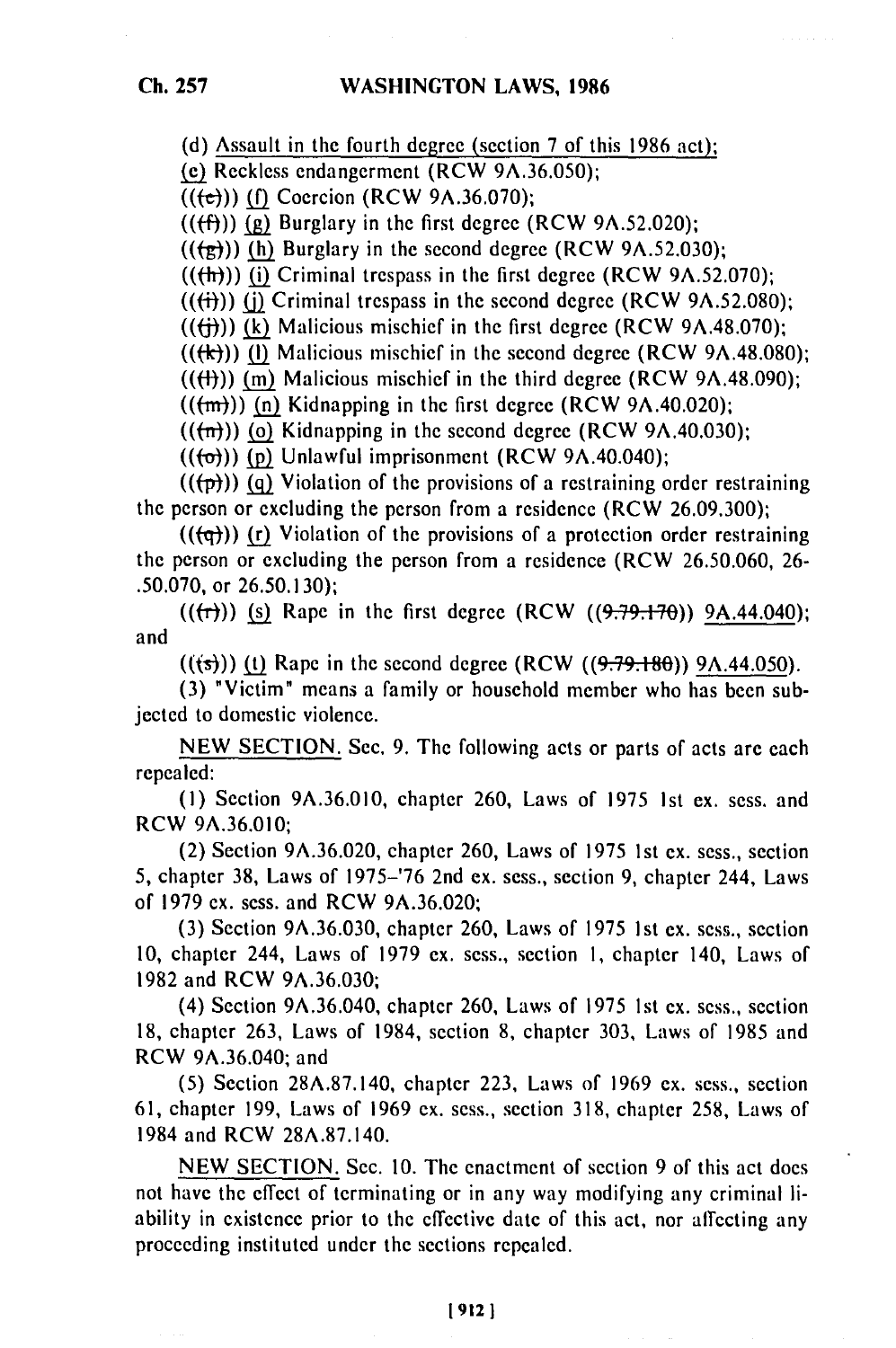**NEW** SECTION. Sec. 11. Sections 4 through 7 of this act are each added to chapter 9A.36 RCW.

NEW SECTION. Sec. 12. Sections 3 through **10** of this act shall take effect on July 1, 1987.

Sec. 13. Section 9A.04.080, chapter 260, Laws of 1975 1st ex. sess. as last amended by section **1,** chapter 186, Laws of 1985 and by section 19, chapter 455, Laws of 1985 and RCW 9A.04.080 are each reenacted and amended to read as follows:

Prosecutions for the offenses of murder, and arson where death ensues, may be commenced at any period after the commission of the offense; for offenses the punishment of which may be imprisonment in a state correctional institution, committed by any public officer in connection with the duties of his office or constituting a breach of his public duty or a violation of his oath of office, and arson where death does not ensue, within ten years after their commission; for violations of RCW 9A.44.070, 9A.44.080, and 9A.44.100(l)(b), within seven years after their commission; for violations of RCW 9A.82.060 or 9A.82.080, within six years after their commission; for bigamy, within three years of the time specified in RCW 9A.64.010; for all other offenses the punishment of which may be imprisonment in a state correctional institution, within three years after their commission; two years for gross misdemeanors; and for all other offenses, within one year after their commission: PROVIDED, That any length of time during which the party charged was not usually and publicly resident within this state shall not be reckoned within the one, two, three, six, seven, and ten years respectively: AND FURTHER PROVIDED, That where an indictment has been found, or complaint or an information filed, within the time limited for the commencement of a criminal action, if the indictment, complaint, or information be set aside, the time of limitation shall be extended by the length of time from the time of filing of such indictment, complaint, or information, to the time such indictment, complaint, or information w/as set aside.

Sec. 14. Section 9A.64.010, chapter 260, Laws of 1975 Ist ex. sess. and RCW 9A.64.010 are each amended to read as follows:

**(1)** A person is guilty of bigamy if he intentionally marries or purports to marry another person when either person has a living spouse.

(2) In any prosecution under this section, it is a defense that at the time of the subsequent marriage or purported marriage:

(a) The actor reasonably believed that the prior spouse was dead; or

(b) A court had entered a judgment purporting to terminate or annul any prior disqualifying marriage and the actor did not know that such judgment was invalid; or

(c) The actor reasonably believed that he was legally eligible to marry.

**(3)** The limitation imposed **by** RCW 9A.04.080 on commencing a prosecution for bigamy does not begin to run until the death of the prior or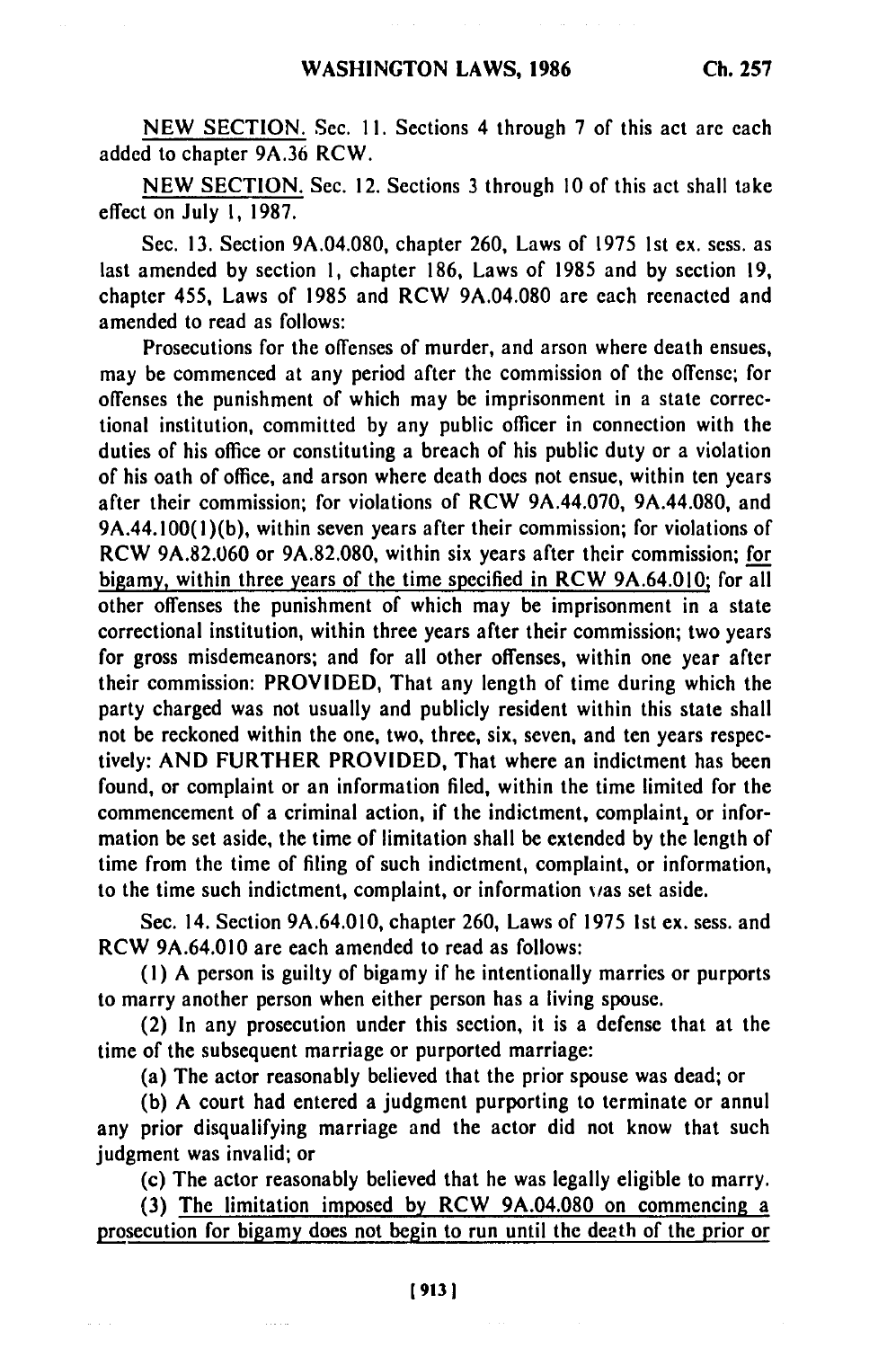subsequent spouse of the actor or until a court enters a judgment terminating or annulling the prior or subsequent marriage.

(41 Bigamy is a class C felony.

Sec. 15. Section 2, chapter 234, Laws of 1984 (uncodified) is amended to read as follows:

(I) The joint legislative committee on the criminal justice system shall survey and study crime prevention, the causes of crime, and how the administration of the criminal justice system impacts crime.

(2) The committee shall submit its findings and recommendations thereon to the governor, the legislature, and the judicial branch of state government. A final report shall be prepared and submitted by January **I,**  $((1986))$  1987, on which date the committee shall cease to exist.

(3) The committee shall conduct a study for the legislature to determine whether the sentencing reform act has addressed the high rate of minority incarceration in Washington. The committee shall determine whether there are significant statistical differences in the arrest, charging, conviction, and sentencing of minorities. The committee is also directed to determine the extent to which recommended prosecutor charging and plea bargaining guidelines set forth in the sentencing reform act are being followed around the state and whether uniform, mandatory standards should be adopted. The committee shall complete this report for the legislature by January **1,** 1987.

Sec. 16. Section 2, chapter 335, Laws of 1981 and RCW 43.10.232 are each amended to read as follows:

(1) The attorney general shall have concurrent authority and power with the prosecuting attorneys to investigate crimes and initiate and conduct prosecutions upon the request of or with the concurrence of any of the following:

 $((+))$  (a) The county prosecuting attorney of the jurisdiction in which the offense has occurred;

 $((2))$  (b) The governor of the state of Washington; or

 $((+3))$  (c) A majority of the committee charged with the oversight of the organized crime intelligence unit.

(2) Such request or concurrence shall be communicated in writing to the attorney general.

**(3)** Prior to any prosecution by the attorney general under this section, the attorney general and the county in which the offense occurred shall reach an agreement regarding the payment of all costs, including expert witness fees, and defense attorneys' fees associated with any such prosecution.

Sec. 17. Section 3, chapter 137, Laws of 1981 as last amended by section **5,** chapter 346, Laws of 1985 and RCW 9.94A.030 are each amended to read as follows:

#### **19141**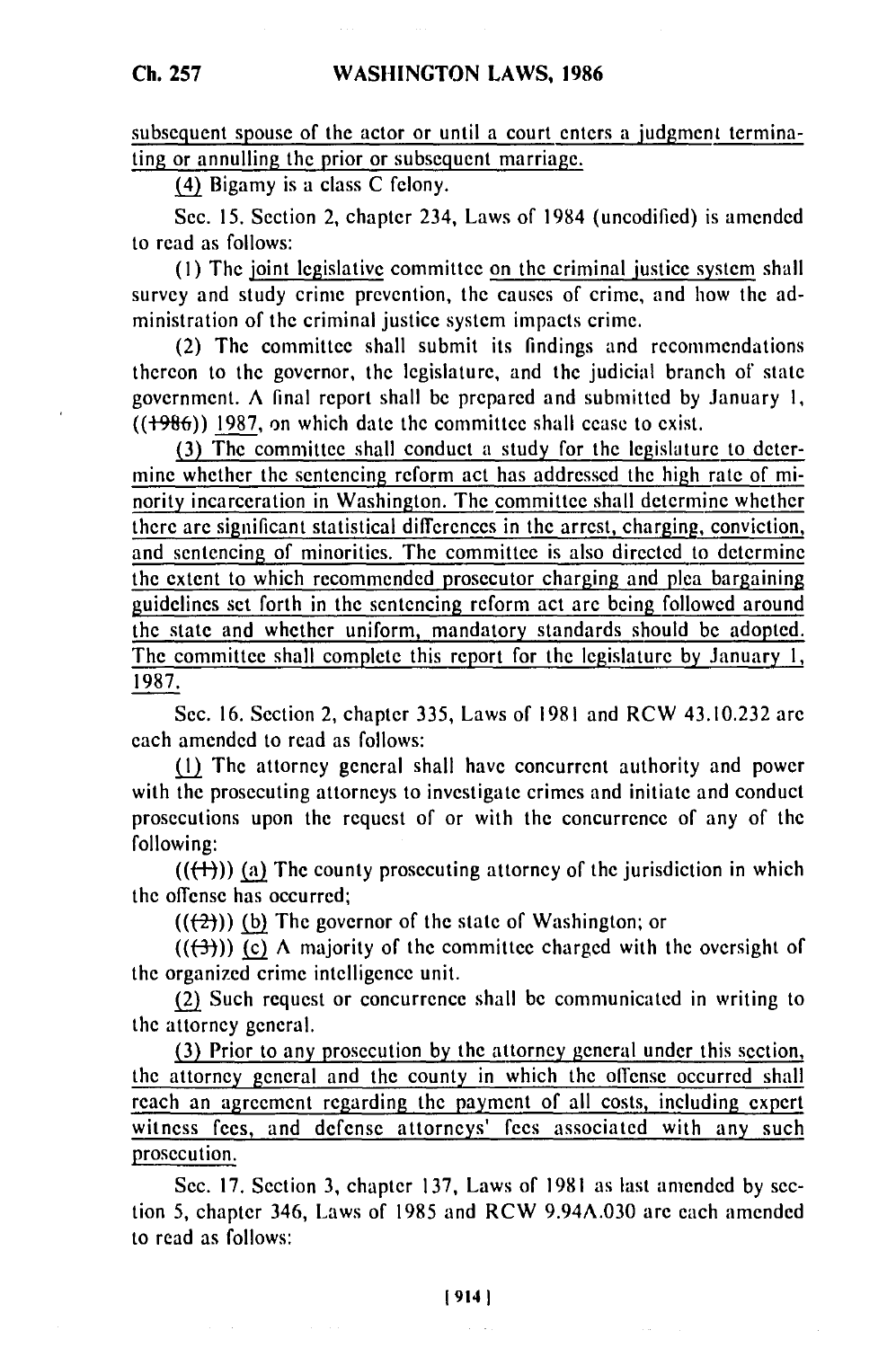Unless the context clearly requires otherwise, the definitions in this section apply throughout this chapter.

**(1)** "Commission" means the sentencing guidelines commission.

(2) "Community corrections officer" means an employee of the department who is responsible for carrying out specific duties in supervision of sentenced offenders and monitoring of sentence conditions.

(3) "Community service" means compulsory service, without compensation, performed for the benefit of the community by the offender. For purposes of the interstate compact for out of state supervision of parolees and probationers, RCW 9.95.270, community supervision is the functional equivalent of probation and should be considered the same as probation by other states.

(4) "Community supervision" means a period of time during which a convicted offender is subject to crime-related prohibitions and other sentence conditions imposed pursuant to this chapter by a court. For first-time offenders, the supervision may include crime-related prohibitions and other conditions imposed pursuant to RCW 9.94A.120(5).

(5) "Confinement" means total or partial confinement as defined in this section.

(6) "Conviction" means an adjudication of guilt pursuant to Titles 10 or 13 RCW and includes a verdict of guilty, a finding of guilty, and acceptance of a plea of guilty.

(7) "Crime-related prohibition" means an order of a court prohibiting conduct that directly relates to the circumstances of the crime for which the offender has been convicted, and shall not be construed to mean orders directing an offender affirmatively to participate in rehabilitative programs or to otherwise perform affirmative conduct.

(8) (a) "Criminal history" means the list of a defendant's prior convictions, whether in this state, in federal court, or elsewhere. The history shall include, where known, for each conviction (i) whether the defendant has been placed on probation and the length and terms thereof; and (ii) whethet the defendant has been incarcerated and the length of incarceration.

(b) "Criminal history" includes a defendant's prior convictions ((or pleas of guilty)) in juvenile court if: (i) The ((guilty plea or)) conviction was for an offense which is a felony and is criminal history as defined in RCW 13.40.020(6)(a);  $((\text{and}))$  (ii) the defendant was fifteen years of age or older at the time the offense was committed; and (iii) with respect to prior juvenile class B and C felonies, the defendant ((had not reached his or her  $t$ wenty-third birthday)) was less than twenty-three years of age at the time the offense for which he or she is being sentenced was committed.

**(9)** "Department" means the department of corrections.

**(10)** "Determinate sentence" means a sentence that states with exactitude the number of actual years, months, or days of total confinement, **of**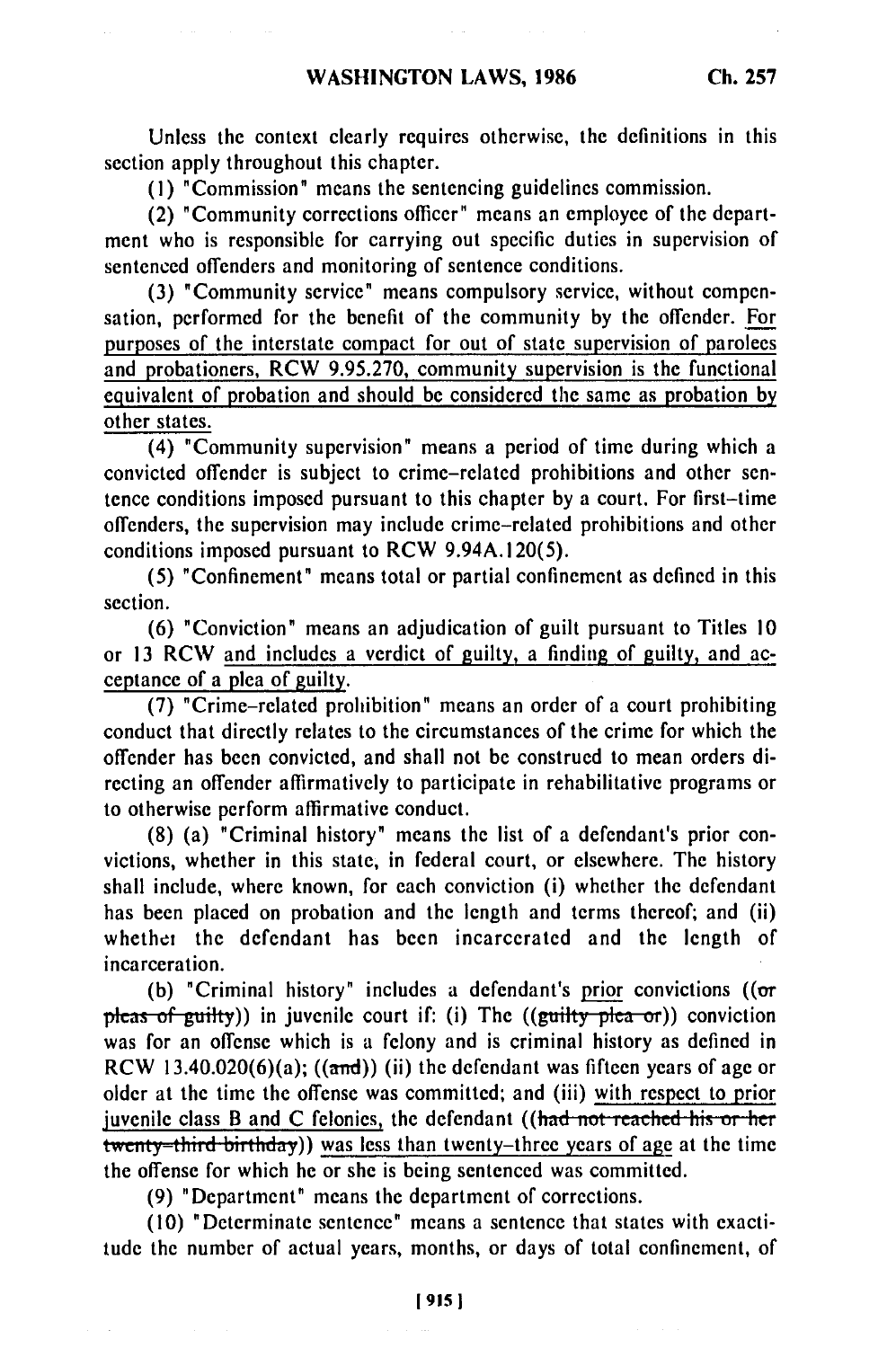partial confinement, of community supervision, the number of actual hours or days of community service work, or dollars or terms of a fine or restitution. The fact that an offender through "earned early release" can reduce the actual period of confinement shall not affect the classification of the sentence as a determinate sentence.

**(11)** "Drug offense" means any felony violation of chapter 69.50 RCW except possession of a controlled substance (RCW 69.50.401(d)) or forged prescription for a controlled substance (RCW 69.50.403).

(12) "Escape" means escape in the first degree (RCW 9A.76.1 10), escape in the second degree (RCW 9A.76.120), wilful failure to return from furlough (RCW 72.66.060), or wilful failure to return from work release (RCW 72.65.070).

(13) "Felony traffic offense" means vehicular homicide (RCW 46.61- .520), vehicular assault (RCW 46.61.522), or felony hit-and-run injuryaccident (RCW 46.52.020(4)).

(14) "Fines" means the requirement that the offender pay a specific sum of money over a specific period of time to the court.

 $((+2))$  (15)(a) "First-time offender" means any person who is convicted of a felony not classified as a violent offense or a sex offense under this chapter, and except as provided in (b) of this subsection, who previously has never been convicted of a felony in this state, federal court, or another state, and who has never participated in a program of deferred prosecution for a felony offense.

**(b)** For purposes of (a) of this subsection, a juvenile adjudication for an offense committed before the age of fifteen years is not a previous felony conviction.

 $((+3))$  (16) "Nonviolent offense" means an offense which is not a violent offense.

**(17)** "Offender" means a person who has committed a felony established by state law and is eighteen years of age or older or is less than eighteen years of age but whose case has been transferred by the appropriate juvenile court to a criminal court pursuant to RCW 13.40.110. Throughout this chapter, the terms "offender" and "defendant" are used interchangeably.

 $((+4))$  (18) "Partial confinement" means confinement for no more than one year in a facility or institution operated or utilized under contract by the state or any the state or any other unit of government, for a substantial portion of each day with the balance of the day spent in the community.

 $((+5))$  (19) "Restitution" means the requirement that the offender pay a specific sum of money over a specific period of time to the court as payment of damages. The sum may include both public and private costs. The imposition of a restitution order does not preclude civil redress.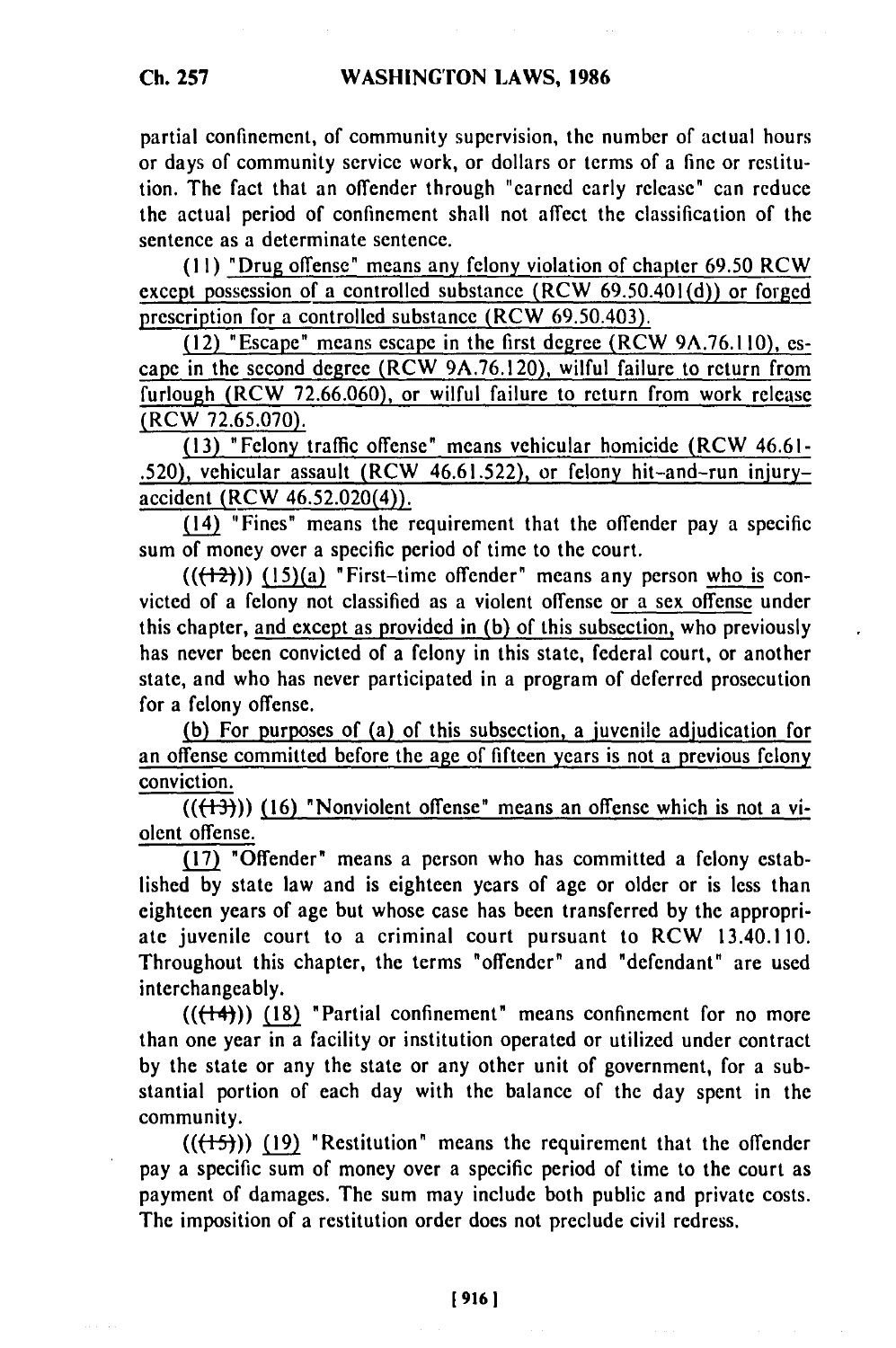$((\{16\}))$  (20) "Serious traffic offense" means driving while intoxicated (RCW 46.61.502), actual physical control while intoxicated (RCW 46.61- .504), reckless driving (RCW 46.61.500), or hit-and-run an attended vehicle (RCW 46.52.020(5)).

(21) "Serious violent offense" is a subcategory of violent offense and means murder in the first degree, murder in the second degree, assault in the first degree, kidnapping in the first degree, or rape in the first degree, or an attempt, criminal solicitation, or criminal conspiracy to commit one of these felonics.

(22) "Sentence range" means the sentencing court's discretionary range in imposing a nonappealable sentence.

 $((\langle +2\rangle)$  (23) "Sex offense" means a felony that is a violation of chapter 9A.44 RCW or RCW 9A.64.020 or **9.68,A.090** or that is, under chapter 9A.28 RCW, a criminal attempt, criminal solicitation, or criminal conspiracy to commit such crimes.

(24) "Total confinement" means confinement inside the physical boundaries of a facility or institution operated or utilized under contract by the state or any other unit of government for twenty-four hours a day, or pursuant to RCW 72.64.050 and 72.64.060.

 $((+8))$  (25) "Victim" means any person who has sustained physical or financial injury to person or property as a direct result of the crime charged.

 $((\langle 19 \rangle)(26)$  "Violent offense" means:

 $\mathbf i$ 

(a) Any of the following felonies, as now existing or hereafter amended: Any felony defined under any law as a class A felony or an attempt to commit a class A felony, criminal solicitation of or criminal conspiracy to commit a class A felony, manslaughter in the first degree, manslaughter in the second degree, indecent liberties if committed by forcible compulsion, rape in the second degree, kidnapping in the second degree, arson in the second degree, assault in the second degree, extortion in the first degree, robbery in the second degree,  $((and))$  vehicular homicide, and vehicular assault;

(b) Any conviction for a felony offense in effect at any time prior to July 1, 1976, that is comparable to a felony classified as a violent offense in subsection  $((\frac{19}{9}))(26)(a)$  of this section; and

(c) Any federal or out-of-state conviction for an offense that under the laws of this state would be a felony classified as a violent offense under subsection  $((\text{(+9)}))$  (26) (a) or (b) of this section.

Sec. 18. Section 4, chapter 137, Laws of 1981 as amended by section 2, chapter 192, Laws of 1982 and RCW 9.94A.040 are each amended to read as follows:

(1) A sentencing guidelines commission is established as an agency of state government.

(2) The commission shall, following a public hearing or hearings: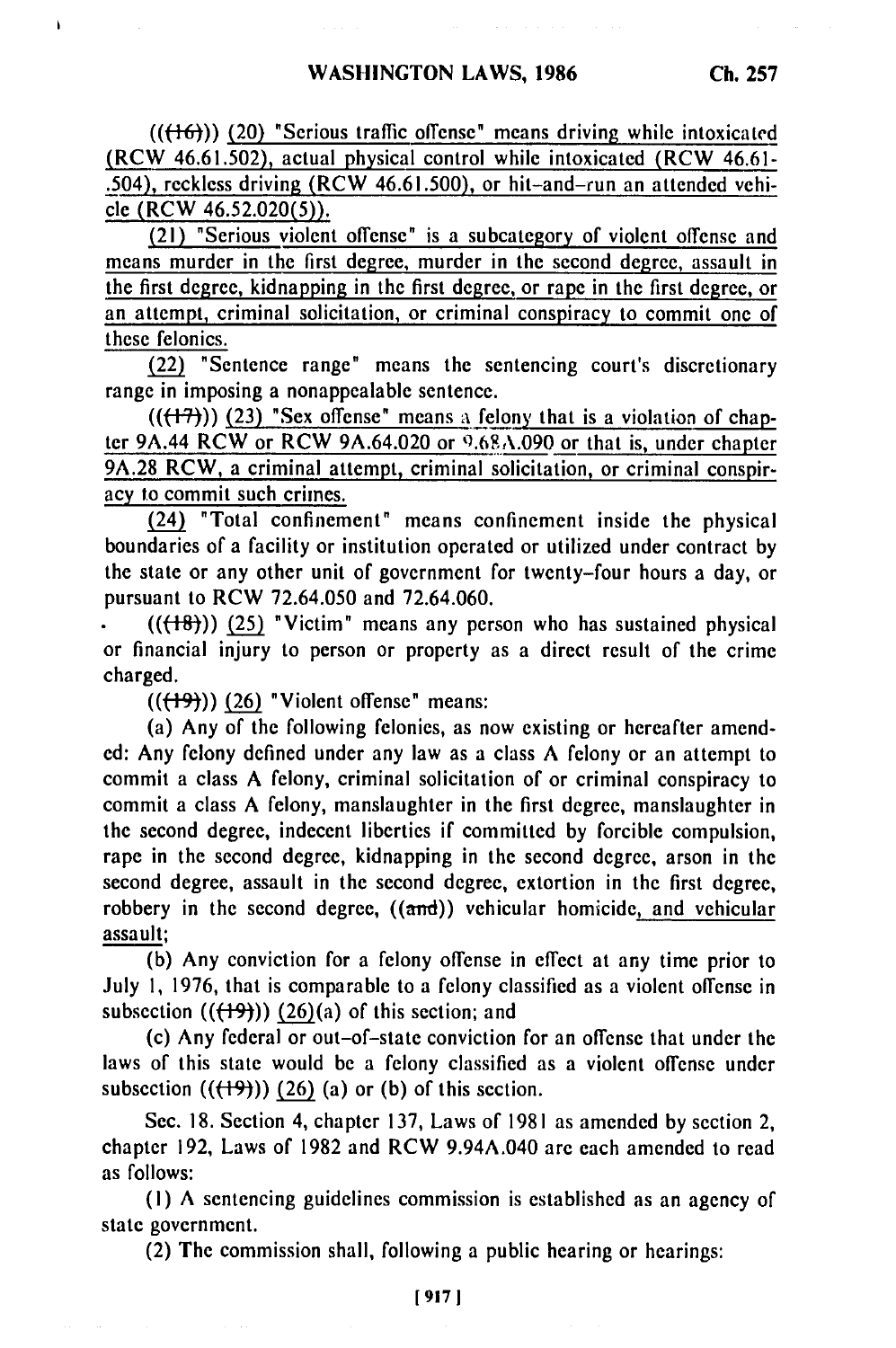**Ch. 257**

(a) Devise a series of recommended standard sentence ranges for all felony offenses and a system **for** determining which range of punishment applies to each offender based on the extent and nature of the offender's criminal history, if any;

(b) Devise recommended prosecuting standards in respect to charging of offenses and plea agreements; and

(c) Devise recommended standards to govern whether sentences are to be served consecutively or concurrently.

(3) Each of the commission's recommended standard sentence ranges shall include one or more of the following: Total confinement, partial confinement, community supervision, community service, and a fine.

(4) In devising the standard sentence ranges of total and partial confinement under this section, the commission is subject to the following limitations:

(a) If the maximum term in the range is one year or less, the minimum term in the range shall be no less than one-third of the maximum term in the range, except that if the maximum term in the range is ninety days or less, the minimum term may be less than one-third of the maximum;

(b) If the maximum term in the range is greater than one year, the minimum term in the range shall be no less than seventy-five percent of the maximum term in the range; and

(c) The maximum term of confinement in a range may not exceed the statutory maximum for the crime as provided in RCW 9A.20.020.

(5) In carrying out its duties under subsection (2) of this section, the commission shall give consideration to the existing guidelines adopted by the association of superior court judges and the Washington association of prosecuting attorneys and the experience gained through use of those guidelines. The commission shall emphasize confinement for the violent offender and alternatives to total confinement for the nonviolent offender.

(6) This commission shall conduct a study to determine the capacity of correctional facilities and programs which are or will be available. While the commission need not consider such capacity in arriving at its recommendations, the commission shall project whether the implementation of its recommendations would result in exceeding such capacity. **If** the commission finds that this result would probably occur, then the commission shall prepare an additional list of standard sentences which shall be consistent with such capacity.

(7) **((By January 10, 1983, the commission shall recommend its stand**ard sentence ranges and standards to the legislature by providing the rec-<br>ommendations to the chief clerk of the house of representatives and secretary of the senate. If the commission has prepared an additional list standard sentence ranges, as provided under subsection  $(6)$  of this section, then the commission shall include such list along with its recommendations: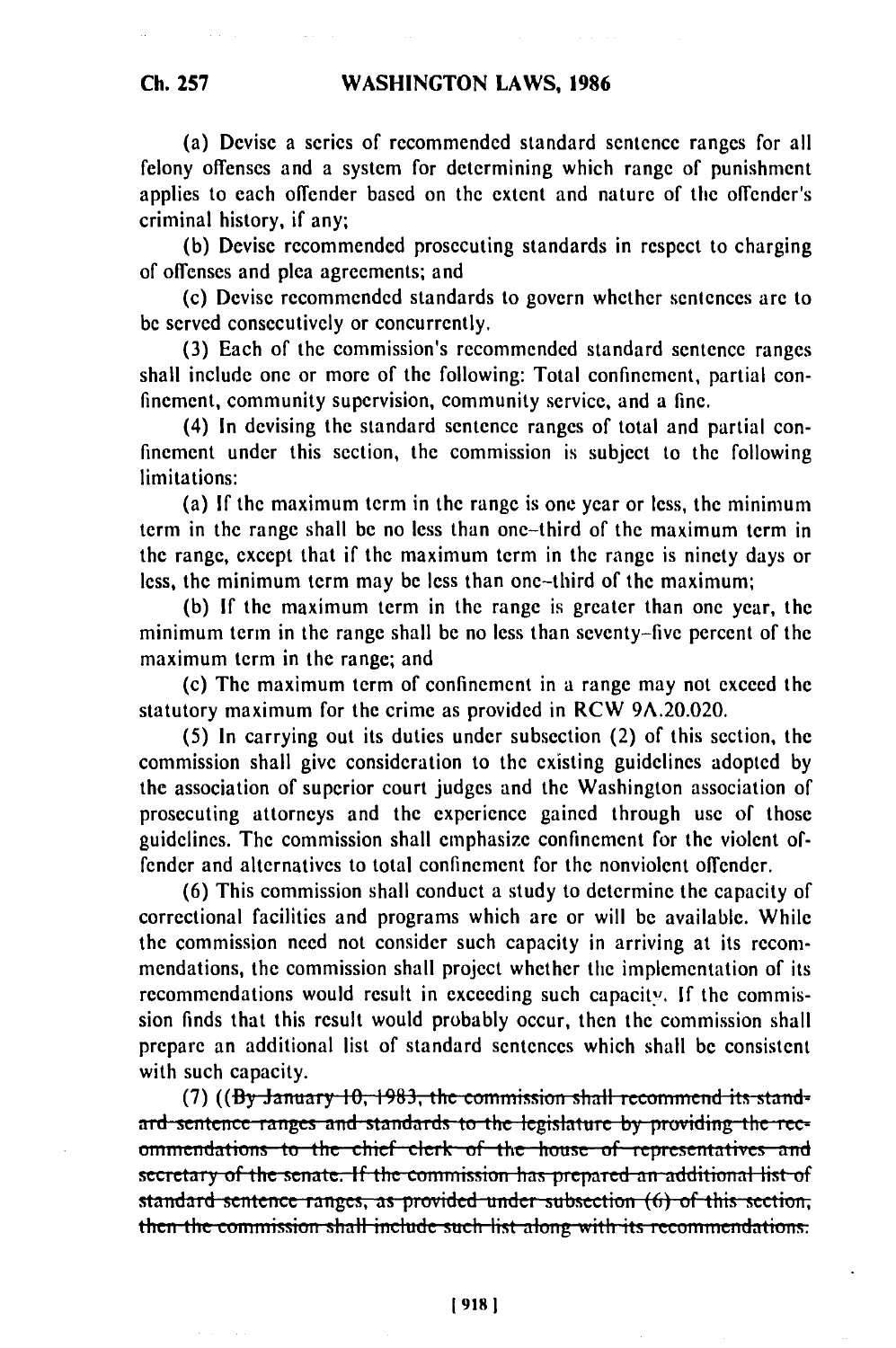**(8) Every two years,))** The commission may recommend to the legislature revisions or modifications to the standard sentence ranges and other standards. If implementation of the revisions or modifications would result in exceeding the capacity of correctional facilities, then the commission shall accompany its recommendation with an additional list of standard sentence ranges which are consistent with correction capacity.

 $((\Theta))$  (8) The commission shall study the existing criminal code and from time to time make recommendations to the legislature for modification.

 $((+10))$  (9) The commission shall exercise its duties under this section in conformity with chapter 34.04 RCW, as now existing or hereafter amended.

Sec. **19.** Section **7,** chapter **137,** Laws of **1981** and RCW **9.94A.070** are each amended to read as follows:

(((1) At its regular session convening in 1983, the legislature shall enact laws approving or modifying either the standards recommended by the commission, or the additional list of standard sentence ranges consistent with prison capacity in the event an additional list has been submitted pursuant-to-RGW 9.94A.040(6). The standards so adopted shall-take effect-on **inly' ',** 984

 $(2)$ )) Revisions or modifications of standard sentence ranges or other standards, together with any additional list of standard sentence ranges, shall be submitted to the legislature at least every two years ((and shall become effective as provided under subsection (1) of this section on July first of the year in which they are submitted)).

Sec. 20. Section 12, chapter 137, Laws of 1981 as last amended by section 6, chapter 209, Laws of 1984 and RCW 9.94A.120 are each amended to read as follows:

When a person is convicted of a felony, the court shall impose punishment as provided in this section.

**(I)** Except as authorized in subsections (2) ((and)), **(5),** and **(7)** of this section, the court shall impose a sentence within the sentence range for the offense.

(2) The court may impose a sentence outside the standard sentence range for that offense if it finds, considering the purpose of this chapter, that there are substantial and compelling reasons justifying an exceptional sentence.

(3) Whenever a sentence outside the standard range is imposed, the court shall set forth the reasons for its decision in written findings of fact and conclusions of law. A sentence outside the standard range shall be a determinate sentence.

(4) An offender convicted of the crime of murder in the first degree shall be sentenced to a term of total confinement not less than twenty years. An offender convicted of the crime of assault in the first degree where the

**19191**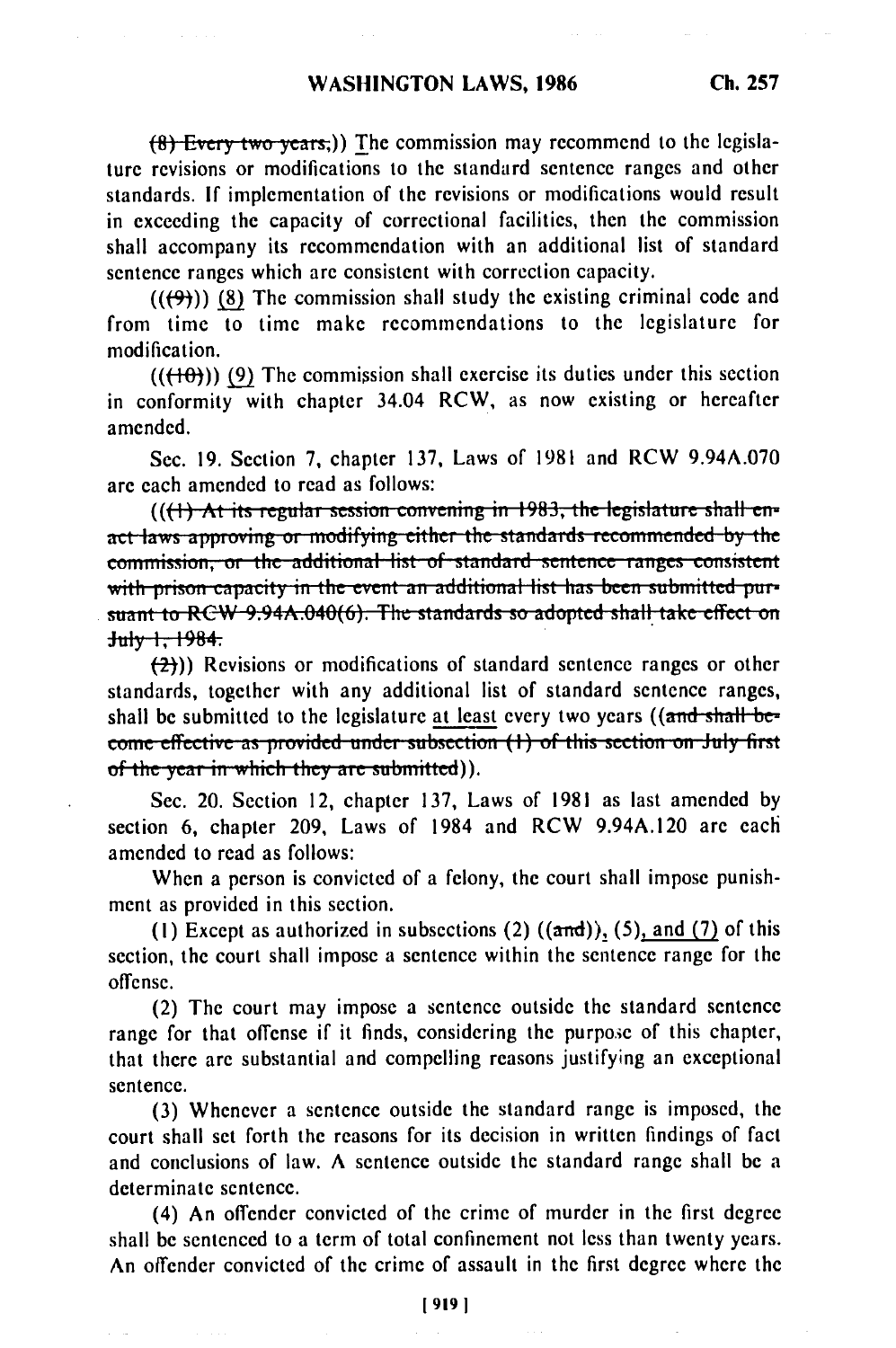offender used force or means likely to result in death or intended to kill the victim shall be sentenced to a term of total confinement not less than five years. An offender convicted of the crime of rape in the first degree shall be sentenced to a term of total confinement not less than three years, and shall not be eligible for furlough, work release or other authorized leave of absence from the correctional facility during such minimum three year term except for the purpose of commitment to an inpatient treatment facility. The foregoing minimum terms of total confinement are mandatory and shall not be varied or modified as provided in subsection (2) of this section.

**(5) In sentencing a first-time offender((<del>, other than a person convicted</del>) of a violation of chapter 9A.44 RCW or RCW 9A.64.020;)) the court may** waive the imposition of a sentence within the sentence range and impose a sentence which may include up to ninety days of confinement in a facility operated or utilized under contract by the county and a requirement that the offender refrain from committing new offenses. The sentence may also include up to two years of community supervision, which, in addition to crime-related prohibitions, may include requirements that the offender perform any one or more of the following:

(a) Devote time to a specific employment or occupation;

(b) Undergo available outpatient treatment for up to two years, or inpatient treatment not to exceed the standard range of confinement for that offense;

(c) Pursue a prescribed, secular course of study or vocational training;

(d) Remain within prescribed geographical boundaries and notify the court or the community corrections officer of any change in the offender's address or employment;

(e) Report as directed to the court and a community corrections officer; or

(f) Pay a fine, ((make restitution;)) and/or accomplish some community service work.

(6) If a sentence range has not been established for the defendant's crime, the court shall impose a determinate sentence which may include not more than one year of confinement, community service work, ((restitution,)) a term of community supervision not to exceed one year, and/or a fine. The court may impose a sentence which provides more than one year of confinement if the court finds, considering the purpose of this chapter, that there are substantial and compelling reasons justifying an exceptional sentence.

(7) (a) When an offender is convicted of  $((a\pi y))$  a sex offense other than a violation of ((chapter 9A.44 RCW or RCW 9A.64.020 except)) RCW 9A.44.040 or RCW 9A.44.050 and has no prior convictions ((of chapter 9A.44 RCW, RCW 9A.64.020;)) for a sex offense or any other felonv cxual offenses in this or any other state, the sentencing court, on its own motion or the motion of the state or the defendant, may order an examination to determine whether the defendant is amenable to treatment.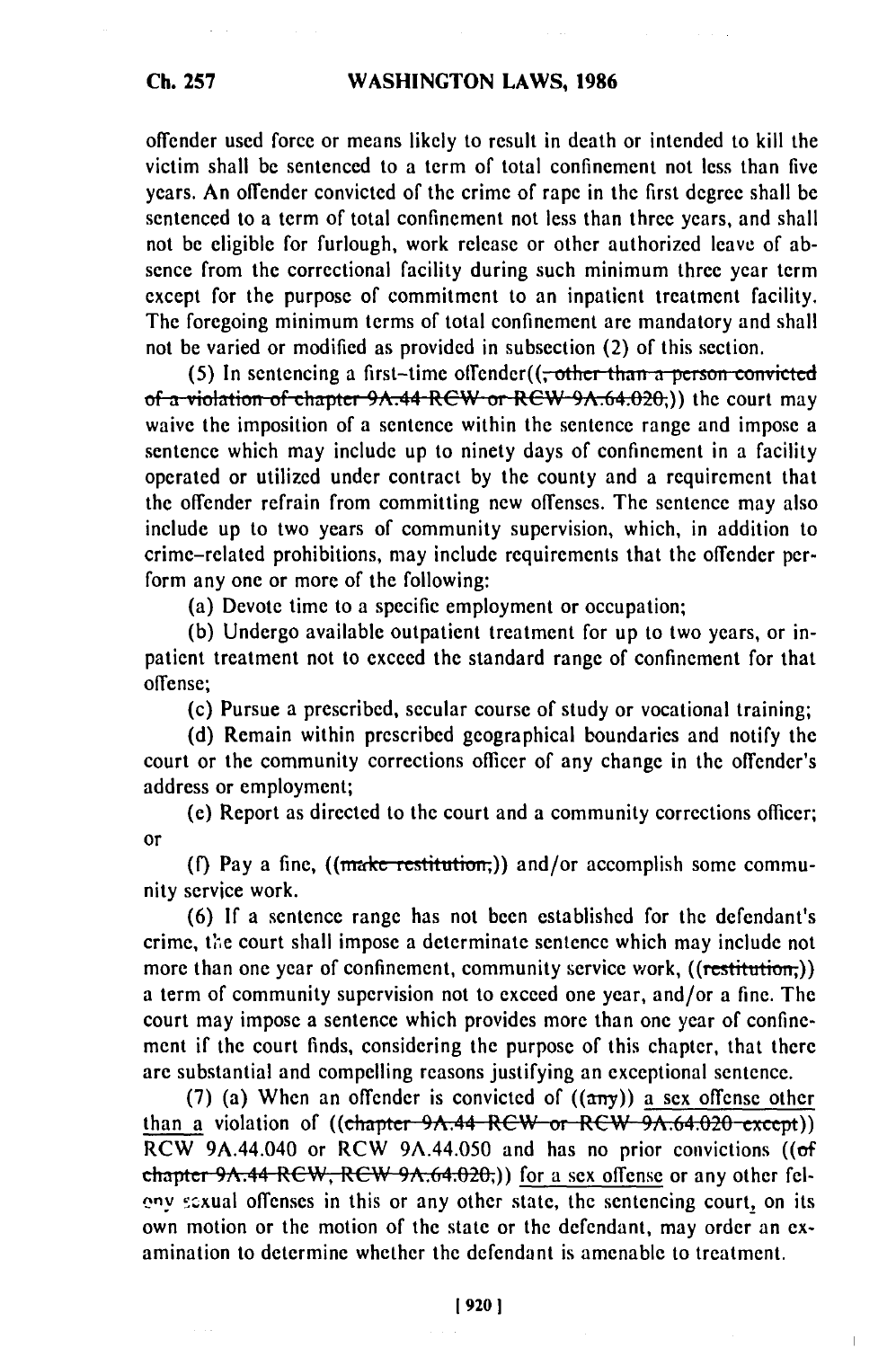**After** receipt of the reports, the court shall then determine whether the offender and the community will benefit from use of this special sexual offender sentencing alternative. **If** the court determines that both the offender and the community will benefit from use of this provision, the court shall then impose a sentence within the sentence range and, if this sentence is less than six years of confinement, the court .may suspend the execution of the sentence and place the offender on community supervision for up to two years. As a condition of the suspended sentence, the court may impose other sentence conditions including up to six months of confinement, not to exceed the sentence range of confinement for that offense, crime-related prohibitions, and requirements that the offender perform any one or more of the following:

(i) Devote time to a specific employment or occupation;

(ii) Undergo available outpatient sex offender treatment for up to two years, or inpatient sex offender treatment not to exceed the standard range of confinement for that offense. A community mental health center may not be used for such treatment unless it has an appropriate program designed for sex offender treatment;

(iii) Remain within prescribed geographical boundaries and notify the court or the community corrections officer of any change in the offender's address or employment;

(iv) Report as directed to the court and a community corrections officer;

(v) Pay a fine, ((make restitution,)) accomplish some community service work, or any combination thereof; or

(vi) Make recoupment to the victim for the cost of any counseling required as a result of the offender's crime.

If the offender violates these sentence conditions the court may revoke the suspension and order execution of the sentence. All confinement time served during the period of community supervision shall be credited to the offender if the suspended sentence is revoked.

(b) When an offender is convicted of any felony sexual offense and is sentenced to a term of confinement of more than one year but less than six years, the sentencing court may, on its own motion or on the motion of the offender or the state, order the offender committed for up to thirty days to the custody of the secretary of the department of social and health services at the Eastern State Hospital or the Western State Hospital for evaluation and report to the court on the offender's amenability to treatment at these facilities. **If** the secretary of the department of social and health services cannot begin the evaluation within thirty days of the court's order of commitment, the offender shall be transferred to the state for confinement pending an opportunity to be evaluated at the appropriate facility. The court shall review the reports and may order that the term of confinement imposed be served in the sexual offender treatment programs at Western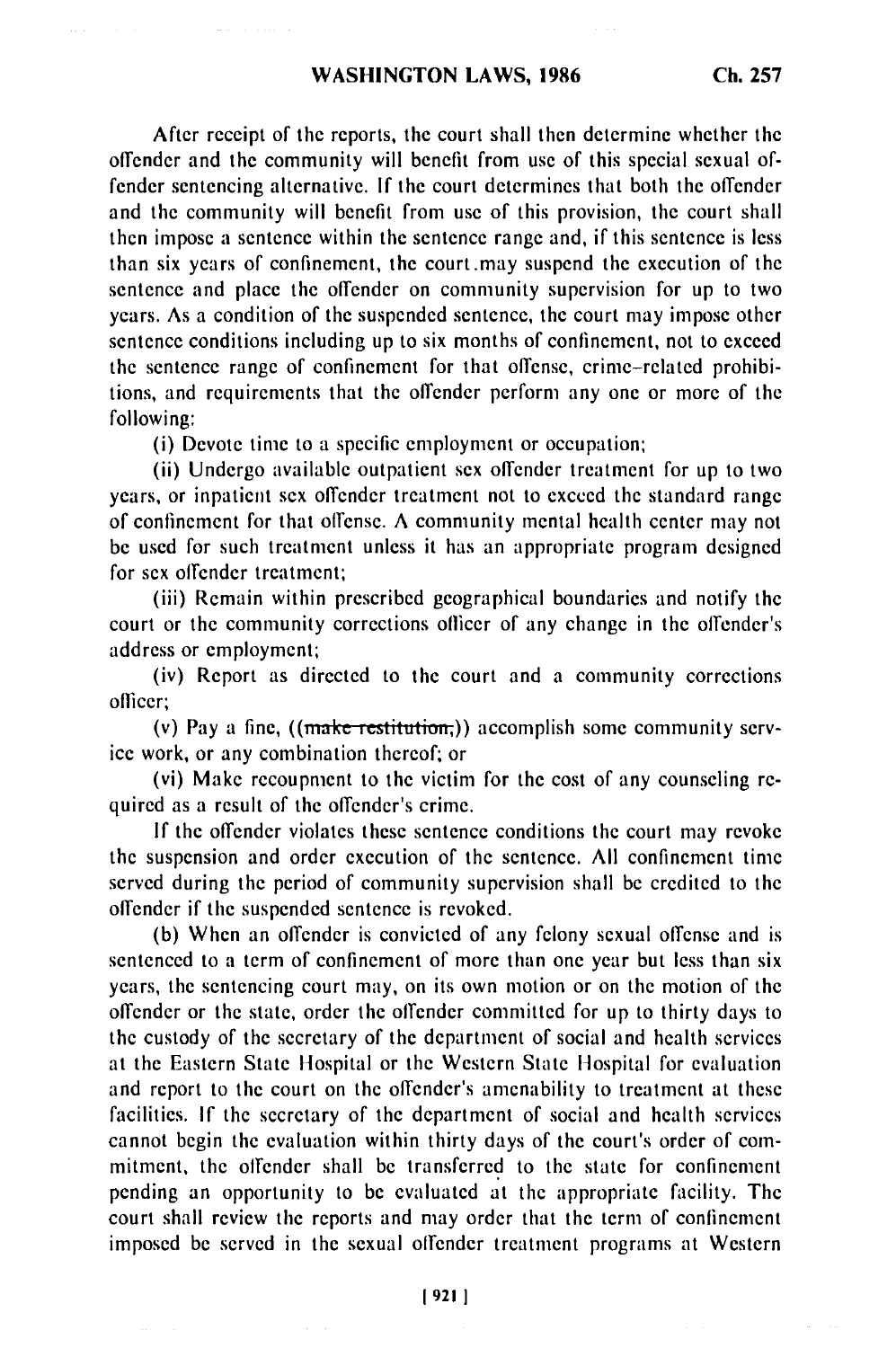**Ch. 257**

State Hospital or Eastern State Hospital, as determined by the secretary of the department of social and health services. The offender shall be transferred to the state pending placement in the treatment program.

If the offender does not comply with the conditions of the treatment program, the secretary of the department of social and health services may refer the matter to the sentencing court for determination as to whether the offender shall be transferred to the department of corrections to serve the balance of his term of confinement.

If the offender successfully completes the treatment program before the expiration of his term of confinement, the court may convert the balance of confinement to community supervision and may place conditions on the offender including crime-related prohibitions and requirements that the offender perform any one or more of the following:

(i) Devote time to a specific employment or occupation;

(ii) Remain within prescribed geographical boundaries and notify the court or the community corrections officer of any change in the offender's address or employment;

(iii) Report as directed to the court and a community corrections officer;

(iv) Undergo available outpatient treatment.

If the offender violates any of the terms of his community supervision, the court may order the offender to serve out the balance of his community supervision term in confinement in the custody of the department of corrections.

(8) If the court imposes a sentence requiring confinement of thirty days or less, the court may, in its discretion, specify that the sentence be served on consecutive or intermittent days. A sentence requiring more than thirty days of confinement shall be served on consecutive days. Local jail administrators may schedule court-ordered intermittent sentences as space permits.

(9) If a sentence imposed includes a fine or restitution, the sentence shall specify a reasonable manner and time in which the fine or restitution shall be paid. In any sentence under this chapter the court may also require the offender to make such monetary payments, on such terms as it deems appropriate under the circumstances, as are necessary (a) to pay court costs, including reimbursement of the state for costs of extradition if return to this state by extradition was required, (b) to make recoupment of the cost of defense attorney's fees if counsel is provided at public expense, (c) to contribute to a county or interlocal drug fund, and (d) to make such other payments as provided by law. All monetary payments shall be ordered paid by no later than ten years after the date of the judgment of conviction.

(10) Except as provided under RCW 9.94A.140(i), a court may not impose a sentence providing for a term of confinement or community supervision which exceeds the statutory maximum for the crime as provided in chapter 9A.20 RCW **((9A.20.020)).**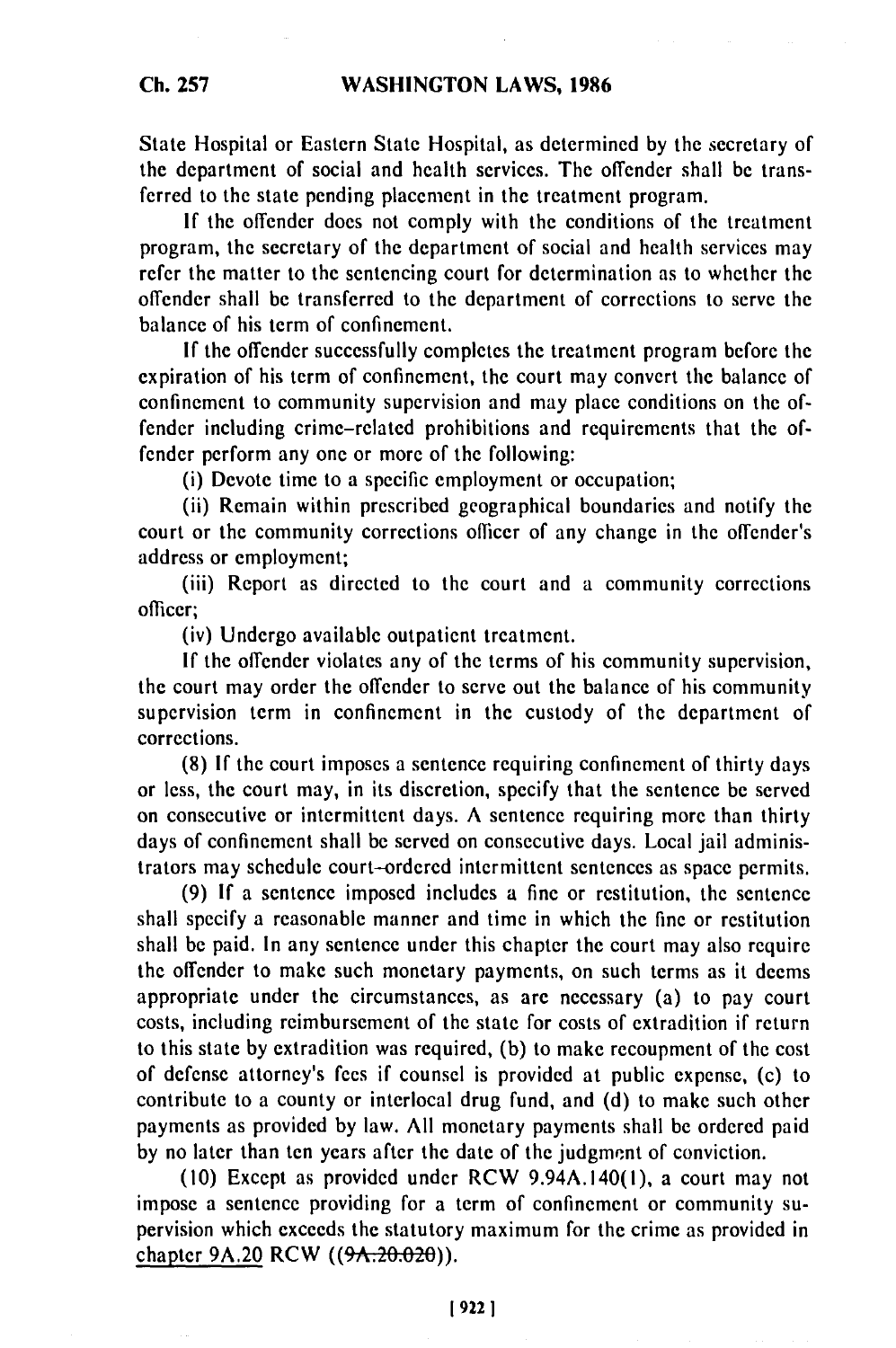**(11) All** offenders sentenced to terms involving community supervision, comnunity service, restitution, or fines shall be under the supervision of the secretary of the department or such person as the secretary may designate and shall follow implicitly the instructions of the secretary including reporting as directed to a community corrections officer, remaining within prescribed geographical boundaries, and notifying the community corrections officer of any change in the offender's address or employment.

(12) The sentencing court shall give the offender credit for all confinement time served before the sentencing if that confinement was solely in regard to the offense for which the offender is being sentenced.

(13) A departure from the standards in RCW 9.94A.400(l) and (2) governing whether sentences are to be served consecutively or concurrently is an exceptional sentence subject to the limitations in subsections (2) and (3) of this section, and may be appealed by the defendant or the state as set forth in RCW 9.94A.210(2) through (6).

(14) The court shall order restitution whenever the offender is convicted of a felony that results in injury to any person or damage to or loss of property, whether the offender is sentenced to confinement or placed under community supervision, unless extraordinary circumstances exist that make restitution inappropriate in the court's judgment. The court shall set forth the extraordinary circumstances in the record if it does not order restitution.

Sec. 21. Section 19, chapter 137, Laws of 1981 as amended by section 10, chapter 209, Laws of 1984 and RCW 9.94A.190 are each amended to read as follows:

 $(1)$  A sentence that includes a term or terms of confinement totaling more than one year shall be served in a facility or institution operated, or utilized under contract, by the state. Except as provided for in subsection (3) of this section, a sentence of not more than one year of confinement shall be served in a facility operated, licensed, or utilized under contract, by the county.

(2) If a county uses a state partial confinement facility for the partial confinement of a person sentenced to confinement for not more than one year, the county shall reimburse the state for the use of the facility as provided for in this subsection. The office of financial management shall set the rate of reimbursement based upon the average per diem cost per offender in the facility. The office of financial management shall determine to what extent, if any, reimbursement shall be reduced or eliminated because of funds provided **by** the legislature to the department of corrections for the purpose of covering the cost of county use of state partial confinement facilities. The office of financial management shall reestablish reimbursement rates each even-numbered year.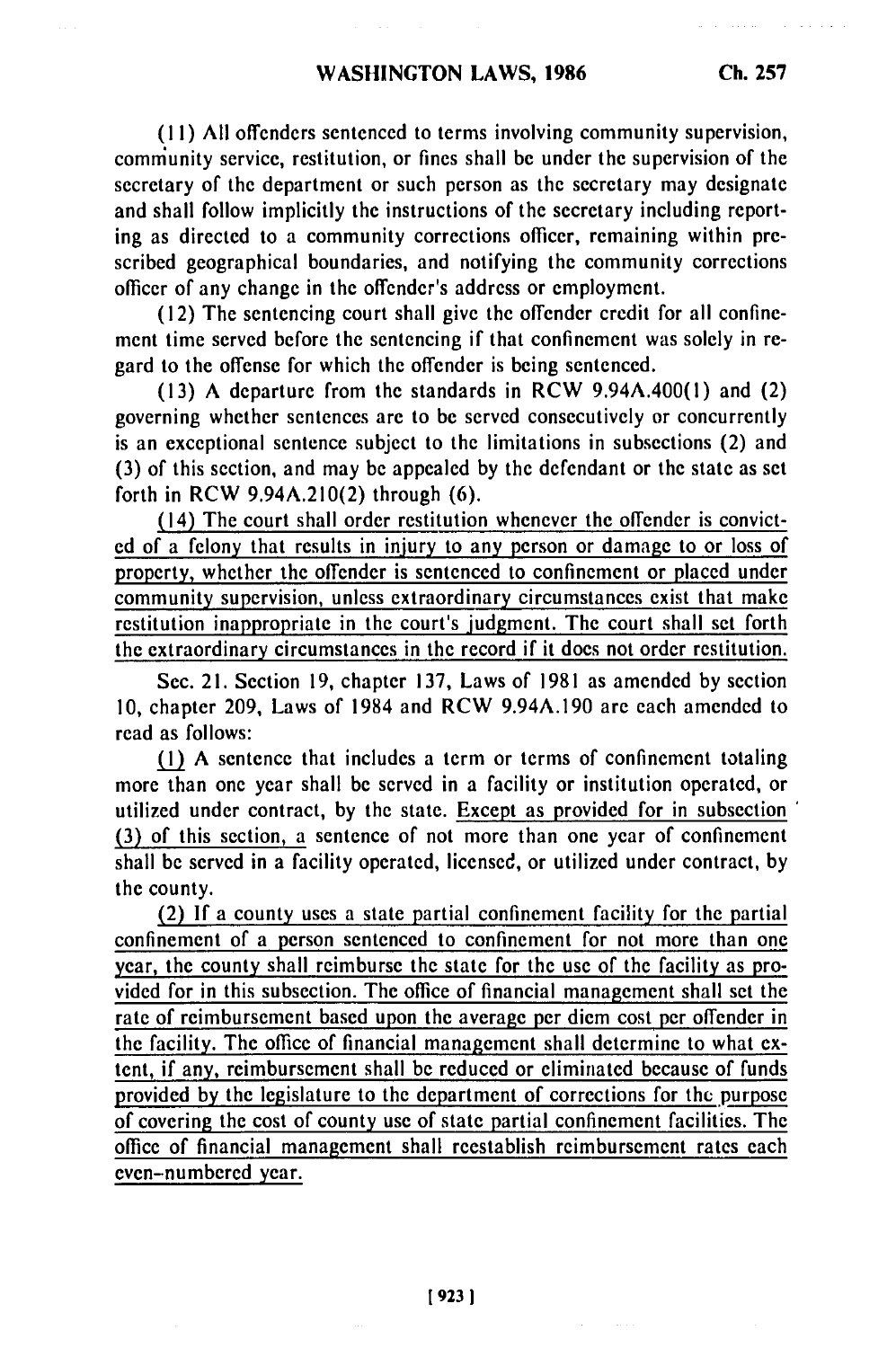**(3) A** person who is sentenced for a felony to a term of not more than one year, and who is committed or returned to incarceration in a state facility on another felony conviction, either under the indeterminate sentencing laws, chapter **9.95 RCW,** or under this chapter shall serve all terms of confinement, including a sentence of not more than one year, in a facility or institution operated, or utilized under contract, **by** the state, consistent with the provisions of RCW 9.94A.400.

Sec. 22. Section 2, chapter **115,** Laws of **1983** as amended **by** section **16,** chapter **209,** Laws of 1984 and RCW 9.94A.310 are each amended to read as follows:

**(I)** TABLE **I**

Sentencing Grid

**SERIOUSNESS** 

#### **SCORE OFFENDER SCORE**

|      | 0      | $\mathbf{I}$ | $\overline{2}$       | $\mathbf{3}$                                 | $\overline{4}$ | - 5    | 6       | $\overline{7}$ | 8                               | 9<br>or more |
|------|--------|--------------|----------------------|----------------------------------------------|----------------|--------|---------|----------------|---------------------------------|--------------|
| XIV  |        |              |                      | Life Sentence without Parole/Death Penalty   |                |        |         |                |                                 |              |
| xiii |        |              |                      | 23y4m24y4m25y4m26y4m27y4m28y4m30y4m32y10m36y |                |        |         |                |                                 | 40y          |
|      | $240-$ |              |                      | $250 - 261 - 271 - 281 - 291 - 312 -$        |                |        |         | $338-$         | $370-$                          | $411-$       |
|      | 320    | 333          | 347                  | 361                                          | 374            | 388    | 416     | 450            | 493                             | 548          |
| XII  | 12y    | 13y          | 14y                  | 15y                                          | 16y            | 17y    | 19y     | 21y            | 25v                             | 29y          |
|      | $123-$ | $134-$       | $144-$               | $154-$                                       | $165 -$        | $175-$ | $195 -$ | $216-$         | $257-$                          | $298 -$      |
|      | 164    | 178          | 192                  | 205                                          | 219            | 233    | 260     | 288            | 342                             | 397          |
| XI   | 6y     |              | $6y9m$ $7y6m$ $8y3m$ |                                              | 9у.            |        |         |                | $9y9m$ 12y6m 13y6m 15y6m 17y6m  |              |
|      | $62-$  | $69-$        | - 77 –               | $85 -$                                       | $93 -$         |        |         |                | $100 - 129 - 139 - 159 - 180 -$ |              |

|      | 82     | 92                            | 102    | 113                           | 123    | 133              | 171    | 185     | 212     | 240                         |
|------|--------|-------------------------------|--------|-------------------------------|--------|------------------|--------|---------|---------|-----------------------------|
| X    | 5v     | 5v6m                          | 6y     | 6y6m                          | 7y     |                  |        |         |         | 7y6m 9y6m 10y6m 12y6m 14y6m |
|      | $51 -$ | $57 -$                        | $62-$  | $67-$                         | $72-$  | $77-$            | $98 -$ | $108 -$ | $129-$  | $149-$                      |
|      | 68     | 75                            | 82     | 89                            | 96     | 102 <sub>1</sub> | 130    | 144     | 171     | 198                         |
| IX   | 3γ     | 3 <sub>V</sub> 6 <sub>m</sub> | 4۷     | 4v6m                          | 5y     |                  |        |         |         | 5y6m 7y6m 8y6m 10y6m12y6m   |
|      | $31-$  | $36-$                         | $41 -$ | $46-$                         | $51 -$ | $57-$            | $77-$  | $87 -$  | $108 -$ | $129-$                      |
|      | 41     | 48                            | 54     | 61                            | 68     | 75               | 102    | 116     | 144     | 171                         |
| VIII | 2y     | 2y6m                          | 3y     | 3 <sub>Y</sub> 6 <sub>m</sub> | 4у     |                  |        |         |         | 4y6m 6y6m 7y6m 8y6m 10y6m   |
|      | $21 -$ | $26-$                         | $31 -$ | $36-$                         | $41 -$ | $46-$            | $67-$  | $77-$   | $87 -$  | $108 -$                     |
|      | 27     | 34                            | 41     | 48                            | 54     | 61               | 89     | 102     | 116     | 144                         |

**Ch. 257**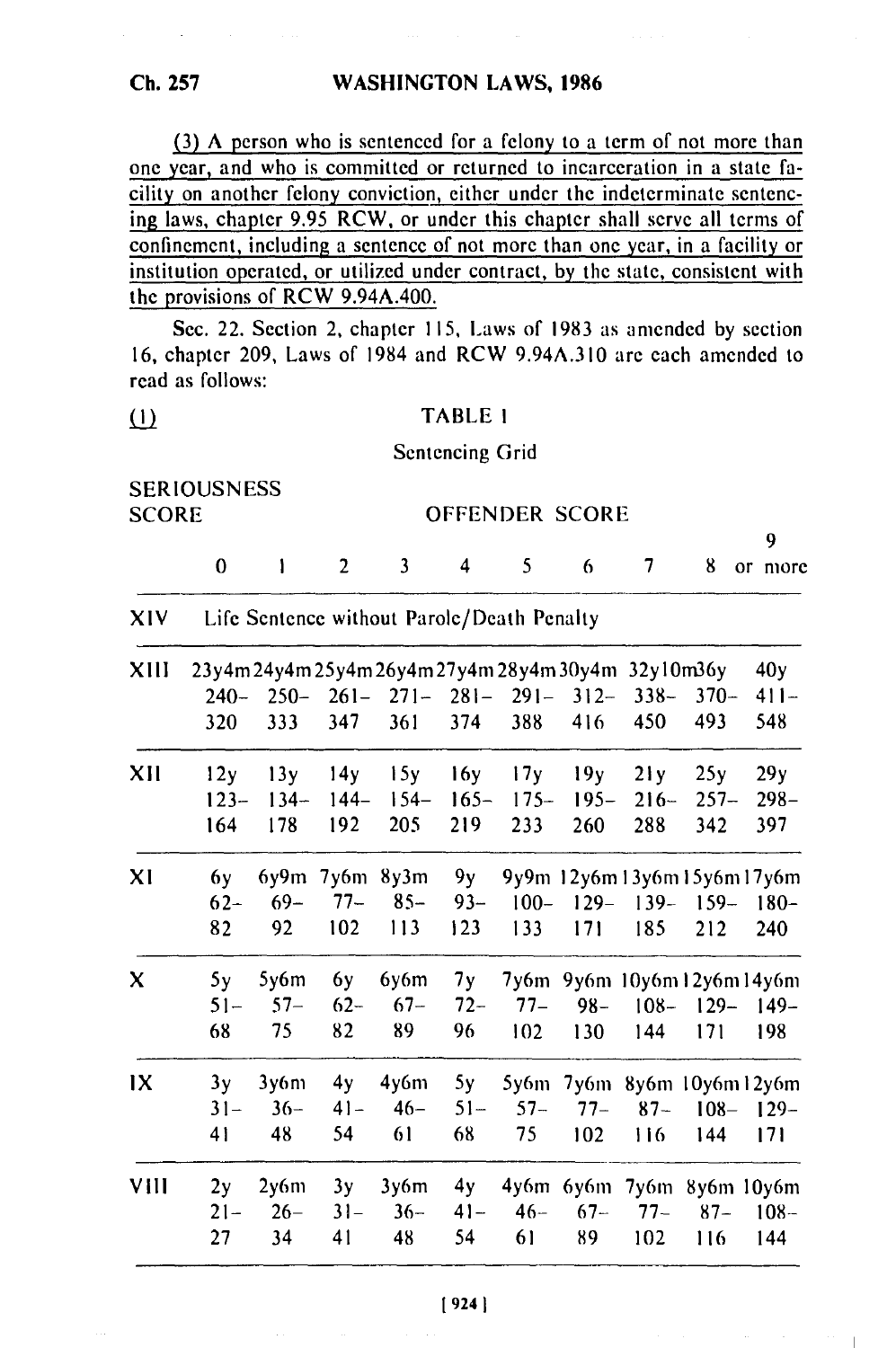**Ch. 257**

 $\alpha$ 

| <b>SERIOUSNESS</b> |
|--------------------|
| <b>SCORE</b>       |

#### OFFENDER SCORE

|              | 0               | 1              | $\overline{c}$ | 3              | 4             | 5               | 6               | 7                        | 8             | 7<br>or more |
|--------------|-----------------|----------------|----------------|----------------|---------------|-----------------|-----------------|--------------------------|---------------|--------------|
| VII          | 18 <sub>m</sub> | 2y             | 2y6m           | 3y             | 3y6m          | 4y              |                 | 5y6m 6y6m 7y6m 8y6m      |               |              |
|              | $15 -$          | $21 -$         | $26 -$         | $31 -$         | $36 -$        | $41 -$          | $57-$           | $67-$                    | $77-$         | $87 -$       |
|              | 20              | 27             | 34             | 41             | 48            | 54              | 75              | 89                       | 102           | 116          |
| VI           | 13m             | 18m            | 2y             | 2y6m           | 3y            |                 |                 | 3y6m 4y6m 5y6m 6y6m      |               | 7y6m         |
|              | $12 + -$        | $15 -$         | $21 -$         | $26 -$         | $31 -$        | $36-$           | $46 -$          | $57 -$                   | $67-$         | $77-$        |
|              | 14              | 20             | 27             | 34             | 41            | 48              | 61              | 75                       | 89            | 102          |
| ٧            | 9m              | 13m            | 15m            | 18m            | $2y2m$ $3y2m$ |                 | $4y -$          | 5y                       | 6y            | 7y           |
|              | $6-$            | $12 + -$       | $13-$          | $15 -$         | $22 -$        | $33 -$          | $41 -$          | $51-$                    | $62 -$        | $72 -$       |
|              | 12              | 14             | 17             | 20             | 29            | 43              | 54              | 68                       | 82            | 96           |
| IV           | 6m              | 9m             | 13m            | 15m            | 18m           |                 |                 | 2y2m 3y2m 4y2m 5y2m 6y2m |               |              |
|              | $3-$            | $6-$           | $12 + -$       | $13-$          | $15 -$        | $22 -$          | $33 -$          | $43 -$                   | $53 -$        | $63 -$       |
|              | 9               | 12             | 14             | 17             | 20            | 29              | 43              | 57                       | 70            | 84           |
| Ш            | 2m              | 5m             | 8m             | 11m            | 14m           | 20 <sub>m</sub> |                 | $2y2m$ $3y2m$ $4y2m$     |               | 5y           |
|              | $1-$            | $3-$           | $4-$           | $9-$           | $12 + -$      | $17 -$          | $22 -$          | $33 -$                   | $43-$         | $51 -$       |
|              | 3               | 8              | 12             | 12             | 16            | 22              | 29              | 43                       | 57            | 68           |
| $\mathbf{I}$ |                 | 4 <sub>m</sub> | 6m             | 8 <sub>m</sub> | 13m           | 16m             | 20 <sub>m</sub> |                          | $2y2m$ $3y2m$ | 4y2m         |
|              | $0 - 90$        | $2 -$          | $3-$           | $4-$           | $12 + -$      | $14-$           | $17-$           | $22 -$                   | $33 -$        | $43 -$       |
|              | Days            | 6              | 9              | $12 \,$        | 14            | 18              | 22              | 29                       | 43            | 57           |
| I            |                 |                | 3m             | 4m             | 5m            | 8 <sub>m</sub>  | 13m             | 16m                      | 20m           | 2y2m         |
|              | $0 - 60$        | $0 - 90$       | $2 -$          | $2 -$          | $3-$          | $4-$            | $12 + -$        | $14-$                    | $17-$         | $22 -$       |
|              | Days            | Days           | 5              | 6              | 8             | 12              | 14              | 18                       | 22            | 29           |

NOTE: Numbers in the first horizontal row of each seriousness category represent sentencing midpoints in years(y) and months(m). Numbers in the second and third rows represent presumptive sentencing ranges in months, or in days if so designated. 12+ equals one year and one day.

(2) For persons convicted of the anticipatory offenses of criminal attempt, solicitation, or conspiracy under chapter 9A.28 RCW, the presumptive sentence is determined by locating the sentencing grid sentence range defined by the appropriate offender score and the seriousness level of the completed crime, and multiplying the range by 75 percent.

(3) The following additional times shall be added to the presumptive sentence if the offender or an accomplice was armed with a deadly weapon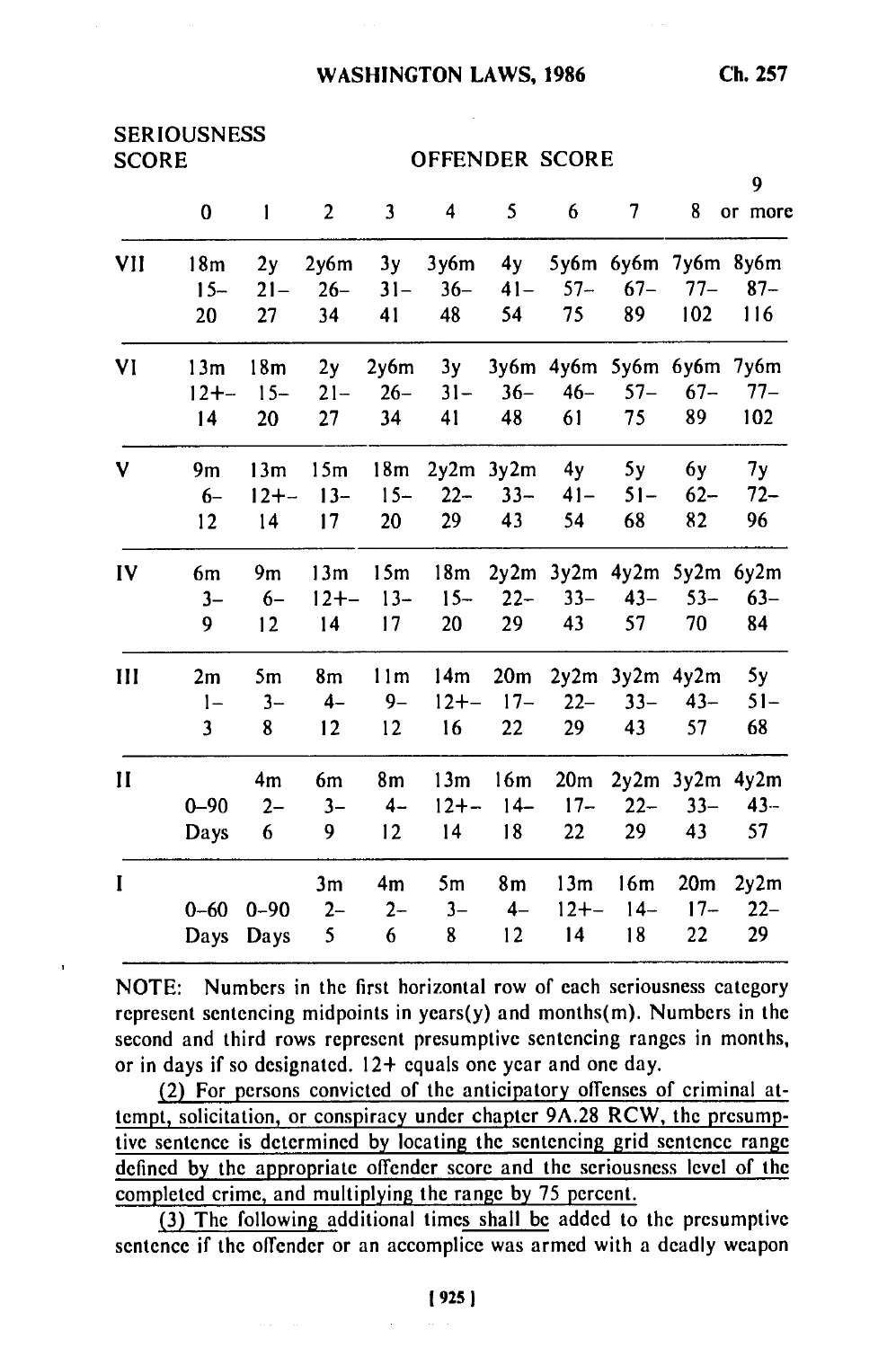as defined in this chapter and the offender is being sentenced for one of the crimes listed in this subsection. **If** the offender or an accomplice was armed with a deadly weapon and the offender is being sentenced for an anticipatory offense under chapter 9A.28 RCW to commit one of the crimes listed in this subsection, the following times shall be added to the presumptive range determined under subsection (2) of this section:

- (a) 24 months **((f))** for Rape I (RCW 9A.44.040), Robbery **I** (RCW 9A.56.200), or Kidnapping **1(()))** (RCW 9A.40.020)
- **(b)** 18 months (({)) for Burglary **I(())** (RCW 9A.52.020)
- $\overline{(c)}$  12 months  $((f))$  for Assault 2 (RCW 9A.36.020), Escape 1 (RCW 9A.76.1 10), Kidnapping 2 (RCW 9A.40.030), Burglary 2 of a building other than a dwelling (RCW 9A.52.030), ((Delivery or Possession of a controlled substance with intent to deliver))) or any drug offense

Sec. **23.** Section **3,** chapter **115,** Laws of **1983** as amended **by** section **17,** chapter **209,** Laws of 1984 and RCW 9.94A.320 are each amended to read as follows:

## TABLE 2

## CRIMES **INCLUDED** WITHIN **EACH SERIOUSNESS** LEVEL

- **XIV** Aggravated Murder **I** (RCW **10.95.020)**
- **XIll** Murder **I** (RCW **9A.32.030)**
- **XII** Murder 2 (RCW **9A.32.050)**
- **XI** Assault **1** (RCW **9A.36.010)**
- **X** Kidnapping **I** (RCW 9A.40.020) Rape **I** (RCW 9A.44.040)
	- Damaging building, etc., **by** explosion with threat to human **be**ing (RCW **70.74.280(1))**
	- Over **18** and deliver heroin or narcotic from Schedule **I** or **I** to someone under **18** and **3** years junior (RCW **69.50.406)** Leading Organized Crime (RCW 9A.82.060(I)(a))

**IX** Robbery **I** (RCW **9A.56.200)** Manslaughter **I** (RCW **9A.32.060)** Statutory Rape **I** (RCW 9A.44.070) ((Employing, using, or permitting minor to engage in sexually explicit conduct for commercial use (RCW 9.68A.020)))

Explosive devices prohibited (RCW **70.74.180)**

Endangering life and property **by** explosives with threat to human being (RCW **70.74.270)**

Over 18 and deliver narcotic from Schedule **III,** IV, or V or a nonnarcotic from Schedule I-V to someone under 18 and 3 years junior (RCW 69.50.406)

**[9261**

**Ch. 257**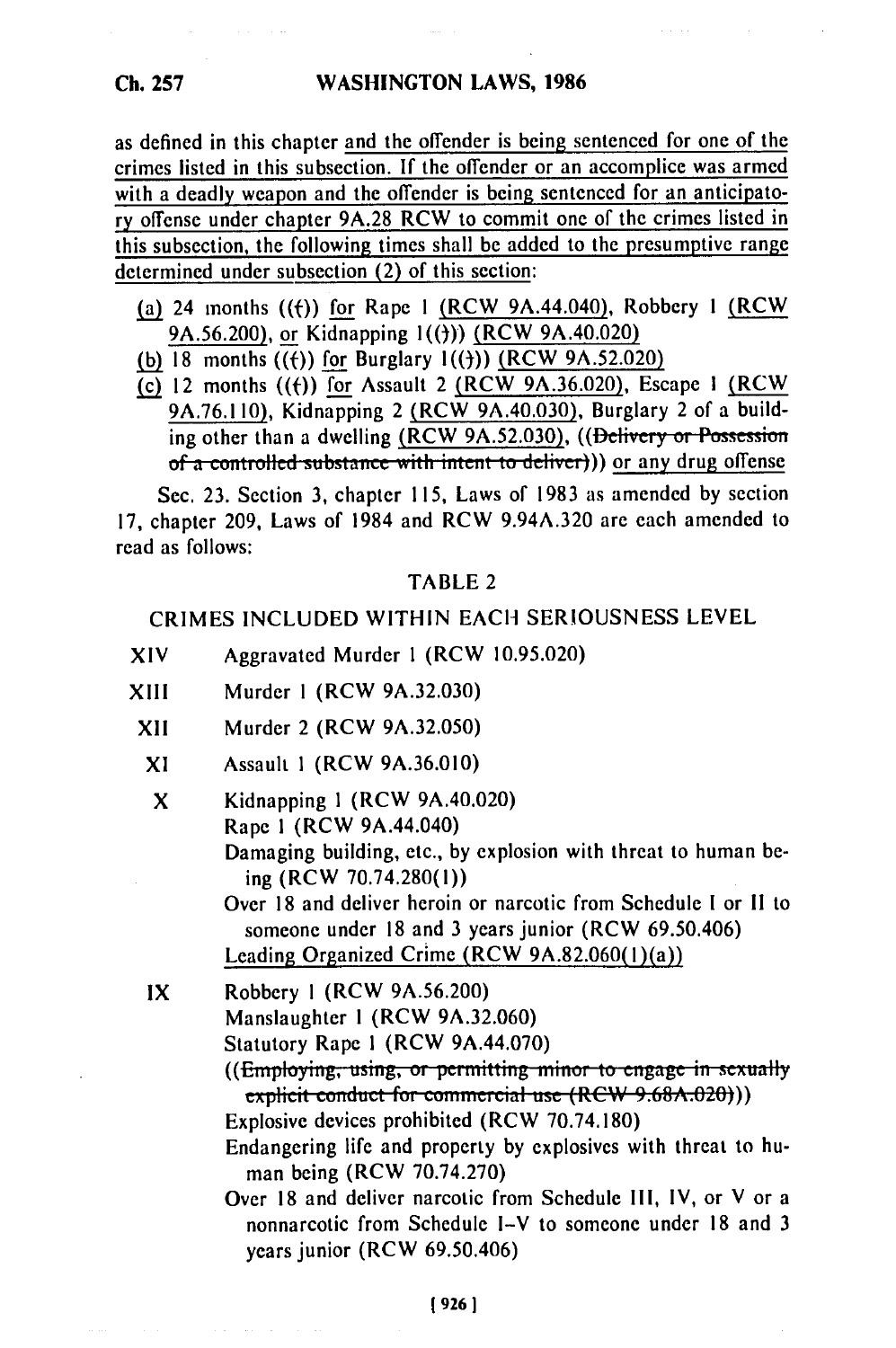|      | Sexual Exploitation, Under 16 (RCW 9.68A.040(2)(a))<br>Inciting Criminal Profiteering (RCW 9A.82.061(1)(b))                                                                                                                                                                                                                                                                                                                                                                                                                                                                                                                                                                                                                       |
|------|-----------------------------------------------------------------------------------------------------------------------------------------------------------------------------------------------------------------------------------------------------------------------------------------------------------------------------------------------------------------------------------------------------------------------------------------------------------------------------------------------------------------------------------------------------------------------------------------------------------------------------------------------------------------------------------------------------------------------------------|
| VIII | Arson 1 (RCW 9A.48.020)<br>Rape 2 (RCW 9A.44.050)<br>Promoting Prostitution 1 (RCW 9A.88.070)<br>Selling heroin for profit (RCW 69.50.410)                                                                                                                                                                                                                                                                                                                                                                                                                                                                                                                                                                                        |
| VII  | Burglary 1 (RCW 9A.52.020)<br>Vehicular Homicide (RCW 46.61.520)<br>Introducing Contraband 1 (RCW 9A.76.140)<br>Statutory Rape 2 (RCW 9A.44.080)<br>Indecent Liberties (with forcible compulsion) (RCW<br>9A.44.100(1)(a)<br>((Sending, bringing into the state, possessing, publishing, print-<br>ing, etc., obscene matter involving minor engaged in sexually<br>explicit conduct (RCW 9.68A.030)))<br>Sexual Exploitation, Under 18 (RCW 9.68A.040(2)(b))<br>Dealing in depictions of minor engaged in sexually explicit con-<br>duct (RCW 9.68A.050)<br>Sending, bringing into state depictions of minor engaged in<br>sexually explicit conduct (RCW 9.68A.060)                                                             |
| ٧I   | Bribery (RCW 9A.68.010)<br>Manslaughter 2 (RCW 9A.32.070)<br>Intimidating a Juror/Witness (RCW 9A.72.110, 9A.72.130)<br>Damaging building, etc., by explosion with no threat to human<br>being (RCW 70.74.280(2))<br>Endangering life and property by explosives with no threat to<br>human being (RCW 70.74.270)<br>Indecent Liberties (without forcible compulsion) (RCW<br>$9A.44.100(1)$ (b) and (c))<br>Incest 1 (RCW 9A.64.020(1))<br>Selling for profit (controlled or counterfeit) any controlled sub-<br>stance (except heroin) (RCW 69.50.410)<br>Manufacture, deliver, or possess with intent to deliver heroin or<br>narcotics from Schedule I or II (RCW 69.50.401(a)(1)(i))<br>Intimidating a Judge (RCW 9A.72.160) |
| v    | Rape 3 (RCW 9A.44.060)<br>Kidnapping 2 (RCW 9A.40.030)<br>Extortion 1 (RCW 9A.56.120)<br>Incest 2 (RCW 9A.64.020(2))<br>Perjury 1 (RCW 9A.72.020)<br>Extortionate Extension of Credit (RCW 9A.82.020)                                                                                                                                                                                                                                                                                                                                                                                                                                                                                                                             |

#### **1 927 1**  $\sim$   $\sim$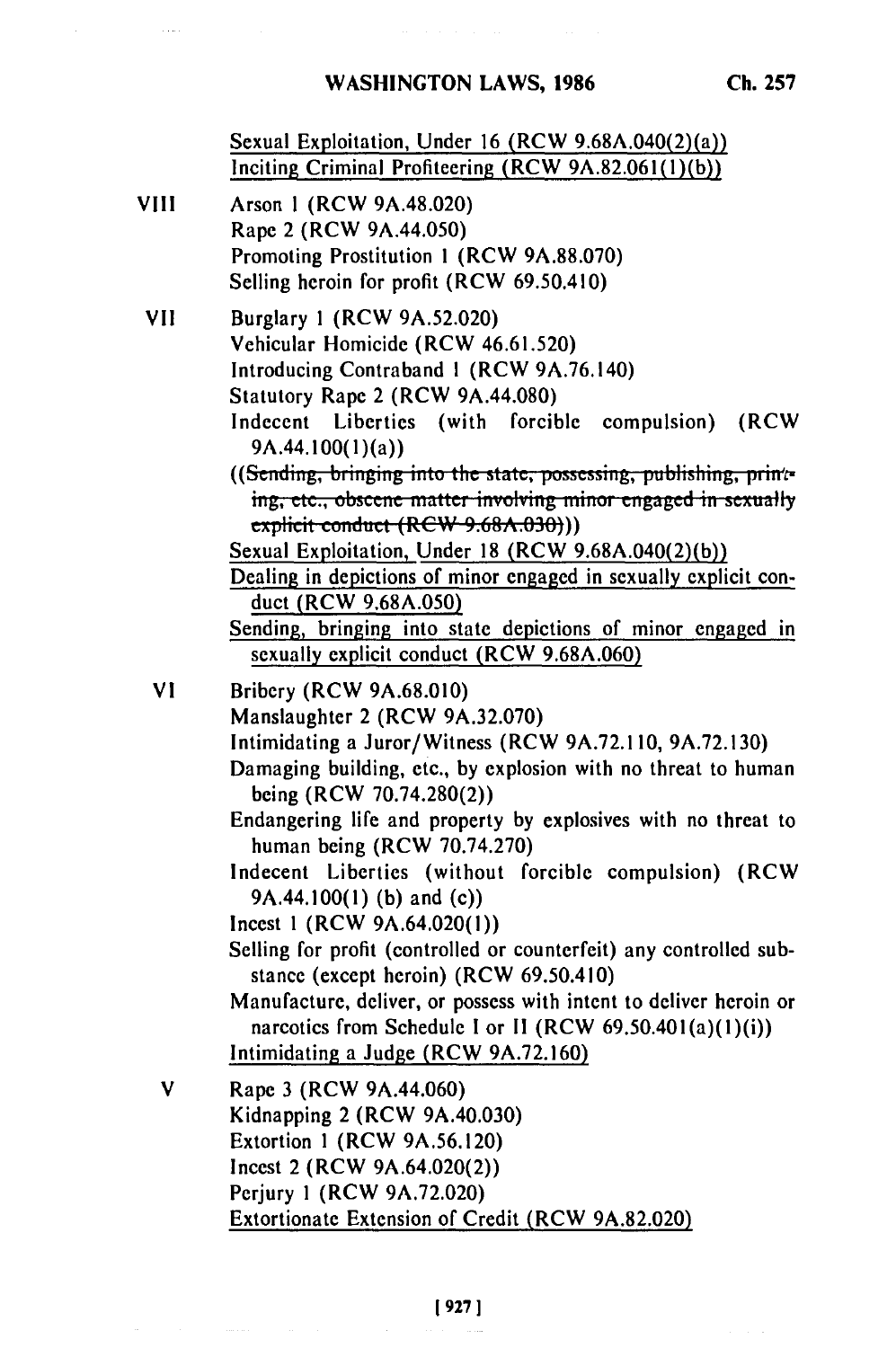|    | Advancing money or property for extortionate extension of                   |
|----|-----------------------------------------------------------------------------|
|    | credit (RCW 9A.82.030)                                                      |
|    | Extortionate Means to Collect Extensions of Credit (RCW                     |
|    | 9A.82.040)<br>Rendering Criminal Assistance 1 (RCW 9A.76.070)               |
|    |                                                                             |
| IV | Robbery 2 (RCW 9A.56.210)                                                   |
|    | <b>Assault 2 (RCW 9A.36.020)</b>                                            |
|    | Escape 1 (RCW 9A.76.110)                                                    |
|    | Arson 2 (RCW 9A.48.030)                                                     |
|    | Bribing a Witness/Bribe Received by Witness (RCW 9A.72-<br>.090, 9A.72.100) |
|    | Malicious Harassment (RCW 9A.36.080)                                        |
|    | Wilful Failure to Return from Furlough (RCW 72.66.060)                      |
|    | Hit and Run - Injury Accident (RCW 46.52.020(4))                            |
|    | Vehicular Assault (RCW 46.61.522)                                           |
|    | Manufacture, deliver, or possess with intent to deliver narcotics           |
|    | from Schedule III, IV, or V or nonnarcotics from Schedule                   |
|    | I-V (except marijuana) (RCW 69.50.401(a)(1)(ii) through<br>(iv)             |
|    | Influencing Outcome of Sporting Event (RCW 9A.82.070)                       |
|    | Use of Proceeds of Criminal Profiteering (RCW 9A.82.080 (1)                 |
|    | and $(2)$ )                                                                 |
|    | Knowingly Trafficking in Stolen Property (RCW 9A.82.050(2))                 |
| ш  | Statutory Rape 3 (RCW 9A.44.090)                                            |
|    | Extortion 2 (RCW 9A.56.130)                                                 |
|    | Unlawful Imprisonment (RCW 9A.40.040)                                       |
|    | Assault 3 (RCW 9A.36.030)                                                   |
|    | Unlawful possession of firearm or pistol by felon (RCW<br>9.41.040)         |
|    | Harassment (RCW 9A.46.020)                                                  |
|    | Promoting Prostitution 2 (RCW 9A.88.080)                                    |
|    | Wilful Failure to Return from Work Release (RCW 72.65.070)                  |
|    | Introducing Contraband 2 (RCW 9A.76.150)                                    |
|    | ((Communicating)) Communication with a Minor for Immoral                    |
|    | Purposes (RCW ((9A:44.110))) 9.68A.090)                                     |
|    | Patronizing a Juvenile Prostitute (RCW 9.68A.100)                           |
|    | Escape 2 (RCW 9A.76.120)                                                    |
|    | Perjury 2 (RCW 9A.72.030)                                                   |
|    | Intimidating a Public Servant (RCW 9A.76.180)                               |
|    | Tampering with a Witness (RCW 9A.72.120)                                    |
|    | Manufacture, deliver, or possess with intent to deliver marijua-            |
|    | na (RCW 69.50.401(a)(1)(ii))                                                |
|    | Recklessly Trafficking in Stolen Property (RCW 9A.82.050(1))                |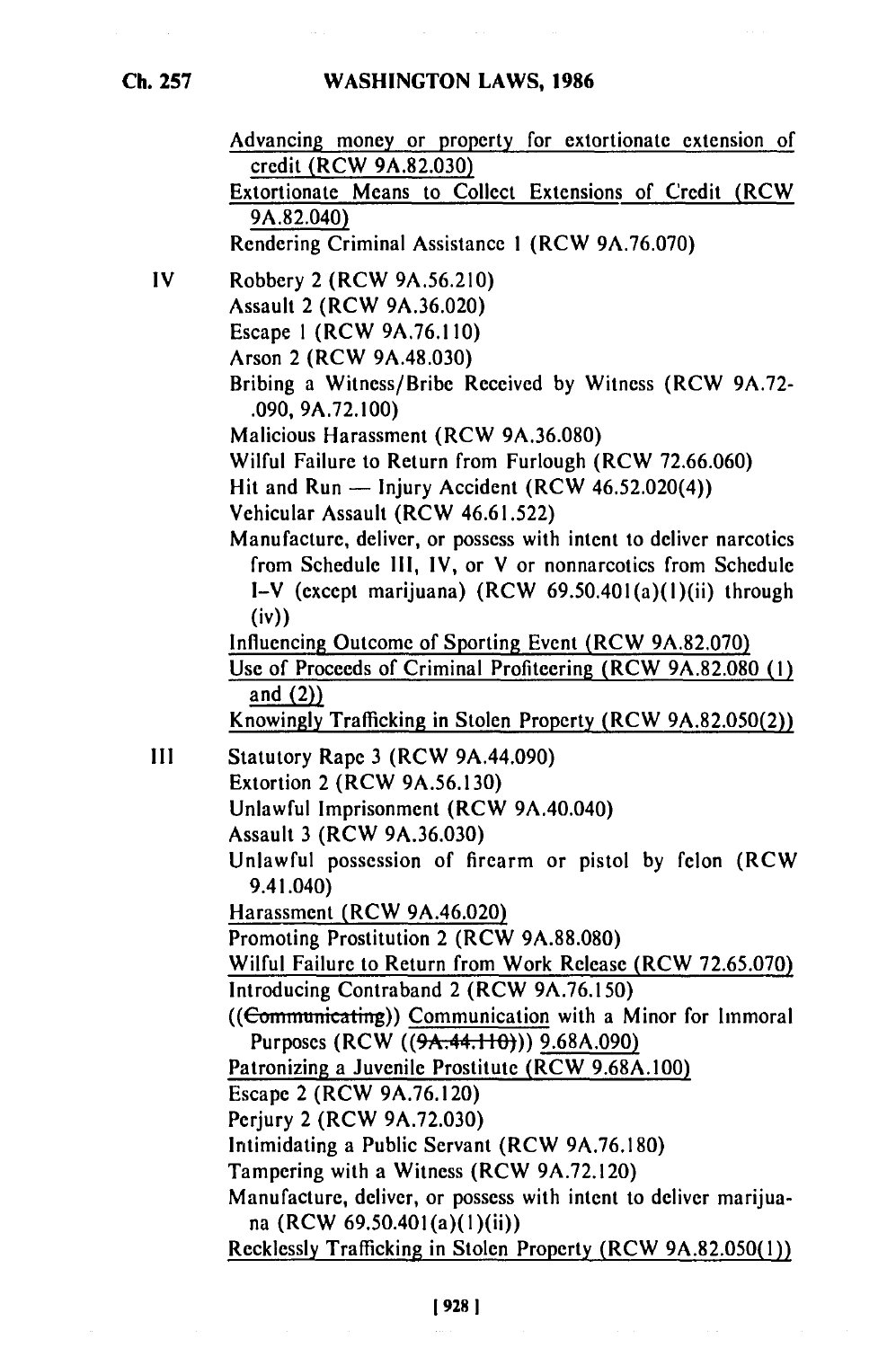|              | Theft of livestock 1 (RCW 9A.56.080)                                                                                                                                                                                                                                                                                                                                                                                                                                                                                                                                                                                                                                                                                                                                |
|--------------|---------------------------------------------------------------------------------------------------------------------------------------------------------------------------------------------------------------------------------------------------------------------------------------------------------------------------------------------------------------------------------------------------------------------------------------------------------------------------------------------------------------------------------------------------------------------------------------------------------------------------------------------------------------------------------------------------------------------------------------------------------------------|
| $\mathbf{I}$ | Malicious Mischief 1 (RCW 9A.48.070)<br>Possession of Stolen Property 1 (RCW 9A.56.150)<br>Theft 1 (RCW 9A.56.030)<br>Theft of Livestock 2 (RCW 9A.56.080)<br>$((\text{Welfare } \text{Fraud } (\text{RCW } 74.08.331)))$<br>Burglary 2 (RCW 9A.52.030)<br>Possession of controlled substance that is either heroin or nar-<br>cotics from Schedule I or II (RCW 69.50.401(d))<br>Create, deliver, or possess a counterfeit controlled substance<br>(RCW 69.50.401(b))<br>Computer Trespass 1 (RCW 9A.52.110)                                                                                                                                                                                                                                                       |
| $\mathbf{I}$ | Theft 2 (RCW 9A.56.040)<br>Possession of Stolen Property 2 (RCW 9A.56.160)<br>Forgery (RCW 9A.60.020)<br>((Auto Theft (Taking and Riding))) Taking Motor Vehicle<br>Without Permission (RCW 9A.56.070)<br>Vehicle Prowl 1 (RCW 9A.52.095)<br>((Eluding)) Attempting to Elude a Pursuing Police Vehicle<br>(RCW 46.61.024)<br>Malicious Mischief 2 (RCW 9A.48.080)<br>Reckless Burning 1 (RCW 9A.48.040)<br>Unlawful Issuance of ((Bank)) Checks or Drafts (RCW<br>9A.56.060)<br>False Verification for Welfare (RCW 74.08.055)<br>Forged Prescription (RCW 69.41.020)<br>Forged Prescription for a Controlled Substance (RCW<br>69.50.403)<br>Possess Controlled Substance that is a Narcotic from Schedule<br>III, IV, or V or Non-narcotic from Schedule I-V (RCW |

69.50.401 (d))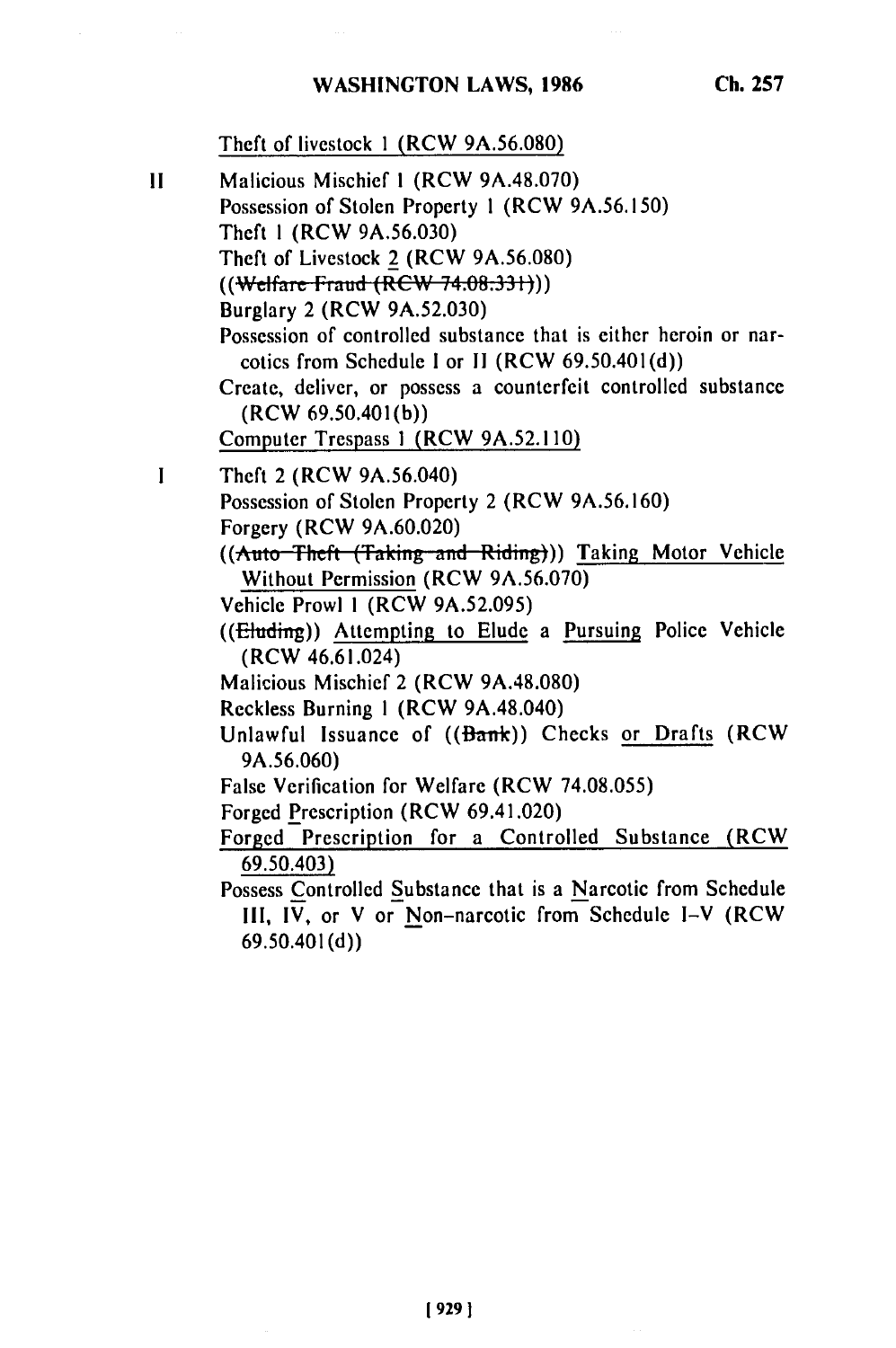## **Ch. 257 WASHINGTON** LAWS, **1986**

Sec. 24. Section 4, chapter **115,** Laws of **1983** as amended **by** section **18,** chapter **209,** Laws of 1984 and RCW **9.94A.330** are each amended to read as follows:

## TABLE **3**

## OFFENDER SCORE MATRIX

## Prior Adult Convictions

# (Score prior convictions for felony anticipatory crimes (attempts, criminal solicitations, and criminal conspiracies) the same as for the completed crime.)

| Current<br>Offenses | <b>Scrious</b><br>Violent | <b>Burglary</b> | Other<br>Violent | Vehicular<br>Assault/<br>Homicide | Escape |
|---------------------|---------------------------|-----------------|------------------|-----------------------------------|--------|
| Serious Violent     |                           |                 |                  |                                   |        |
| <b>Burglary 1</b>   |                           |                 |                  |                                   |        |
| Other Violent       | 2                         |                 |                  |                                   |        |
| (( <b>Vehicle</b> ) |                           |                 |                  |                                   |        |
| <del>Homicide</del> |                           |                 |                  |                                   | θ))    |
| Felony Traffic      |                           |                 |                  |                                   |        |
| Escape              |                           |                 |                  |                                   |        |
| <b>Burglary 2</b>   |                           |                 |                  |                                   |        |
| Other               |                           |                 |                  |                                   |        |
| Non-Violent         |                           |                 |                  |                                   |        |
| Drug                |                           |                 |                  |                                   |        |

|                        | <b>Burglary</b> | Other             | <b>Serious</b> | Other           | <b>Drug</b> |
|------------------------|-----------------|-------------------|----------------|-----------------|-------------|
| Current<br>Offenses    |                 | Felony<br>Traffic | Traffic        | Non-<br>Violent |             |
| <b>Serious Violent</b> |                 |                   |                |                 |             |
| <b>Burglary 1</b>      |                 |                   |                |                 |             |
| Other Violent          |                 |                   |                |                 |             |
| ((Vehicular            |                 |                   |                |                 |             |
| <del>Homicide</del>    |                 |                   |                |                 | O))         |
| Felony Traffic         |                 |                   |                |                 |             |
| Escape                 |                 |                   |                |                 |             |
| <b>Burglary 2</b>      | 2               |                   |                |                 |             |
| Other                  |                 |                   |                |                 |             |
| Non-Violent            |                 |                   |                |                 |             |
| Drug                   |                 |                   |                |                 |             |

## Prior Juvenile Convictions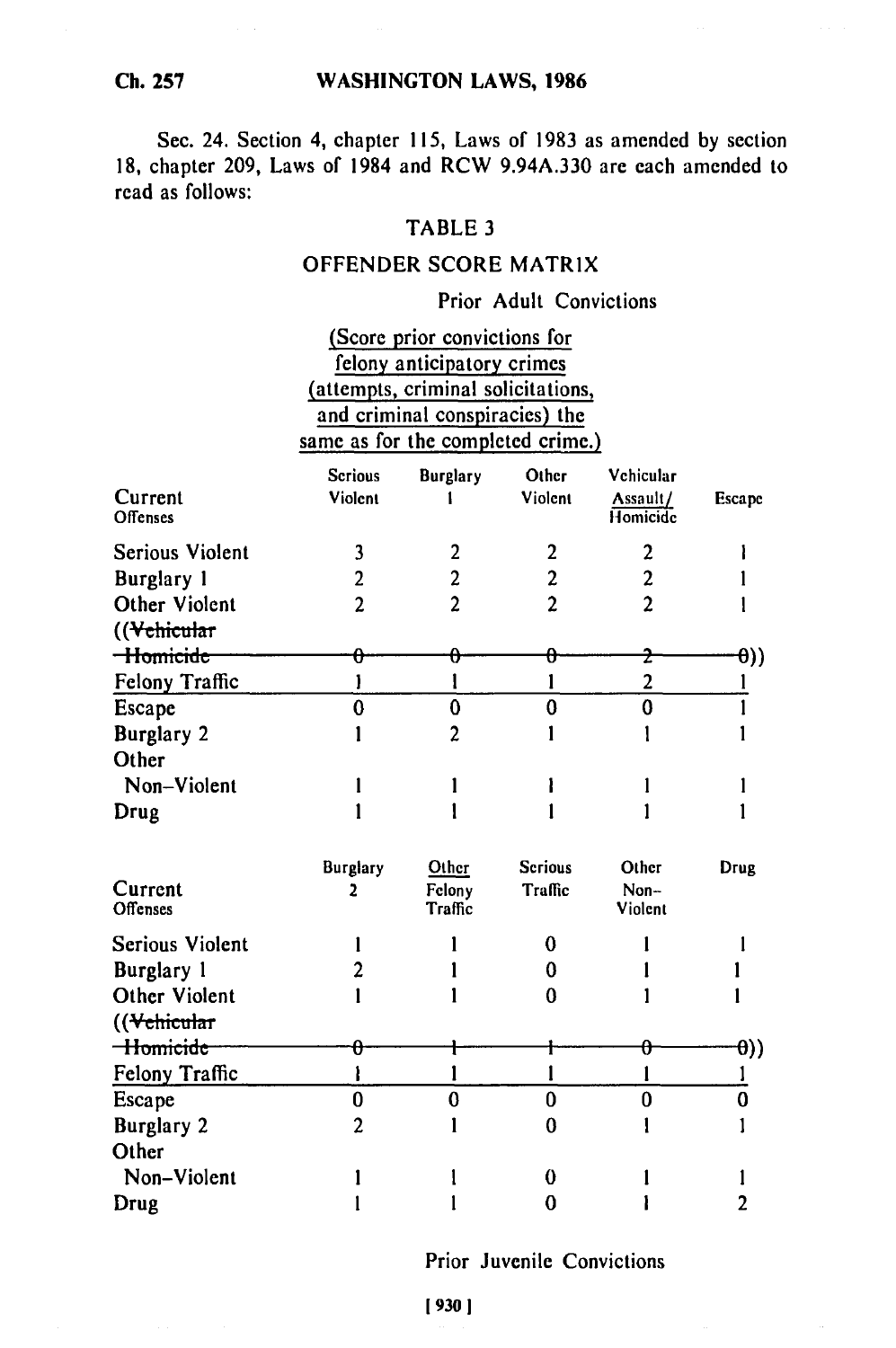|                                   | (Score prior convictions for |                                    |                         |                         |                  |  |  |  |  |
|-----------------------------------|------------------------------|------------------------------------|-------------------------|-------------------------|------------------|--|--|--|--|
|                                   | felony anticipatory crimes   |                                    |                         |                         |                  |  |  |  |  |
|                                   |                              | (attempts, criminal solicitations, |                         |                         |                  |  |  |  |  |
|                                   |                              | and criminal conspiracies) the     |                         |                         |                  |  |  |  |  |
| same as for the completed crime.) |                              |                                    |                         |                         |                  |  |  |  |  |
|                                   | <b>Serious</b>               | <b>Burglary</b>                    | Other                   | Vehicular               |                  |  |  |  |  |
| Current<br><b>Offenses</b>        | Violent                      | ı                                  | Violent                 | Assault/<br>Homicide    | Escape           |  |  |  |  |
| <b>Serious Violent</b>            | 3                            | 2                                  | 2                       | $\overline{c}$          | 1/2              |  |  |  |  |
| Burglary 1                        | $\overline{\mathbf{c}}$      | $\overline{\mathbf{c}}$            | $\overline{\mathbf{c}}$ | $\overline{\mathbf{c}}$ | 1/2              |  |  |  |  |
| <b>Other Violent</b>              | $\overline{2}$               | $\overline{2}$                     | $\overline{2}$          | $\overline{2}$          | 1/2              |  |  |  |  |
| ((Vehicular                       |                              |                                    |                         |                         |                  |  |  |  |  |
| <b>Homicide</b>                   | θ                            | θ                                  | θ                       | z                       | $\Theta$ )       |  |  |  |  |
| Felony Traffic                    | 1/2                          | 1/2                                | 1/2                     | $\overline{\mathbf{c}}$ | 1/2              |  |  |  |  |
| Escape                            | 0                            | 0                                  | $\mathbf{0}$            | $\bf{0}$                | $\overline{1/2}$ |  |  |  |  |
| <b>Burglary 2</b>                 | 1/2                          | $\overline{c}$                     | 1/2                     | 1/2                     | 1/2              |  |  |  |  |
| Other                             |                              |                                    |                         |                         |                  |  |  |  |  |
| Non-Violent                       | 1/2                          | 1/2                                | 1/2                     | 1/2                     | 1/2              |  |  |  |  |
| Drug                              | 1/2                          | 1/2                                | 1/2                     | 1/2                     | 1/2              |  |  |  |  |
|                                   | <b>Burglary</b>              | Other                              | <b>Scrious</b>          | Other                   | Drug             |  |  |  |  |
| Current<br><b>Offenses</b>        | 2                            | Felony<br>Traffic                  | Traffic                 | $Non-$<br>Violent       |                  |  |  |  |  |
| <b>Serious Violent</b>            | 1/2                          | 1/2                                | 0                       | 1/2                     | 1/2              |  |  |  |  |
| <b>Burglary 1</b>                 | 1                            | 1/2                                | 0                       | 1/2                     | 1/2              |  |  |  |  |
| Other Violent                     | 1/2                          | 1/2                                | 0                       | 1/2                     | 1/2              |  |  |  |  |
| ((Vehicular                       |                              |                                    |                         |                         |                  |  |  |  |  |
| <b>Homicide</b>                   | θ                            | <del>1/2</del>                     | <del>1/2</del>          | θ                       | $\Theta$ )       |  |  |  |  |
| <b>Felony Traffic</b>             | 1/2                          | 1/2                                | 1/2                     | 1/2                     | 1/2              |  |  |  |  |
| <b>Escape</b>                     | 0                            | 0                                  | 0                       | 0                       | 0                |  |  |  |  |
| <b>Burglary 2</b>                 | 1                            | 1/2                                | 0                       | 1/2                     | 1/2              |  |  |  |  |
| Other                             |                              |                                    |                         |                         |                  |  |  |  |  |
| Non-Violent                       | 1/2                          | 1/2                                | 0                       | 1/2                     | 1/2              |  |  |  |  |
| Drug                              | 1/2                          | 1/2                                | 0                       | 1/2                     | l                |  |  |  |  |

((Definitions: **........... olent.** hfider **1, M uiider . ........ I,'K...... L#I'IIIII~I .** d **in U 1** ape-+U **I,, I. i.II~**

Escape: Escape 1, Escape 2, Willful Failure to Return From

Work Release or Furlough<br>Serious Traffic: Driving While Intoxicated, Actual Physical **Control, Reckless Driving, Hit-and-Run**<br>Felony Traffic: Felony Hit-and-Run, Vehicular Assault,

**Attempting to Elude a Police Officer**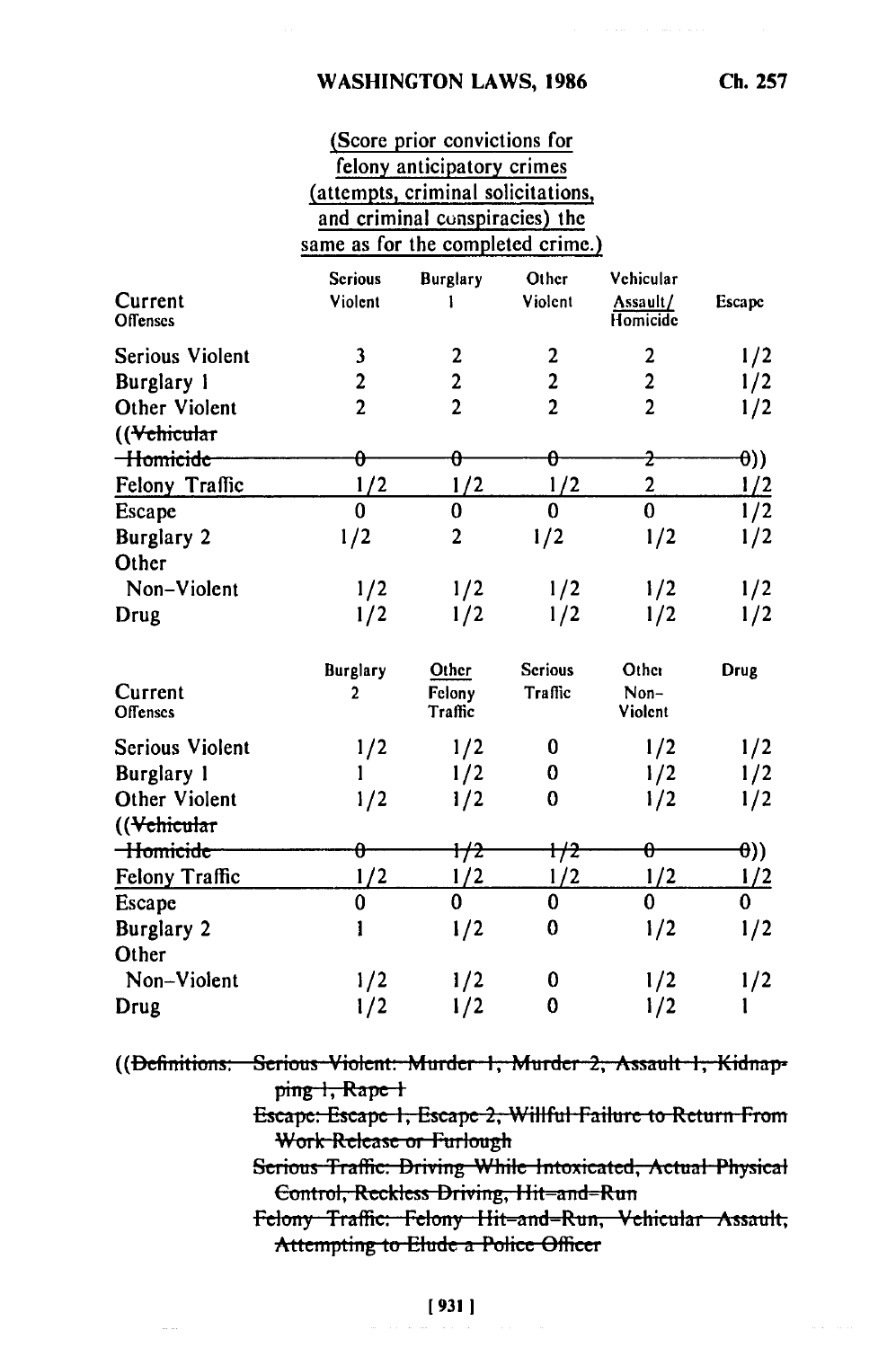## **Construct Brue External Property All friends of chapter 69.50 RCW except** possession of a controlled substance))

Sec. 25. Section 7, chapter **115,** Laws of 1983 as amended by section 19, chapter 209, Laws of 1984 and RCW 9.94A.360 are each amended to read as follows:

The offender score is measured on the horizontal axis of the sentencing grid. The offender score rules  $((are))$ , partially summarized in Table 3, RCW 9.94A.330, are as follows:

The offender score is ((computed in the following way:)) the sum of points-accrued under subsections (I) through (14) of this section rounded down to the nearest whole number.

(I) A prior conviction is a conviction which exists before the date of sentencing for the offense for which the offender score is being computed. Convictions entered or sentenced on the same date as the conviction for which the offender score is being computed shall be deemed "other current offenses" within the meaning of.RCW 9.94A.400.

(2) Except as provided in subsections (3) and (13) of this section, class A prior felony convictions shall always be included in the offender score. Class B prior felony convictions shall not be included in the offender score, if since the last date of release from confinement (including full-time residential treatment) pursuant to a felony conviction, if any, or entry of judgment and sentence, the offender had spent ten consecutive years in the community without being convicted of any felonies. Class C prior felony convictions shall not be included in the offender score if, since the last date of release from confinement (including full-time residential treatment) pursuant to a felony conviction, if any, or entry of judgment and sentence, the offender had spent five consecutive years in the community without being convicted of any felonies. Serious traffic convictions shall not be included in the offender score if, since the last date of release from confinement (including full-time residential treatment) pursuant to a felony conviction, if any, or entry of judgment and sentence, the offender spent five years in the community without being convicted of any serious traffic or felony traffic offenses. This subsection applies to both adult and juvenile prior convictions. Out-of-state convictions for offenses shall be classified according to the comparable offense definitions and sentences provided by Washington law,

(3) Include class A juvenile felonies only if the offender was 15 or older at the time the juvenile offense was committed. Include class B and C juvenile felony convictions only if the offender was 15 or older at the time the juvenile offense was committed and the offender was less than 23 at the time the offense for which he or she is being sentenced was committed.

 $((2))$  (4) Score prior convictions for felony anticipatory offenses (attempts, criminal solicitations, and criminal conspiracies) the same as if they were convictions for completed offenses.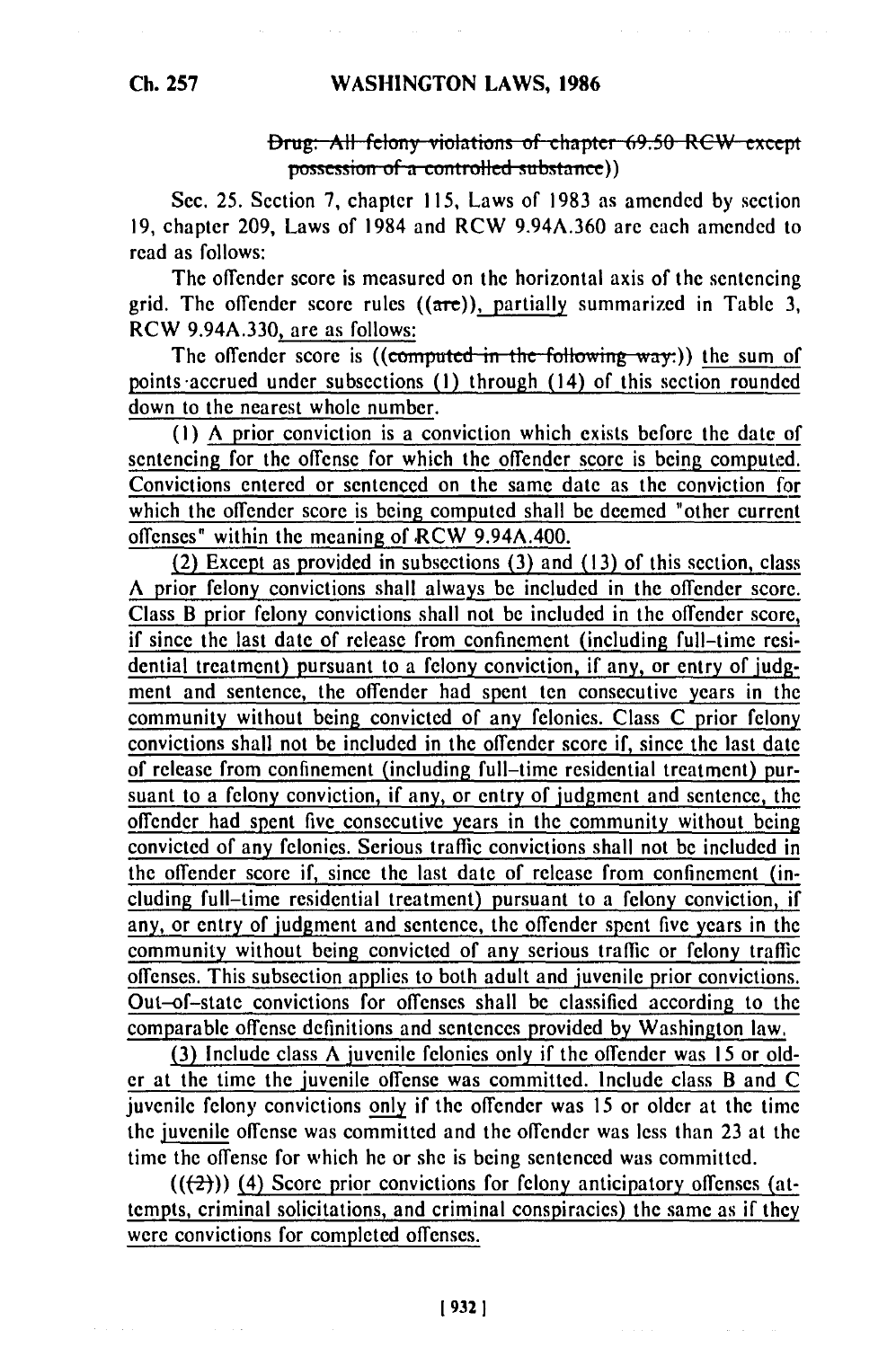**(5) In** the case of multiple prior convictions, for the purpose of computing the offender score, count all convictions separately, except:

(a) Prior adult offenses which were found, under RCW 9.94A.400(1)(a), to encompass the same criminal conduct, shall be counted as one offense, the offense that yields the highest offender score. The current sentencing court shall determine with respect to other prior adult offenses for which sentences were served concurrently whether those offenses shall be counted as one offense or as separate offenses, and if the court finds that they shall be counted as one offense, then the offense that yields the highest offender score shall be used;

(b) Juvenile prior convictions entered or sentenced on the same date shall count as one offense, the offense that yields the highest offender score; and

(c) In the case of multiple prior convictions for offenses committed before July **1,** 1986, for the purpose of computing the offender score, count all adult convictions served concurrently as one offense, and count all juvenile convictions entered on the same date as one offense. Use the conviction for the offense that yields the highest offender score.

(6) If the present conviction is one of the anticipatory offenses of criminal attempt, solicitation, or conspiracy, count each prior conviction as if the present conviction were for a completed offense.

**(7)** If the present conviction is for a nonviolent offense and not covered by subsection **(11),** (12), or **(13)** of this section, count one point for each adult prior felony conviction and one point for each juvenile prior violent felony conviction and 1/2 point for each juvenile prior nonviolent felony conviction.

**(8)** If the present conviction is for a violent offense and not covered in subsection **(9), (10), (1I),** or (12) of this section, count two points for each prior adult and juvenile violent felony conviction, one point for each prior adult nonviolent felony conviction, and 1/2 point for each prior juvenile nonviolent felony conviction.

**(9)** If the present conviction is for Murder **I** or 2, Assault I, Kidnaping 1, or Rape **1,** count three points for prior adult and juvenile convictions for crimes in these categories, two points for each prior adult and juvenile violent conviction (not already counted), one point for each prior adult nonviolent felony conviction, and 1/2 point for each prior juvenile nonviolent felony conviction.

 $((\rightarrow{(\rightarrow)})$ ) (10) If the present conviction is for Burglary 1, count prior((s)) convictions as in subsection  $((\frac{f}{f}))(8)$  of this section; however count two points for each prior adult Burglary 2 conviction, and one point for each prior juvenile Burglary 2 conviction.

 $((4))$  (11) If the present conviction is for  $((\text{Vehicle}, \text{end}^T))$ onty)) a felony traffic offense count ((the following crimes as part of the offender score:)) two points for each adult or juvenile prior conviction for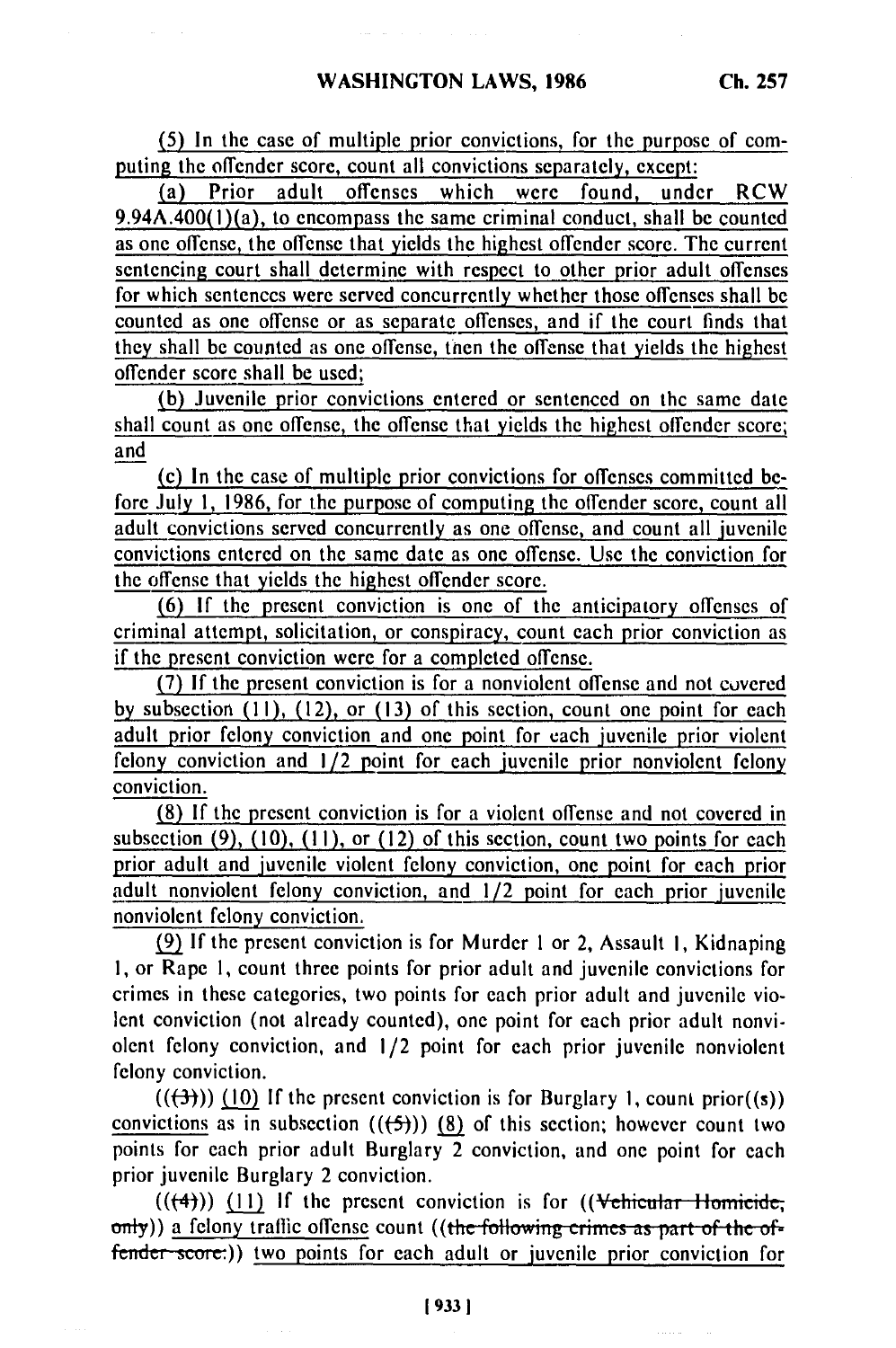Vehicular Homicide((; Vehicular Assault, Felony Hit and Run (RCW 46.52.020(4)), *Hit and Run (RCW 46.52.020(5))*, *Driving While Intoxi*cated (RCW 46.61.502), Actual Physical Control (RCW 46.61.504), Reckless Driving (RCW 46.61.500), Attempting to Elude a Police Officer (RCW **46.61.500). Count two points for each adult or juvenile Vehicular Homicide conviction, one point for each other adult felony traffic or serious traffic conviction, and 1/2 point for each other juvenile felony traffic or serious traffic** conviction:

**(5)** If the present conviction is for a violent offense and not covered in subsections (2), (3), (4), or (8) of this section, count two points for each prior adult and juvenile violent felony conviction, one point for each prior adult nonviolent felony conviction, and  $1/2$  point for each prior juvenile **11 11viol 1,t f%6,,y** covict onXG)); count **onie** point for each adult, and 1/2 point for each juvenile, prior conviction for each other felony offense or serious traffic offense.

**((6)))** (12) **If** the present conviction is for a drug offense count two points for each adult prior felony drug offense conviction and one point for each juvenile drug offense. **All** other adult and juvenile felonies are scored as in subsection **(8)** of this section if the current drug offense is violent, or as in subsection **(7)** of this section if the current drug offense is nonviolent.

**(13) If** the present conviction is for escape (Escape **i,** RCW **9A.76- .110;** Escape 2, RCW **9A.76.120;** Willful Failure to Return from Furlough, RCW **72.66.060;** and Willful Failure to Return from Work Release, RCW **72.65.070),** count only prior escape convictions in the offender score. Count adult prior escape convictions as one point and juvenile prior escape convictions as 1/2 point.

 $((\overline{(7)}))$  (14) If the present conviction is for Burglary 2, count priors as in subsection  $((\theta))$  (7) of this section; however, count two points for each adult and juvenile prior Burglary **I** conviction, two points for each adult prior Burglary 2 conviction, and one point for each juvenile prior Burglary 2 conviction.

**(((8) If the present conviction is for a violation of chapter 69.50 RCW;** except for possession of a controlled substance (RCW-69.50.401(d)), count **two points for each adult prior felony drug conviction (chapter 69.50 RCW, except RCW 69.50.401(d)), and one point for each juvenile drug conviction: A**<sup>l</sup> other adult and juvenile felonies are scored as in subsection (5) of this **isection if the current drug conviction is violent, or as in subsection (9) of** this section if the current drug conviction is nonviolent.

**(9) If the present conviction is for a nonviolent offense and not covered by subsection (6), (7), or (8) of this section, count one point for each prior** adult felony conviction and one point for each prior juvenile violent felony **conviction and 1/2 point for each prior juvenile nonviolent felony.** 

**(10) For all offender scores, the fractional totals shall be rounded down** to the nearest whole number.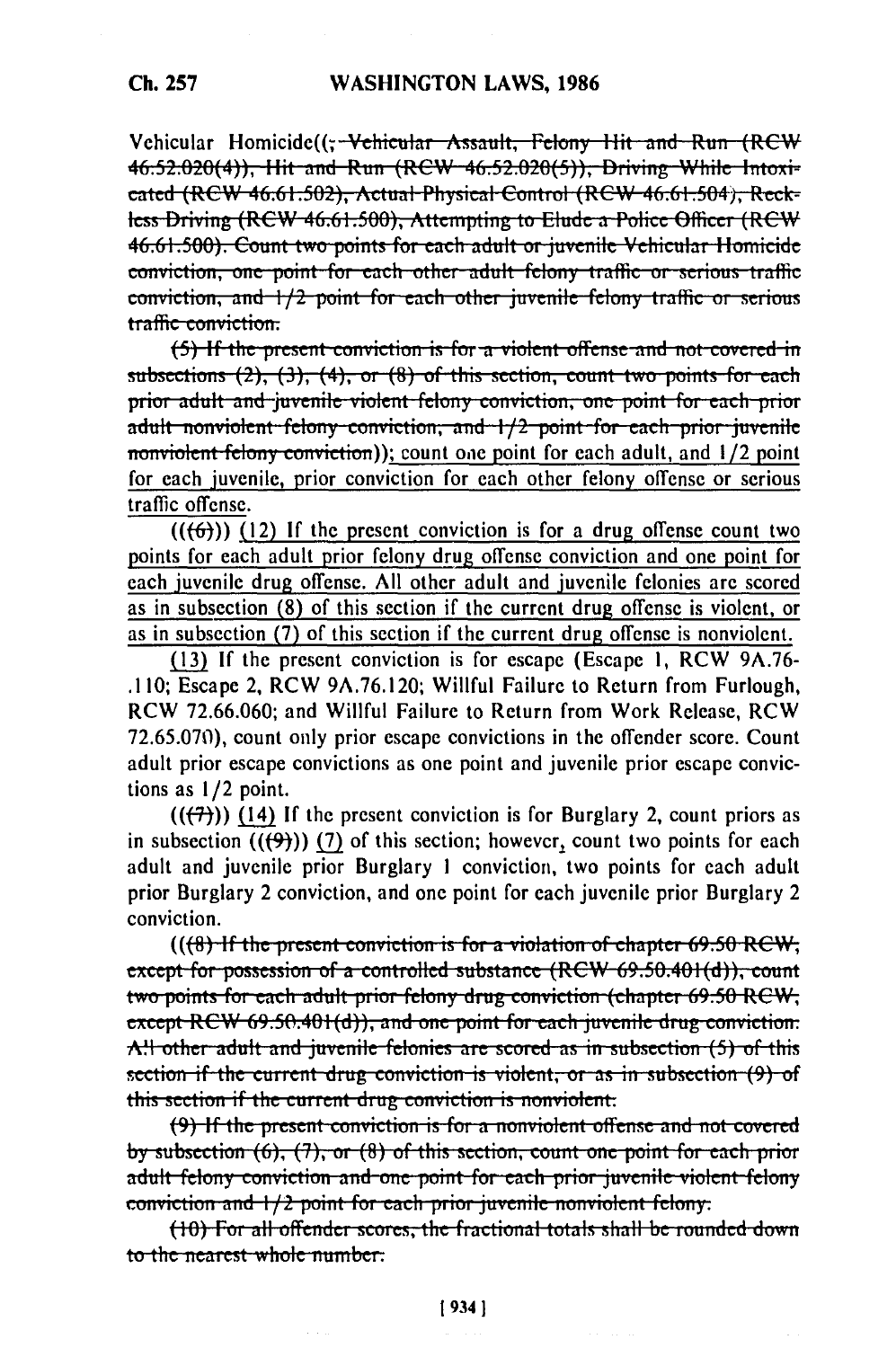**(11)** In the case of multiple prior convictions for the purpose of computing the offender score, count all adult convictions served concurrently as **pone offense, and count all juvenile convictions entered on the same date as one offense. The conviction for the offense that yields the highest offender** score-is-used.

(12) Class A prior felony convictions are always included in the of-**Inder score. Class B prior felony convictions are not included if the offender has spent ten years in the community and has not been convicted of any** felonies since the last date of release from confinement pursuant to a felony **conviction** (including full-time residential treatment), if any, or entry of judgment and sentence. Class C prior felony convictions and serious traffic **convictions as defined in RCW 9.94A.330 are not included if the offender has spent five years in the community and has not been convicted of any i** felonies since the last date of release from confinement pursuant to a felon conviction (including full-time residential treatment), if any, or entry of judgment and sentence. This subsection applies to both adult and juvenile prior convictions.

The designation of out-of-state convictions shall be covered by the offense definitions and sentences provided by Washington law:

The offender score is the sum of points accrued under subsections (1) through  $(12)$  of this section.)

Sec. **26.** Section **8,** chapter **115,** Laws of **1983** as amended **by** section 20, chapter **209,** Laws **of** 1984 and RCW **9.94A.370** are each amended to read as follows:

(1) The intersection of the column defined by the offender score and the row defined **by** the offense seriousness score determines the presumptive sentencing range (see RCW 9.94A.310, (Table **i)).** The additional time for deadly weapon findings shall **be** added to the entire presumptive sentence range. The court may impose any sentence within the range that it deems appropriate. **All** presumptive sentence ranges are expressed in terms of total confinement.

**(2** In determining any sentence, the trial court may ((use)) **rely on** no more information than is admitted **by** the plea agreement, **((and))** or admitted ((to-or)), acknowledged, or proved in a trial or at the time of sentcncing. Acknowledgement includes not objecting to information stated in the presentence reports. Where the defendant disputes material facts, the court must either not consider the fact or grant an evidentiary hearing on the point. The ((real)) facts shall **be** deemed **((proven)) proved** at the **((evi-** dentiary)) hearing by a preponderance of the evidence. ((Real)) Facts that establish the elements of  $((a-higher-erme))$  a more serious crime $((c))$  or additional crimes ((cannot)) may not be used to go outside the presumptive sentence range except upon stipulation or when specifically provided for in RCW 9.94A.390(2) (c) and **(d).**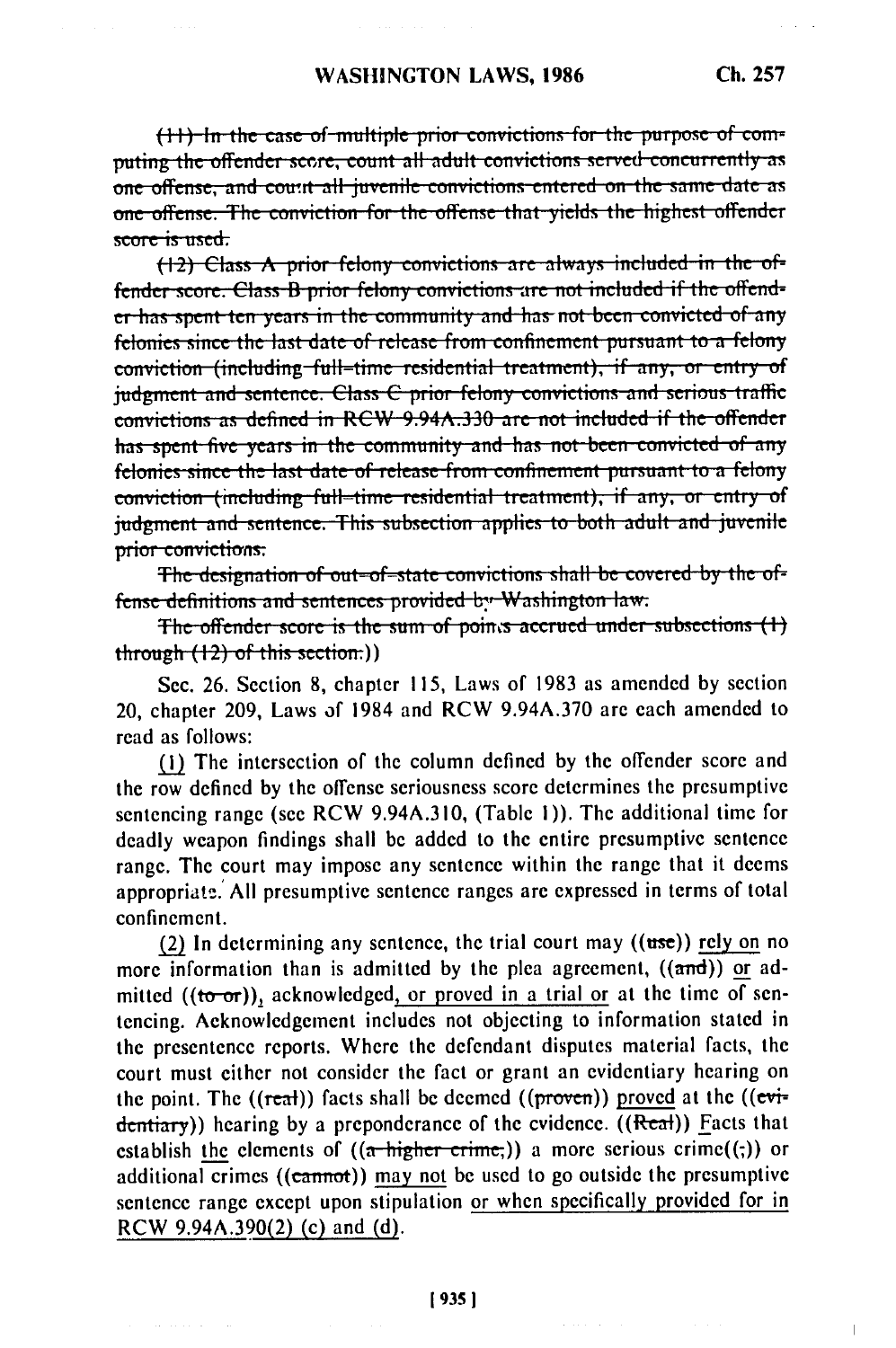Sec. **27.** Section **10,** chapter 115, Laws of 1983 as amended by section 24, chapter 209, Laws of 1984 and RCW 9.94A.390 are each amended to read as follows:

If the sentencing court finds that an exceptional sentence outside the standard range should be imposed in accordance with RCW 9.94A.120(2), the sentence is subject to review only as provided for in RCW 9.94A.210(4).

The following are illustrative factors which the court may consider in the exercise of its discretion to impose an exceptional sentence $((:)$ . The following are illustrative only and are not intended to be exclusive reasons for exceptional sentences.

(1) Mitigating Circumstances

 $((+))$  (a) To a significant degree, the victim was an initiator, willing participant, aggressor, or provoker of the incident.

 $((2))$  (b) Before detection, the defendant compensated, or made a good faith effort to compensate, the victim of the criminal conduct for any damage or injury sustained.

 $((\rightarrow))$  (c) The defendant committed the crime under duress, coercion, threat, or compulsion insufficient to constitute a complete defense but which significantly affected his or her conduct.

 $((+4))$  (d) The defendant, with no apparent predisposition to do so, was induced by others to participate in the crime.

**(((-5))) (c)** The defendant's capacity to appreciate the wrongfulness of his conduct or to conform his conduct to the requirements of the law, was significantly impaired (voluntary use of drugs or alcohol is excluded).

 $((\{6\}))$  (f) The offense was principally accomplished by another person and the defendant manifested extreme caution or sincere concern for the safety or well-being of the victim.

 $((\overrightarrow{(1)})$  (g) The operation of the multiple offense policy of RCW 9.94A.400 results in a presumptive sentence that is clearly excessive in light of the purpose of this chapter, as expressed in RCW 9.94A.010.

(2) Aggravating Circumstances

 $((+1))$  (a) The defendant's conduct during the commission of the current offense manifested deliberate cruelty to the victim.

 $((2))$  (b) The defendant knew or should have known that the victim of the current offense was particularly vulnerable or incapable of resistance due to extreme youth, advanced age, disability, or ill health.

 $((\rightarrow{(\rightarrow)})$  (c) The current offense was a major economic offense or series of offenses, so identified by a consideration of any of the following factors:

 $((a))$  (i) The current offense involved multiple victims or multiple incidents per victim;

 $((**(b)**))$  (ii) The current offense involved attempted or actual monetary loss substantially greater than typical for the offense;

**Ch. 257**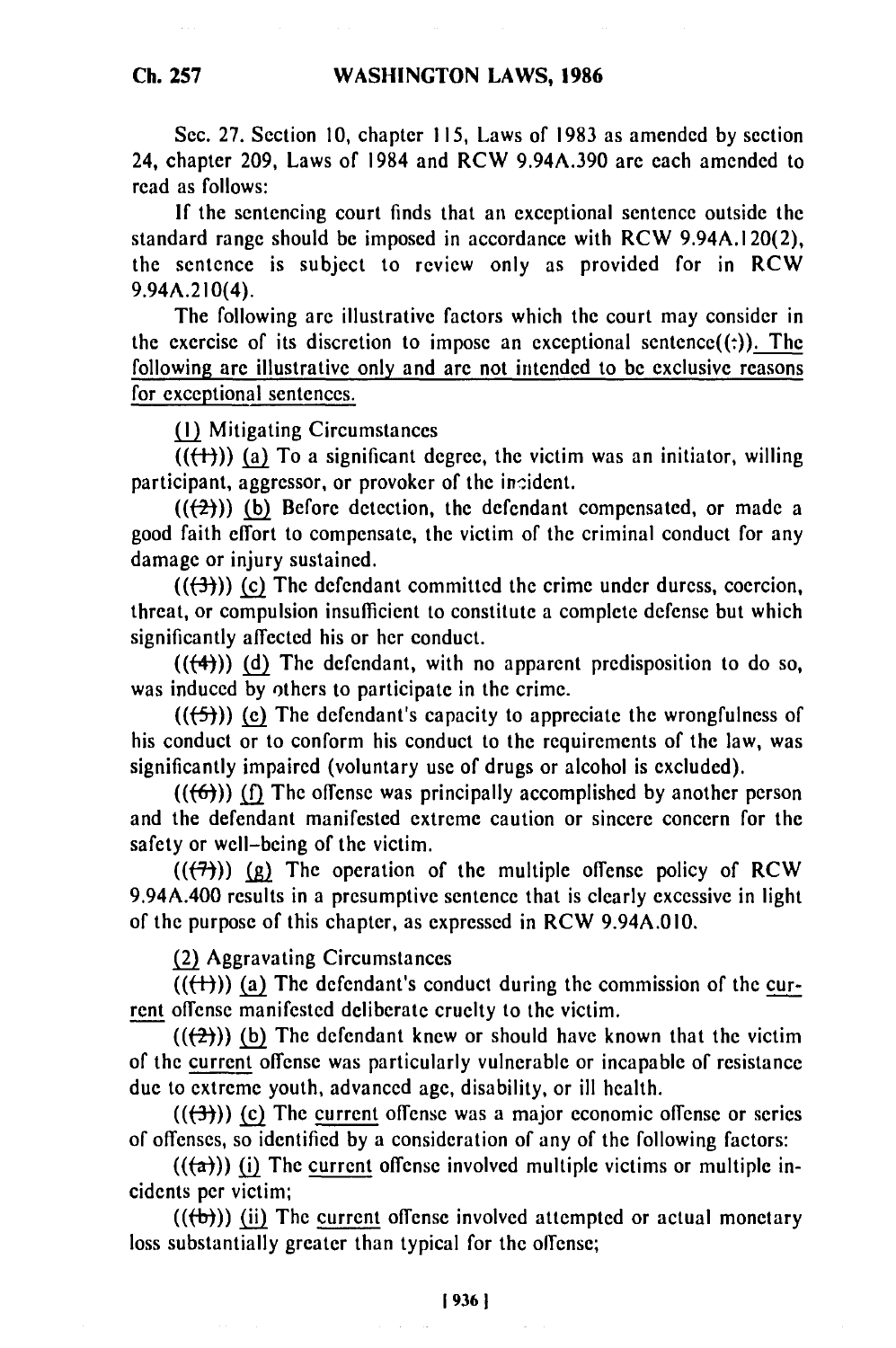$((\{\epsilon\}))$  (iii) The current offense involved a high degree of sophistication or planning or occurred over a lengthy period of time;

 $((\{d\}))$  (iv) The defendant used his or her position of trust, confidence, or fiduciary responsibility to facilitate the commission of the current offense.

 $((+4))$  (d) The current offense was a major violation of the Uniform Controlled Substances Act, chapter 69.50 RCW (VUCSA), related to trafficking in controlled substances, which was more onerous than the typical offense of its statutory definition: The presence of ANY of the following may identify  $((a\pi))$  a current offense as a major VUCSA:

 $((a))$  (i) The current offense involved at least three separate transactions in which controlled substances were sold, transferred, or possessed with intent to do so; or

 $((\forall b))$  (ii) The current offense involved an attempted or actual sale or transfer of controlled substances in quantities substantially larger than for personal use; or

 $((\overrightarrow{c}))$  (iii) The current offense involved the manufacture of controlled substances for use by other parties; or

 $((d)$  The offender possessed a firearm during the commission of the offense; or

 $(\overline{e})$ ) (iv) The circumstances of the current offense reveal the offender to have occupied a high position in the drug distribution hierarchy; or

 $((f\uparrow))$  (v) The current offense involved a high degree of sophistication or planning or occurred over a lengthy period of time or involved a broad geographic area of disbursement; or

 $((\overrightarrow{g}))$  (vi) The offender used his or her position or status to facilitate the commission of the current offense, including positions of trust, confidence or fiduciary responsibility (e.g., pharmacist, physician, or other medical professional); or

 $((+))$  (e) The operation of the multiple offense policy of RCW 9.94A.400 results in a presumptive sentence that is clearly too lenient in light of the purpose of this chapter, as expressed in RCW  $((9.94A.400))$ 9.94A.0 10.

**((The above considerations are illustrative only and are not intended to** be exclusive reasons for exceptional sentences:))

Sec. 28. Section **II,** chapter 115, Laws of 1983 as amended by section 25, chapter 209, Laws of 1984 and RCW 9.94A.400 are each amended to read as follows:

**(1)** (a) Except as provided in (b) of this subsection, whenever a person is ((convicted of)) to be sentenced for two or more current offenses, the sentence range for each current offense shall be determined by using all other current and prior convictions as ((criminal history. All sentences so determined shall be served concurrently. Separate crimes encompassing the same criminal conduct)) if they were prior convictions for the purpose of the offender score: PROVIDED, That if the court enters a finding that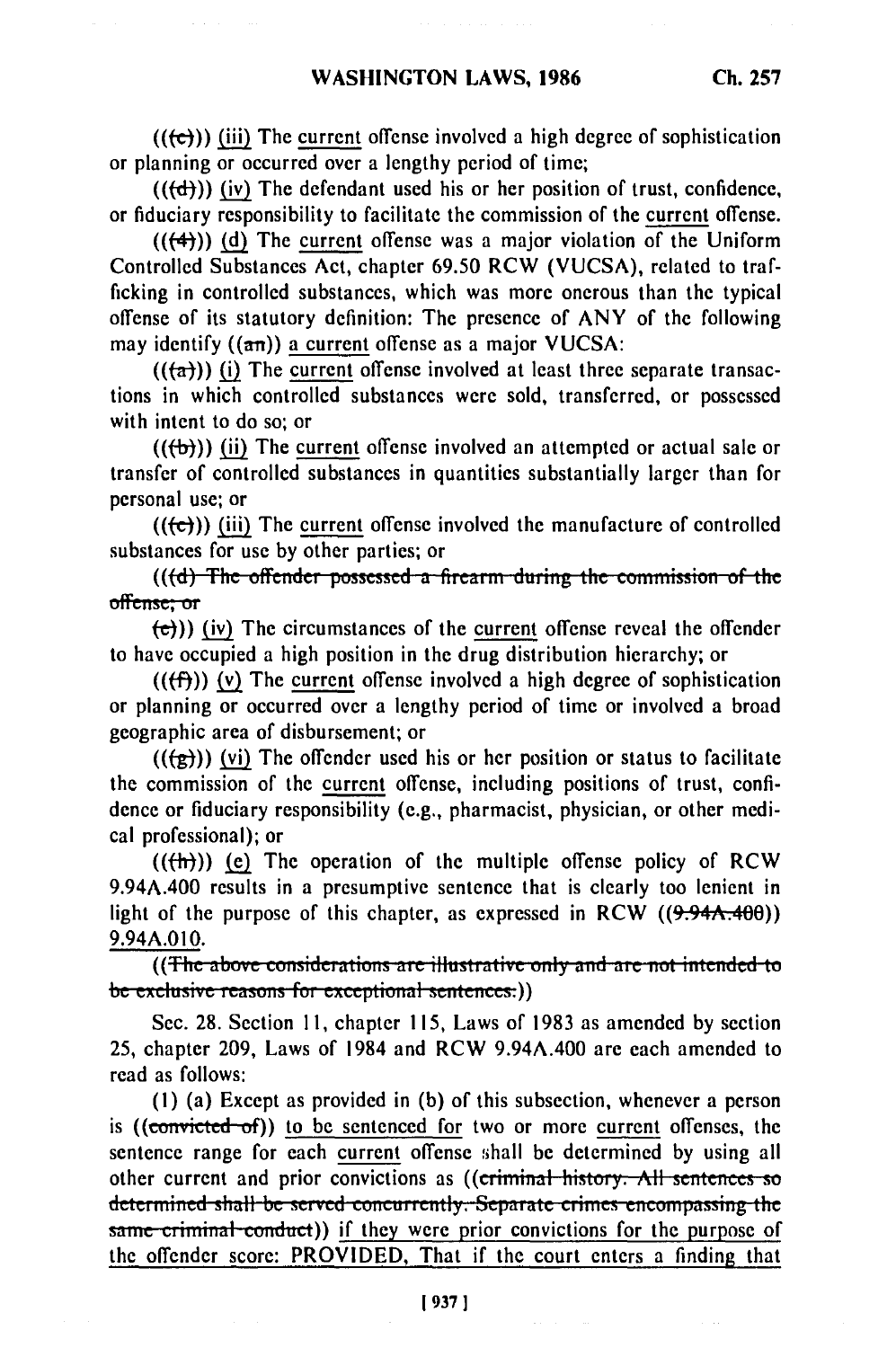some or all of the current offenses encompass the same criminal conduct then those current offenses shall be counted as one crime ((in determining criminal-history)). Sentences imposed under this subsection shall be served concurrently. Consecutive sentences may only be imposed under the exceptional sentence provisions of RCW 9.94A.120 and 9.94A.390(2)(e) or any other provision of RCW 9.94A.390.

(b) Whenever a person is convicted of three or more serious violent offenses, as defined in RCW 9.94A.330, arising from separate and distinct criminal conduct, the sentence range for the offense with the highest seriousness level under RCW 9.94A.320 shall be determined using the offender's ((prior convictions as)) criminal history in the offender score and the sentence range for other serious violent offenses shall be determined by using  $((a-*eriminal*-*history*))$  an offender score of zero. The sentence range for any ((remaining)) offenses that are not serious violent offenses shall be determined according to (a) of this subsection. All sentences imposed under (b) of this subsection shall be served consecutively to each other and concurrently with sentences imposed under (a) of this subsection.

(2) Whenever a person while under sentence of felony commits another felony and is sentenced to another term of imprisonment, the latter term shall not begin until expiration of all prior terms.

(3) Subject to subsections **(1)** and (2) of this section, whenever a person is sentenced for a felony that was committed while the person was not under sentence of a felony, the sentence shall run ((consecutively)) concurrently with any felony ((sentences previously)) sentence which has been imposed by any court in this or another state or by a federal court( $($ ;)) subsequent to the commission of the crime being sentenced unless the court pronouncing the ((subsequent)) current sentence expressly orders that they be served ((concurrently)) consecutively.

(4) Whenever any person granted probation under RCW 9.95.210 or 9.92.060, or both, has the probationary sentence revoked and a prison sentence imposed, ((this)) that sentence shall run consecutively to any sentence imposed pursuant to this chapter, unless the court pronouncing the subsequent sentence expressly orders that they be served concurrently.

(5) However, in the case of consecutive sentences, all periods of total confinement shall be served before any partial confinement, community service, community supervision, or any other requirement or conditions of any of the sentences.

Sec. 29. Section 12, chapter 115, Laws of 1983 as amended by section 26, chapter 209, Laws of 1984 and RCW 9.94A.410 are each amended to read as follows:

For persons convicted of the anticipatory offenses of criminal attempt, solicitation, or conspiracy under chapter 9A.28 RCW, the presumptive sentence is determined by locating the sentencing grid sentence range defined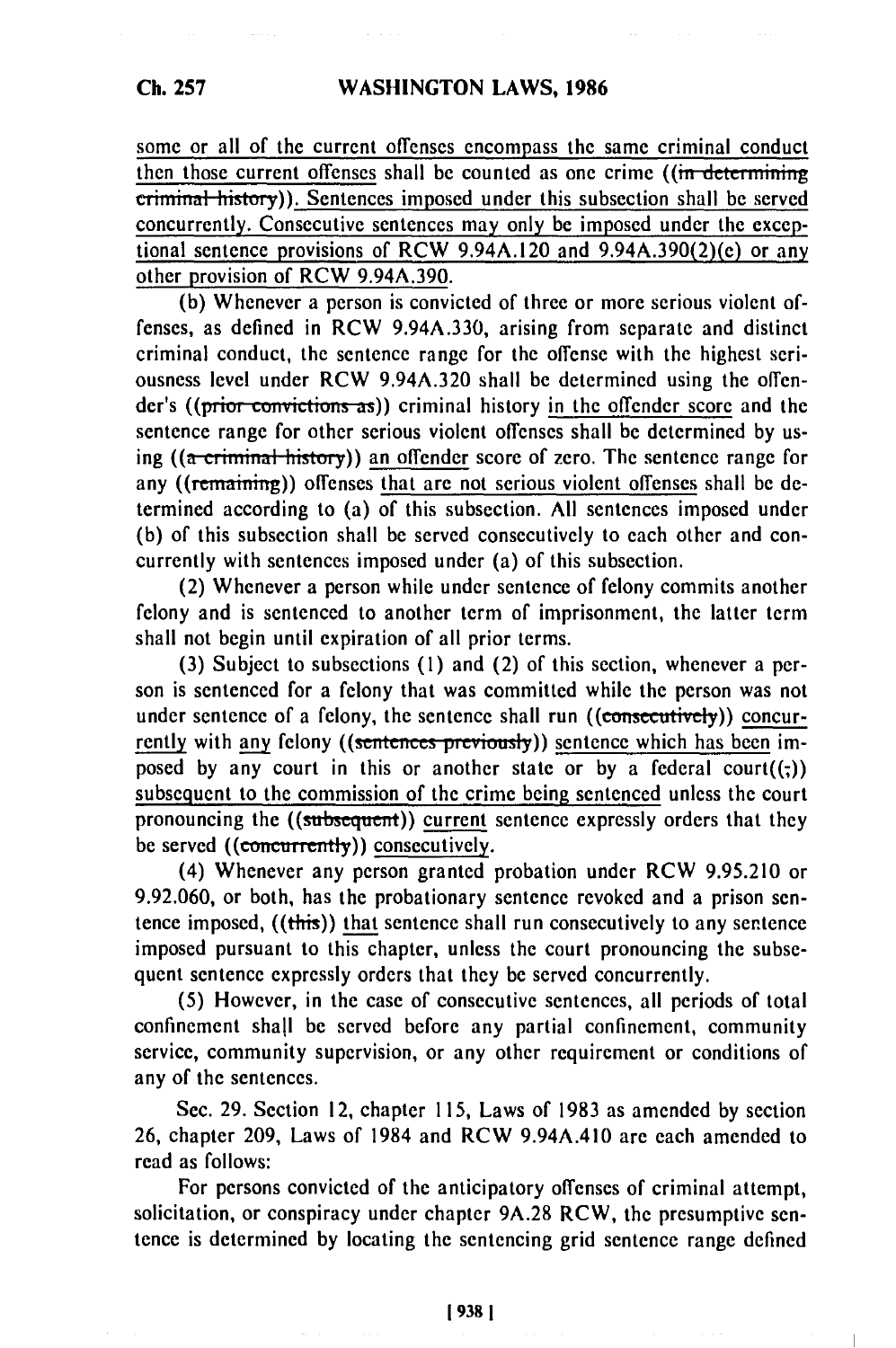**by** the appropriate offender score and the seriousness level of the crime, and multiplying the range by 75 percent.

In calculating an offender score, count each prior conviction as if the present conviction were for the completed offense. When these convictions are used as criminal history, score them the same as a completed crime.

Sec. 30. Section 15, chapter 115, Laws of 1983 and RCW 9.94A.440 are each amended to read as follows:

**(1)** Decision not to prosecute.

STANDARD: A Prosecuting Attorney may decline to prosecute, even though technically sufficient evidence to prosecute exists, in situations where prosecution would serve no public purpose, would defeat the underlying purpose of the law in question or would result in decreased respect for the law.

GUIDELINE/COMMENTARY:

Examples

The following are examples of reasons not to prosecute which could satisfy the standard.

(a) Contrary to Legislative Intent - It may be proper to decline to charge where the application of criminal sanctions would be clearly contrary to the intent of the legislature in enacting the particular statute.

(b) Antiquated Statute - It may be proper to decline to charge where the statute in question is antiquated in that:

(i) It has not been enforced for many years; and

(ii) Most members of society act as if it were no longer in existence; and

(iii) It serves no deterrent or protective purpose in today's society; and

(iv) The statute has not been recently reconsidered by the legislature.

This reason is not to be construed as the basis for declining cases because the law in question is unpopular or because it is difficult to enforce.

(c) De Minimus Violation - It may be proper to decline to charge where the violation of law is only technical or insubstantial and where no public interest or deterrent purpose would be served by prosecution.

(d) Confinement on Other Charges - It may be proper to decline to charge because the accused has been sentenced on another charge to a lengthy period of confinement; and

(i) Conviction of the new offense would not merit any additional direct or collateral punishment;

(ii) The new offense is either a misdemeanor or a felony which is not particularly aggravated; and

(iii) Conviction of the new offense would not serve any significant deterrent purpose.

(e) Pending Conviction on Another Charge - It may be proper to decline to charge because the accused is facing a pending prosecution in the same or another county; and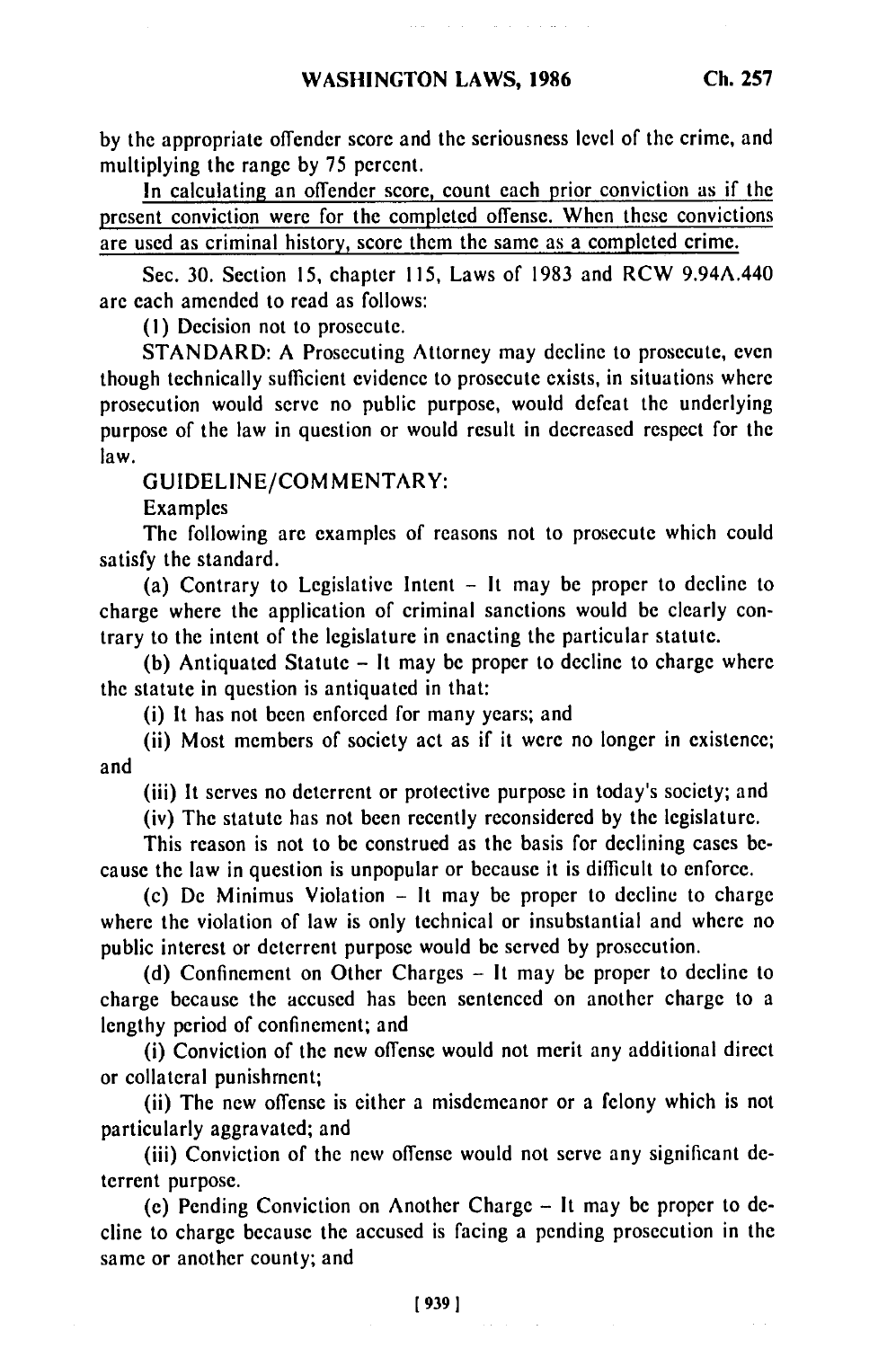(i) Conviction of the new offense would not merit any additional direct or collateral punishment;

(ii) Conviction in the pending prosecution is imminent;

(iii) The new offense is either a misdemeanor or a felony which is not particularly aggravated; and

(iv) Conviction of the new offense would not serve any significant deterrent purpose.

(f) High Disproportionate Cost of Prosecution - It may be proper to decline to charge where the cost of locating or transporting, or the burden on, prosecution witnesses is highly disproportionate to the importance of prosecuting the offense in question. This reason should be limited to minor cases and should not be relied upon in serious cases.

(g) Improper Motives of Complainant - It may be proper to decline charges because the motives of the complainant are improper and prosecution would serve no public purpose, would defeat the underlying purpose of the law in question or would result in decreased respect for the law.

(h) Immunity - It may be proper to decline to charge where immunity is to be given to an accused in order to prosecute another where the accused's information or testimony will reasonably lead to the conviction of others who are responsible for more serious criminal conduct or who represent a greater danger to the public interest.

(i) Victim Request - It may be proper to decline to charge because the victim requests that no criminal charges be filed and the case involves the following crimes or situations:

(i) Assault cases where the victim has suffered little or no injury;

(ii) Crimes against property, not involving violence, where no major loss was suffered;

(iii) Where doing so would not jeopardize the safety of society.

Care should be taken to insure that the victim's request is freely made and is not the product of threats or pressure by the accused.

The presence of these factors may also justify the decision to dismiss a prosecution which has been commenced.

**Notification** 

The prosecutor is encouraged to notify the victim, when practical, and the law enforcement personnel, of the decision not to prosecute.

(2) Decision to prosecute.

STANDARD:

Crimes against persons will be filed if sufficient admissible evidence exists, which, when considered with the most plausible, reasonably foreseeable defense that could be raised under the evidence, would justify conviction by a reasonable and objective fact-finder.

Crimes against property/other crimes will be filed if the admissible evidence is of such convincing force as to make it probable that a reasonable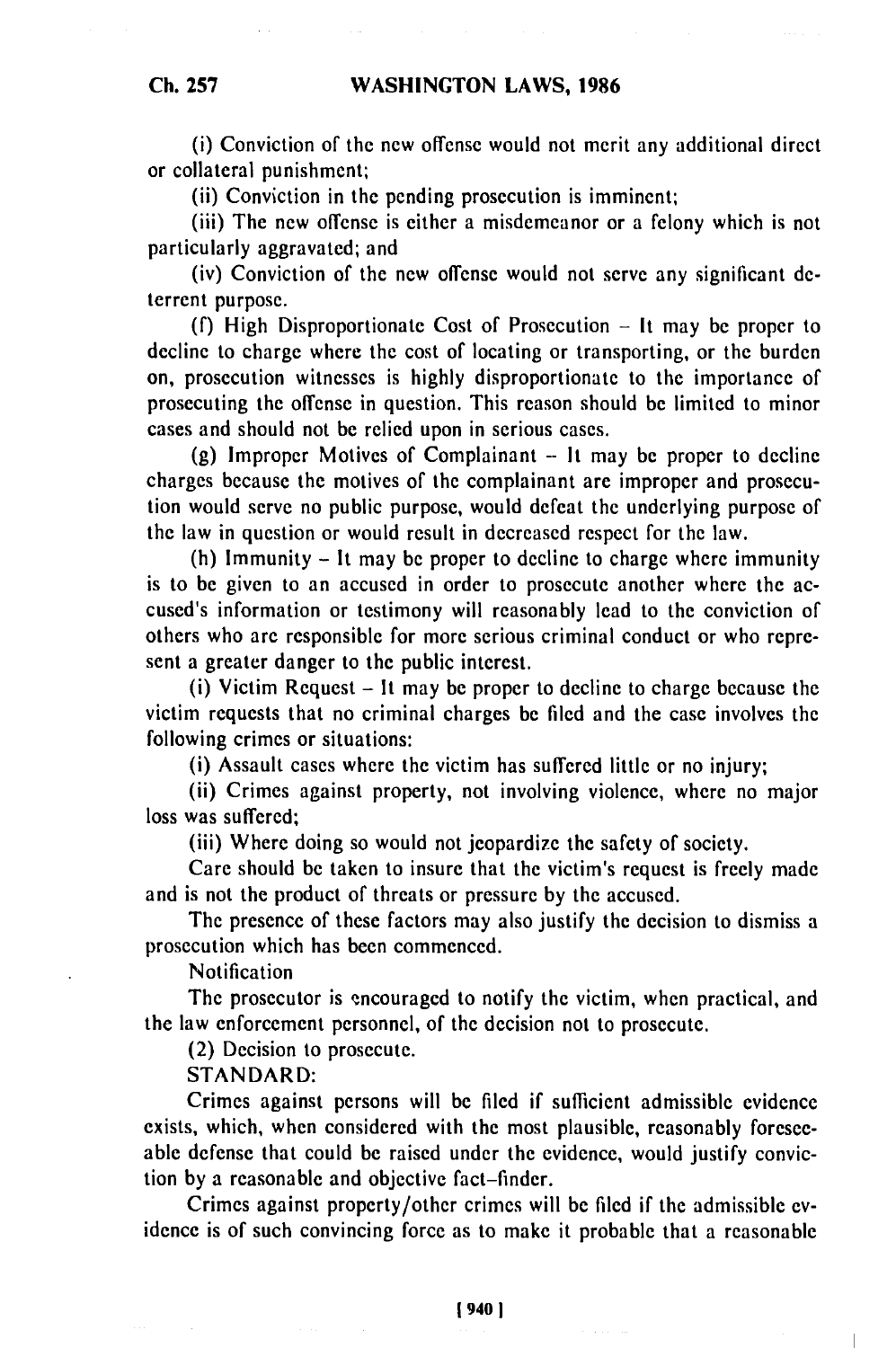and objective fact-finder would convict after hearing all the admissible evidence and the most plausible defense that could be raised.

See table  $((+3))$  below for the crimes within these categories.

## ((TABLE **13))**

## CATEGORIZATION OF CRIMES FOR PROSECUTING STANDARDS

## CRIMES AGAINST PERSONS

Aggravated Murder 1st Degree Murder 2nd Degree Murder 1st Degree Kidnaping 1st Degree Assault **Ist** Degree Rape 1st Degree Robbery 1st Degree Statutory Rape 1st Degree Arson 2nd Degree Kidnaping 2nd Degree Assault 2nd Degree Rape 2nd Degree Robbery 1st Degree Burglary Ist Degree Manslaughter 2nd Degree Manslaughter Ist Degree Extortion Indecent Liberties 2nd Degree Statutory Rape Incest ((Negligent)) Vehicular Homicide Vehicular Assault 3rd Degree Rape 3rd Degree Statutory Rape 2nd Degree Extortion Ist Degree Promoting Prostitution Intimidating a Juror Communication with a Minor Intimidating a Witness Intimidating a Public Servant Bomb Threat (if against person) 3rd Degree Assault Unlawful Imprisonment Promoting a Suicide Attempt Riot (if against person)

 $\mathbf{I}$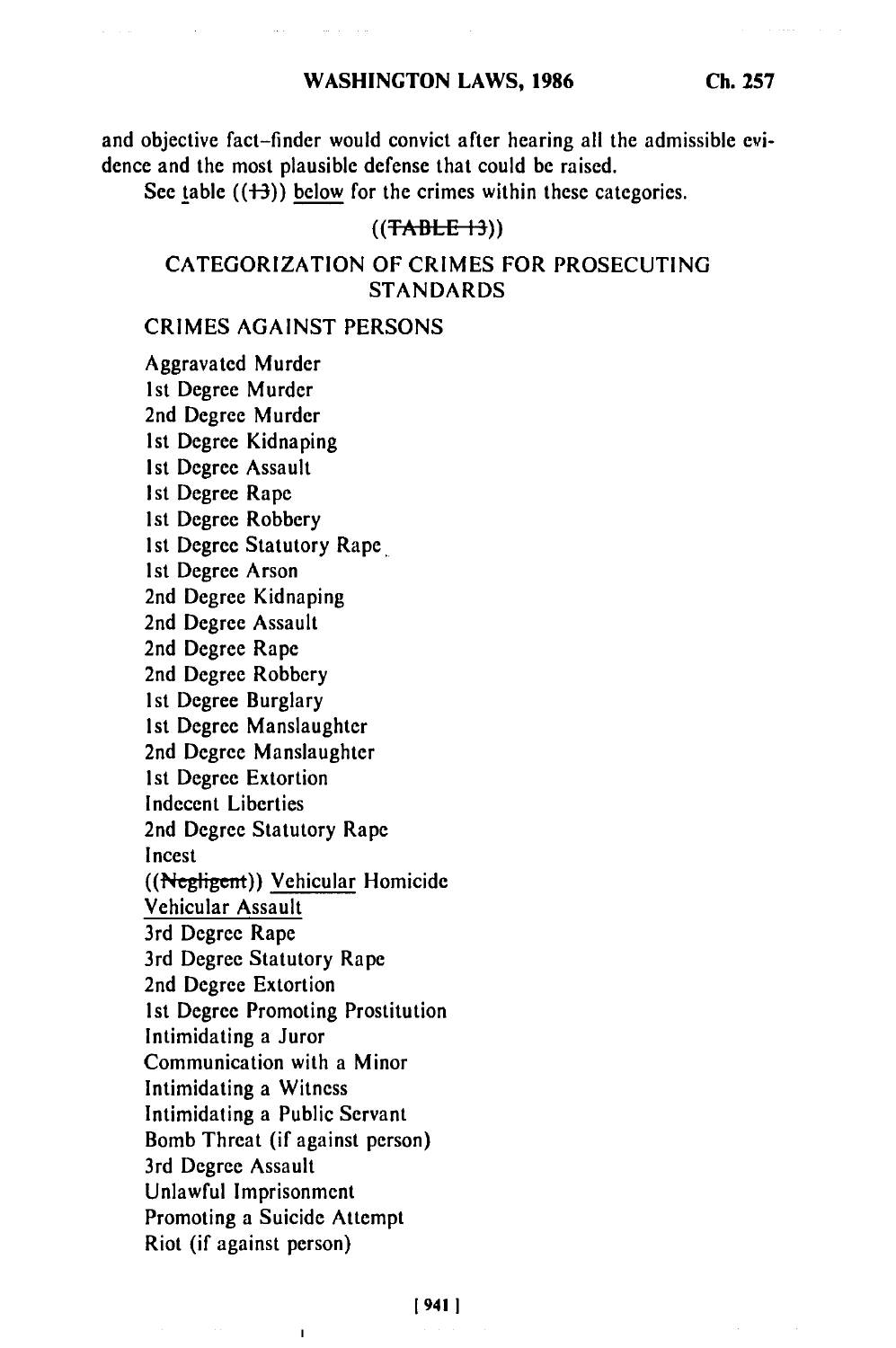## **Ch. 257**

## CRIMES **AGAINST** PROPERTY/OTHER CRIMES

2nd Degree Arson 1st Degree Escape 2nd Degree Burglary Ist Degree Theft Ist Degree Perjury Ist Degree Introducing Contraband ist Degree Possession of Stolen Property Bribery Bribing a Witness Bribe received by a Witness Bomb Threat (if against property) Ist Degree Malicious Mischief 2nd Degree Theft 2nd Degree Escape 2nd Degree Introducing Contraband 2nd Degree Possession of Stolen Property 2nd Degree Malicious Mischief 1st Degree Reckless Burning Taking a Motor Vehicle without Authorization Forgery  $((\text{Welfare } \text{Fraud}))$ 2nd Degree Perjury 2nd Degree Promoting Prostitution Tampering with a Witness Trading in Public Office Trading in Special Influence Receiving/Granting Unlawful Compensation Bigamy Eluding a Pursuing Police Vehicle Wilful Failure to Return from Furlough Riot (if against property) Thefts of Livestock

## ALL OTHER UNCLASSIFIED FELONIES

Selection of Charges/Degree of Charge

(I) The prosecutor should file charges which adequately describe the nature of defendant's conduct. Other offenses may be charged only if they are necessary to ensure that the charges:

(a) Will significantly enhance the strength of the state's case at trial; or

(b) Will result in restitution to all victims.

(2) The prosecutor should not overcharge to obtain a guilty plea. Overcharging includes: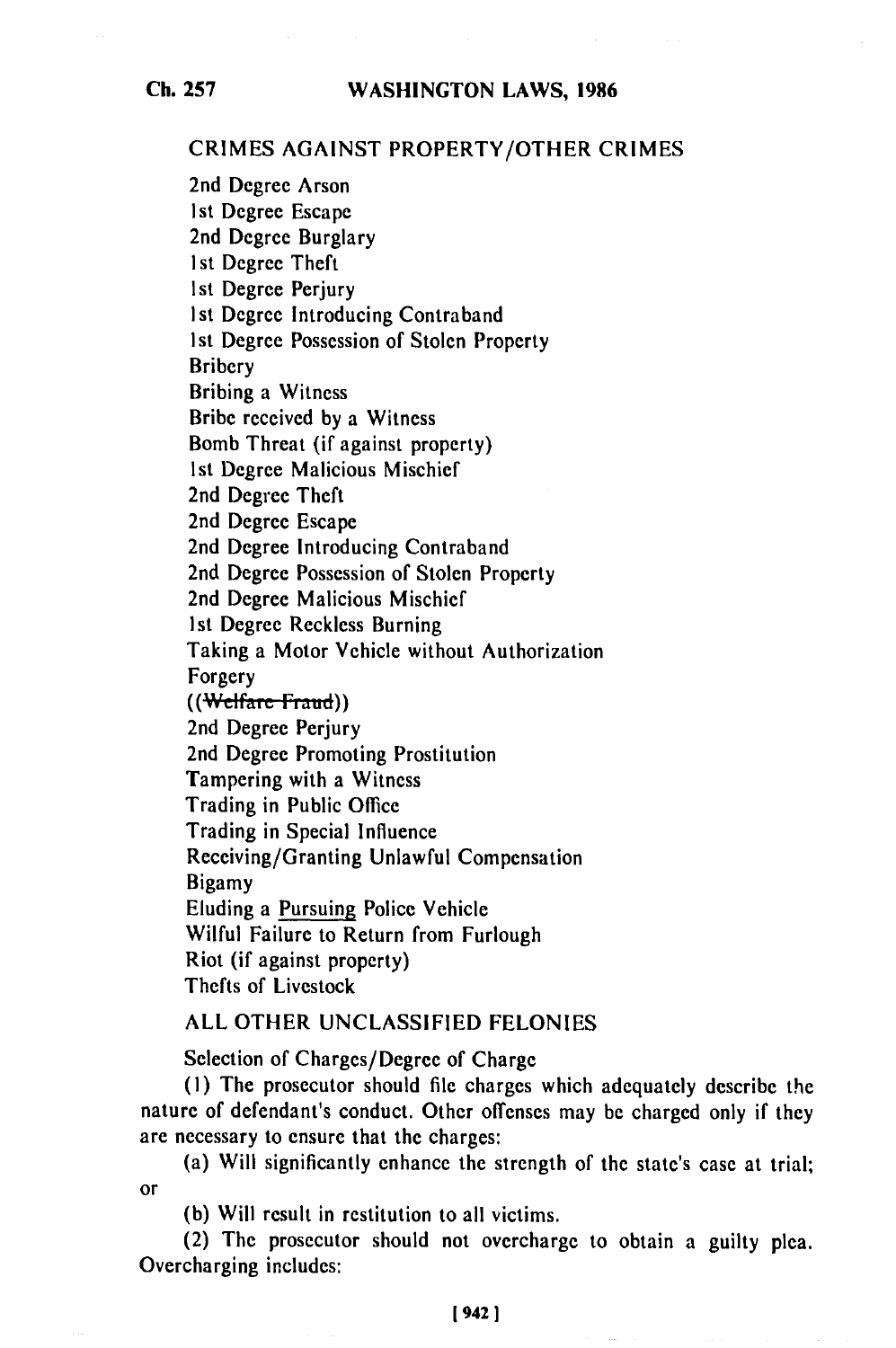(a) Charging a higher degree;

(b) Charging additional counts.

This standard is intended to direct prosecutors to charge those crimes which demonstrate the nature and seriousness of a defendant's criminal conduct, but to decline to charge crimes which are not necessary to such an indication. Crimes which do not merge as a matter of law, but which arise from the same course of conduct, do not all have to be charged.

**GUIDELINES/COMMENTARY:**

Police Investigation

A prosecuting attorney is dependent upon law enforcement agencies to conduct the necessary factual investigation which must precede the decision to prosecute. The prosecuting attorney shall ensure that a thorough factual investigation has been conducted before a decision to prosecute is made. In ordinary circumstances the investigation should include the following:

(1) The interviewing of all material witnesses, together with the obtaining of written statements whenever possible;

(2) The completion of necessary laboratory tests; and

**(3)** The obtaining, in accordance with constitutional requirements, of the suspect's version of the events.

If the initial investigation is incomplete, a prosecuting attorney should insist upon further investigation before a decision to prosecute is made, and specify what the investigation needs to include.

Exceptions

In certain situations, a prosecuting attorney may authorize filing of a criminal complaint before the investigation is complete if:

**(1)** Probable cause exists to believe the suspect is guilty; and

(2) The suspect presents a danger to the community or is likely to flee if not apprehended; or

(3) The arrest of the suspect is necessary to complete the investigation of the crime.

In the event that the exception to the standard is applied, the prosecuting attorney shall obtain a commitment from the law enforcement agency involved to complete the investigation in a timely manner. If the subsequent investigation does not produce sufficient evidence to meet the normal charging standard, the complaint should be dismissed.

Investigation Techniques

The prosecutor should be fully advised of the investigatory techniques that were used in the case investigation including:

(I) Polygraph testing;

(2) Hypnosis;

(3) Electronic surveillance;

(4) Use of informants.

Pre-Filing Discussions with Defendant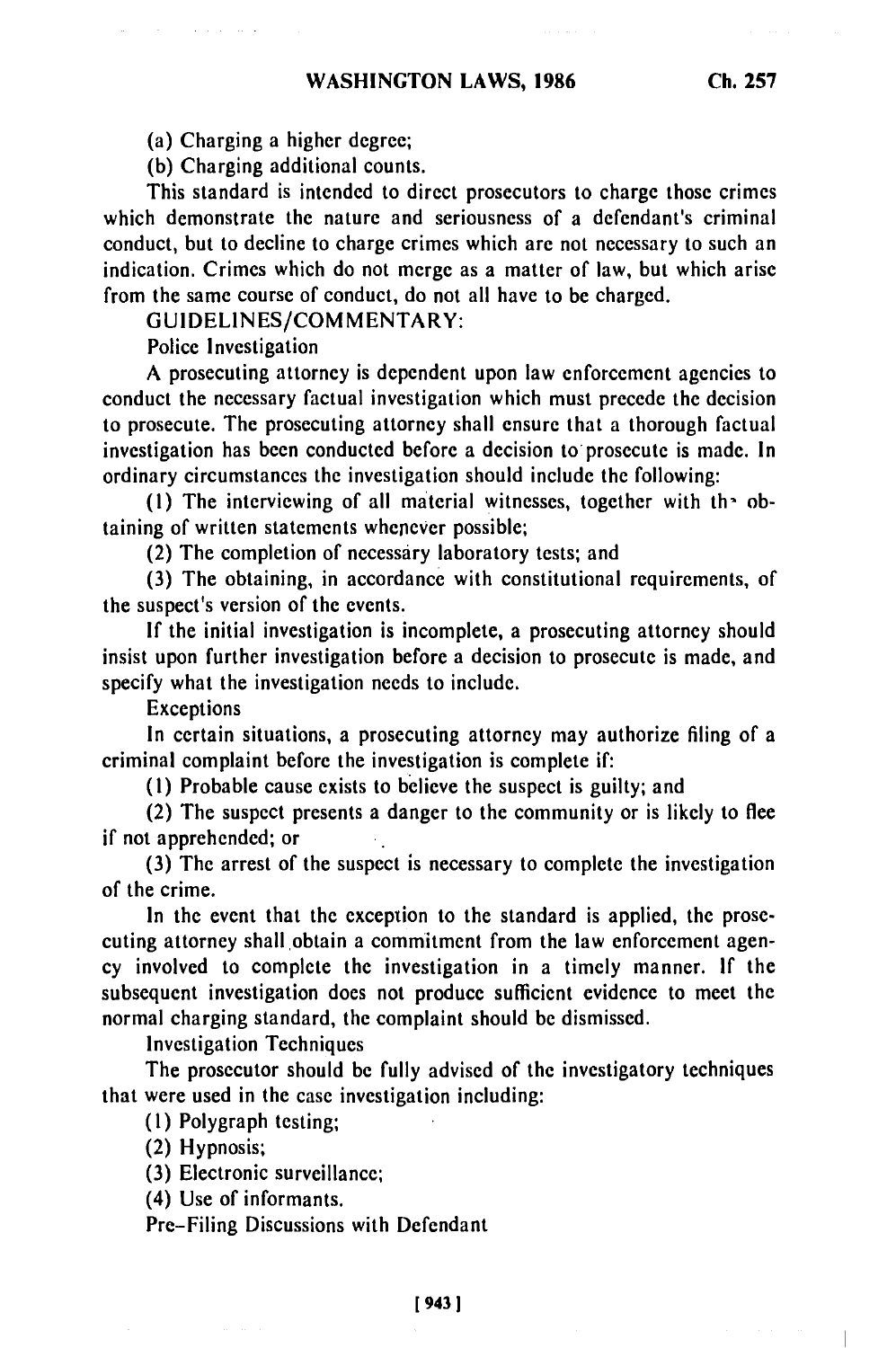Discussions with the defendant or his/her representative regarding the selection or disposition of charges may occur prior to the filing of charges, and potential agreements can be reached.

Sec. 31. Section 7, chapter 14, Laws of 1975 Ist ex. sess. as amended by section 4, chapter 244, Laws of 1979 ex. sess. and RCW 9A.44.070 are each amended to read as follows:

(I) A person over thirteen years of age is guilty of statutory rape in the first degree when the person engages in sexual intercourse with another person who is less than eleven years old.

(2) Statutory rape in the first degree is a class A felony. No person convicted of statutory rape in the first degree shall be granted a deferred or suspended sentence except ((for the purpose of commitment to an inpatient treatment facility)) under RCW 9.94A.120(7).

Sec. 32. Section 9A.56.080, chapter 260, Laws of 1975 Ist ex. sess. as amended by section 2, chapter 174, Laws of 1977 ex. sess. and RCW 9A- .56.080 are each amended to read as follows:

(1) Every person who, ((without lawful authority and)) with intent to sell or exchange and to deprive or defraud the lawful owner thereof, wilfully takes, leads, or transports away, conceals, withholds, slaughters, or otherwise appropriates ((to his own use)) any horse, mule, cow, heifer, bull, steer, swine, or sheep  $((shall-be))$  is guilty of theft of livestock in the first degree.

(2) A person who commits what would otherwise be theft of livestock in the first degree but without intent to sell or exchange, and for the person's own use only, is guilty of theft of livestock in the second degree.

**(3)** Theft of livestock in the first degree is a class B felony.

(4) Theft of livestock in the second degree is a class C felony.

Sec. 33. Section 9, chapter 155, Laws of 1979 as last amended by section **1,** chapter 43, Laws of 1984 and RCW 13.50.050 are each amended to read as follows:

**(1)** This section governs records relating to the commission of juvenile offenses, including records relating to diversions.

(2) The official juvenile court file of any alleged or proven juvenile offender shall be open to public inspection, unless sealed pursuant to subsection **(I I)** of this section.

(3) All records other than the official juvenile court file are confidential and may be released only as provided in this section and RCW 13.50.010.

(4) Except as otherwise provided in this section and RCW 13.50.010, records retained or produced by any juvenile justice or care agency may be released to other participants in the juvenile justice or care system only when an investigation or case involving the juvenile in question is being pursued by the other participant or when that other participant is assigned the responsibility for supervising the juvenile.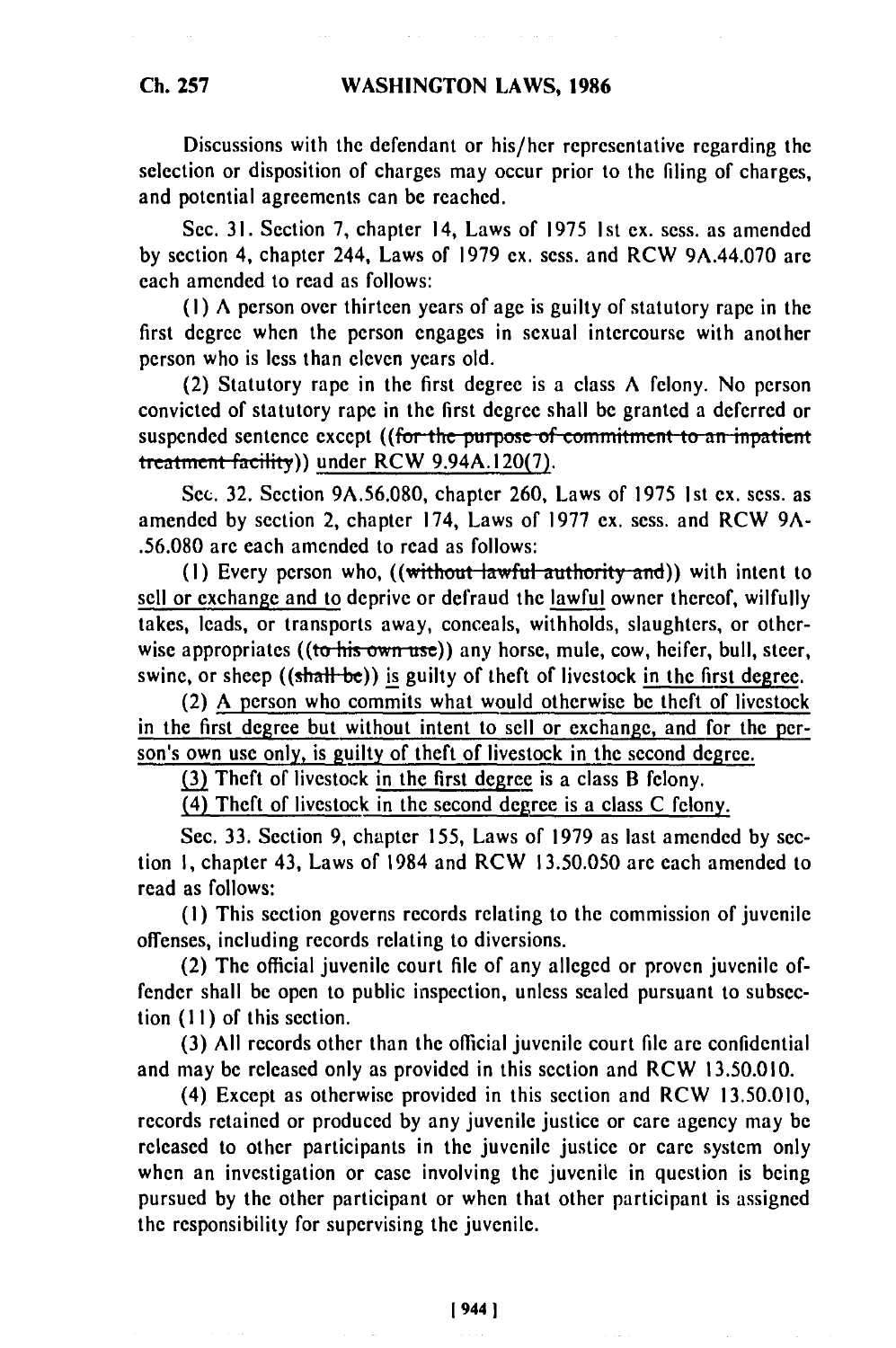**(5)** Information not in an official juvenile court file concerning a juvenile or a juvenile's family may be released to the public only when that information could not reasonably be expected to identify the juvenile or the juvenile's family.

(6) Notwithstanding any other provision of this chapter, the release, to the juvenile or his or her attorney, of law enforcement and prosecuting attorneys' records pertaining to investigation, diversion, and prosecution of juvenile offenses shall be governed by the rules of discovery and other rules of law applicable in adult criminal investigations and prosecutions.

(7) The juvenile court and the prosecutor may set up and maintain a central record-keeping system which may receive information on all alleged juvenile offenders against whom a complaint has been filed pursuant to RCW 13.40.070 whether or not their cases are currently pending before the court. The central record-keeping system may be computerized. If a complaint has been referred to a diversion unit, the diversion unit shall promptly report to the juvenile court or the prosecuting attorney when the juvenil2 has agreed to diversion. An offense shall not be reported as criminal history in any central record-keeping system without notification by the diversion unit of the date on which the offender agreed to diversion.

(8) Upon request of the victim of a crime or the victim's immediate family, the identity of an alleged or proven juvenile offender alleged or found to have committed a crime against the victim and the identity of the alleged or proven juvenile offender's parent, guardian, or custodian and the circumstance of the alleged or proven crime shall be released to the victim of the crime or the victim's immediate family.

(9) Subject to the rules of discovery applicable in adult criminal prosecutions, the juvenile offense records of an adult criminal defendant or witness in an adult criminal proceeding shall be released upon request to prosecution and defense counsel after a charge has actually been filed. The juvenile offense records of any adult convicted of a crime and placed under the supervision of the adult corrections system shall be released upon request to the adult corrections system.

**(10)** In any case in which an information has been filed pursuant to RCW 13.40.100 or a complaint has been filed with the prosecutor and referred for diversion pursuant to RCW 13.40.070, the person the subject of the information or complaint may file a motion with the court to have the court vacate its order and findings, if any, and order the sealing of the olticial juvenile court file, the social file, and records of the court and of any other agency in the case.

**(II)** The court shall grant the motion to seal records made pursuant to subsection **(10)** of this section if it finds that:

(a) Two years have elapsed from the later of: (i) Final discharge of the person from the supervision of any agency charged with supervising juvenile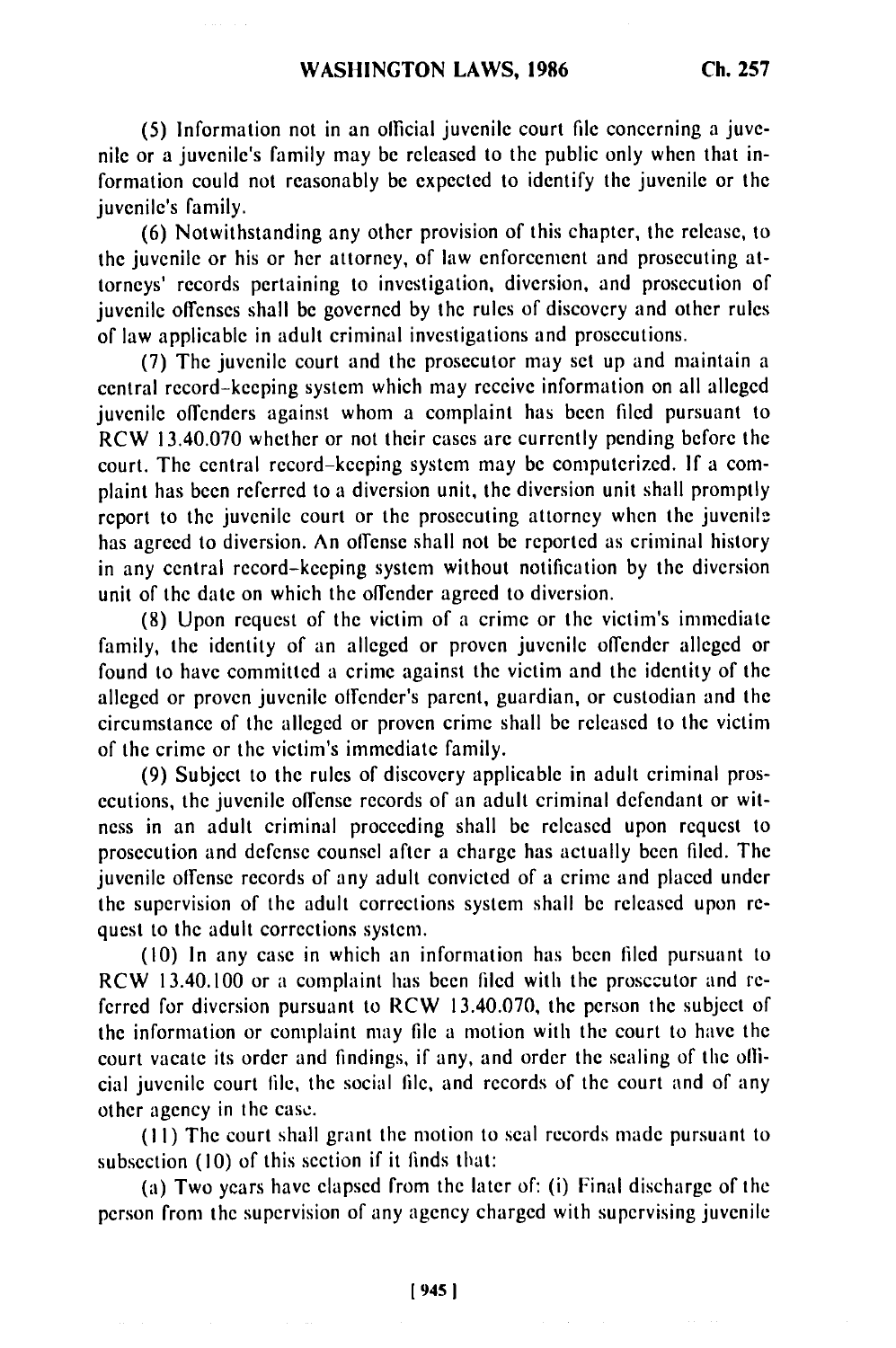offenders; or (ii) from the entry of a court order relating to the commission of a juvenile offense or a criminal offense;

(b) No proceeding is pending against the moving party seeking the conviction of a juvenile offense or a criminal offense; and

(c) No proceeding is pending seeking the formation of a diversion agreement with that person.

(12) The person making a motion pursuant to subsection (10) of this section shal! give reasonable notice of the motion to the prosecution and to any person or agency whose files are sought to be sealed.

(13) If the court grants the motion to seal made pursuant to subsection (10) of this section, it shall order sealed the official juvenile court file, the social file, and other records relating to the case as are named in the order. Thereafter, the proceedings in the case shall be treated as if they never occurred, and the subject of the records may reply accordingly to any inquiry about the events, records of which are sealed. Any agency shall reply to any inquiry concerning confidential or sealed records that records are confidential, and no information can be given about the existence or nonexistence of records concerning an individual.

(14) Inspection of the files and records included in the order to seal may thereafter be permitted only by order of the court upon motion made by the person who is the subject of the information or complaint, except as otherwise provided in RCW 13.50.010(8).

**(15)** Any adjudication of a juvenile offense or a crime subsequent to sealing has the effect of nullifying the sealing order. Any conviction for any adult felony subsequent to the sealing has the effect of millifying the sealing order for the purposes of chapter 9.94A RCW for any juvenile adjudication of guilt for a class A offense.

(16) In any case in  $\bf{v}$  hich an information has been filed pursuant to RCW 13.40.100 or a complaint has been filed with the prosecutor and referred for diversion pursuant to RCW 13.40.070, the person who is the subject of the information or complaint may file a motion with the court to have the court vacate its order and findings, if any, and order the destruction of the official juvenile court file, the social file, and records of the court and of any other agency in the case.

(17) The court may grant the motion to destroy records made pursuant to subsection (16) of this section if it finds:

(a) The person making the motion is at least twenty-three years of age;

(b) The person has not subsequently been convicted of a felony;

(c) No proceeding is pending against that person seeking the conviction of a criminal offense; and

(d) The person has never been found guilty of a serious offense.

(18) A person eighteen years of age or older whose criminal history consists of only one referral for diversion may request that the court order

( **946** 1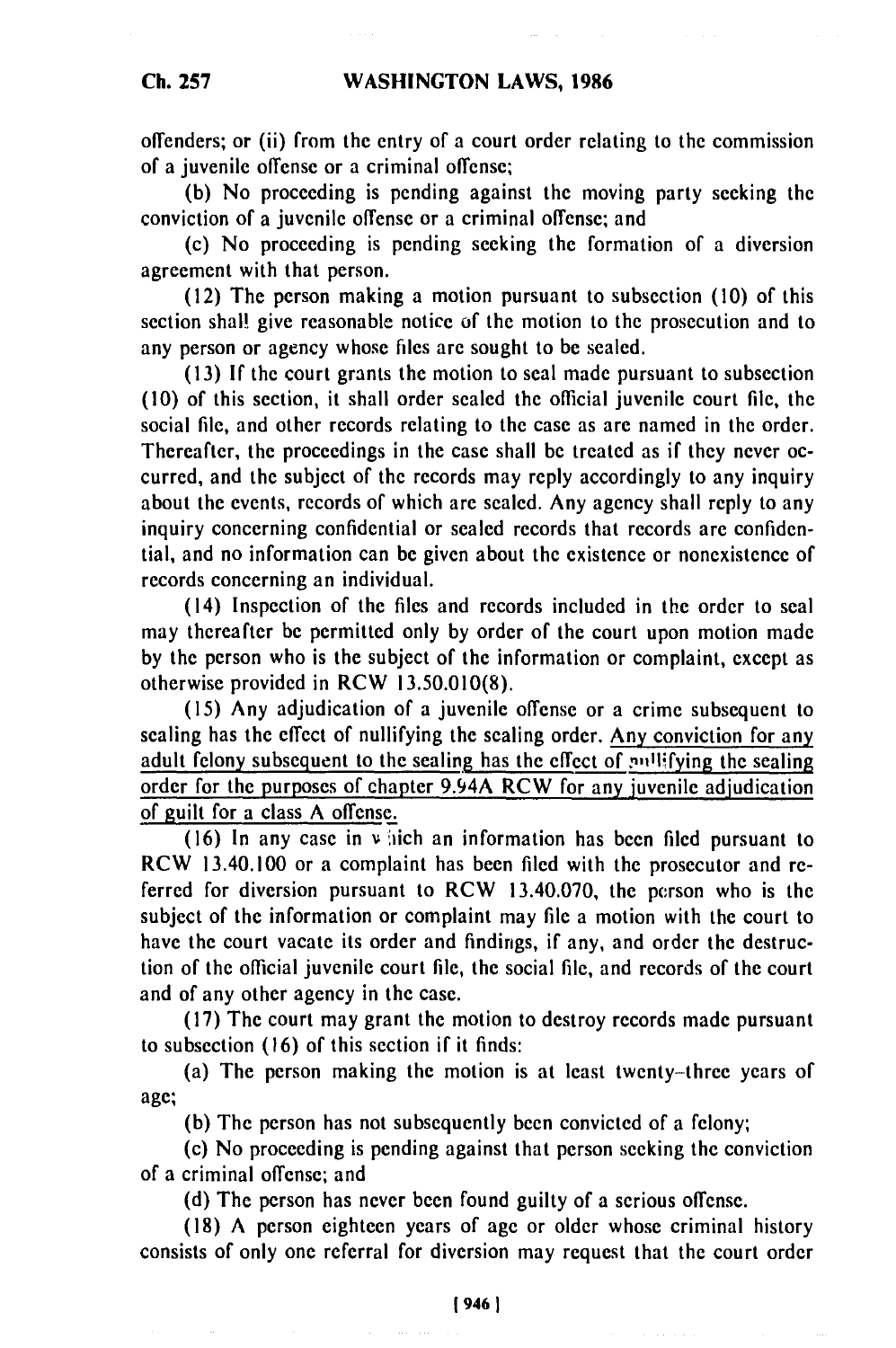the records in that case destroyed. The request shall be granted if the court finds that two years have elapsed since completion of the diversion agreement.

(19) If the court grants the motion to destroy records made pursuant to subsection (16) or (18) of this section, it shall order the official juvenile court file, the social file, and any other records named in the order to be destroyed.

(20) The person making the motion pursuant to subsection (16) or (18) of this section shall give reasonable notice of the motion to the prosecuting attorney and to any agency whose records are sought to be destroyed.

(21) Any juvenile to whom the provisions of this section may apply shall be given written notice of his or her rights under this section at the time of his or her disposition hearing or during the diversion process.

(22) Nothing in this section may be construed to prevent a crime victim or a member of the victim's family from divulging the identity of the alleged or proven juvenile offender or his or her family when necessary in a civil proceeding.

(23) Any juvenile justice or care agency may, subject to the limitations in subparagraphs (a) and **(b)** of this subsection, develop procedures for the routine destruction of records relating to juvenile offenses and diversions.

(a) Records may be routinely destroyed only when the person the subject of the information or complaint has attained twenty-three years of age or older, or is eighteen years of age or older and his or her criminal history consists entirely of one diversion agreement and two years have passed since completion of the agreement.

(b) The court may not routinely destroy the official juvenile court file or recordings or transcripts of any proceedings.

Sec. 34. Section II, chapter 137, Laws of 1981 as last amended by section 6, chapter 443, Laws of 1985 and RCW 9.94A.110 are each amended to read as follows:

Before imposing a sentence upon a defendant, the court shall conduct a sentencing hearing. The sentencing hearing shall be held within forty court days following conviction. Upon the motion of either party for good cause shown, or on its own motion, the court may extend the time period for conducting the sentencing hearing. The court shall consider the presentence reports, if any, including any victim impact statement and criminal history, and allow arguments from the prosecutor, the defense counsel, the offender, the victim, the survivor of the victim, or a representative of the victim or survivor, and an investigative law enforcement officer as to the sentence to be imposed. If the court is satisfied by a preponderance of the evidence that the defendant has a criminal history, the court shall specify the convictions it has found to exist. All of this information shall be part of the record. Copies of all presentence reports presented to the sentencing court and all written findings of facts and conclusions of law as to sentencing entered by